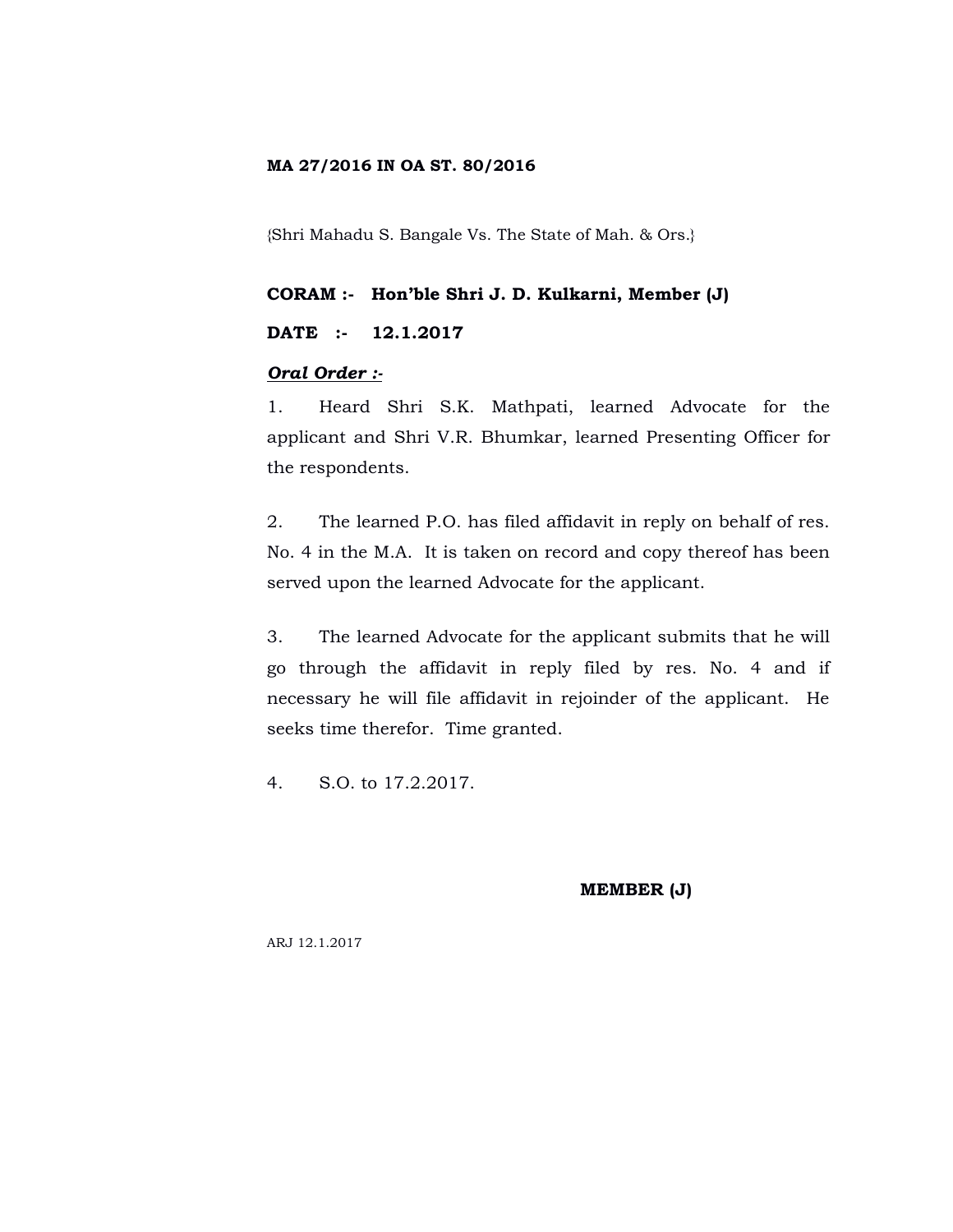## **MA 300/2016 IN OA ST. 1259/2016**

{Shri Kailas D. Patil Vs. The State of Mah. & Ors.}

**CORAM :- Hon'ble Shri J. D. Kulkarni, Member (J)**

**DATE :- 12.1.2017**

## *Oral Order :-*

1. Heard Shri A.D. Sugdare, learned Advocate for the applicant and Smt. Resha S. Deshmukh, learned Presenting Officer for the respondents.

2. The learned P.O. seeks time to file affidavit in reply. Time granted.

3. S.O. to 6.2.2017.

#### **MEMBER (J)**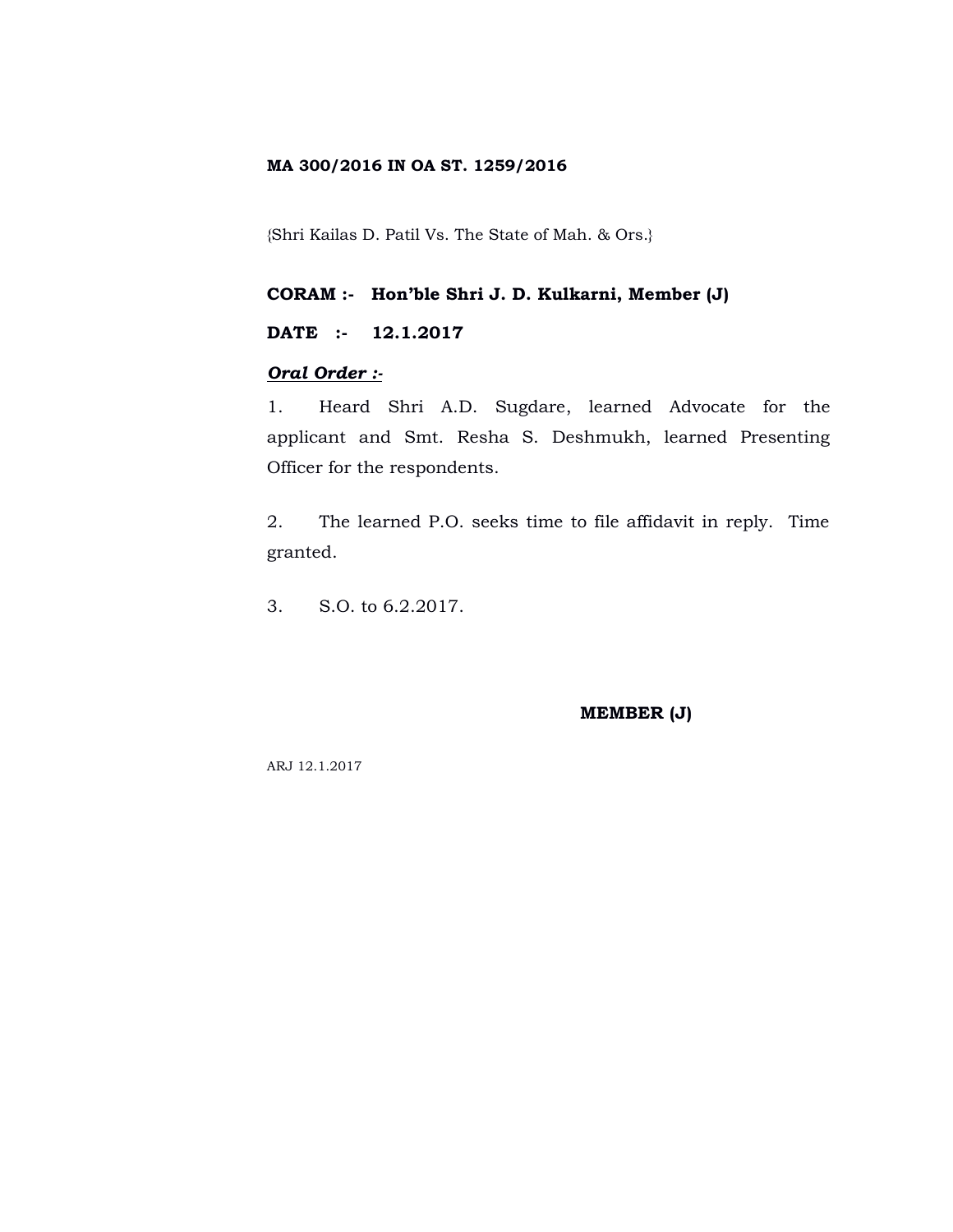## **MA 515/2015 IN OA 243/2015**

{Shri Pandurang N. Solunke Vs. The State of Mah. & Ors.}

# **CORAM :- Hon'ble Shri J. D. Kulkarni, Member (J)**

# **DATE :- 12.1.2017**

# *Oral Order :-*

1. None appears for the applicant. Shri D.R. Patil, learned Presenting Officer for the respondents, is present.

2. The learned P.O. seeks time to file affidavit in reply. Time grnted.

3. S.O. to 20.2.2017.

### **MEMBER (J)**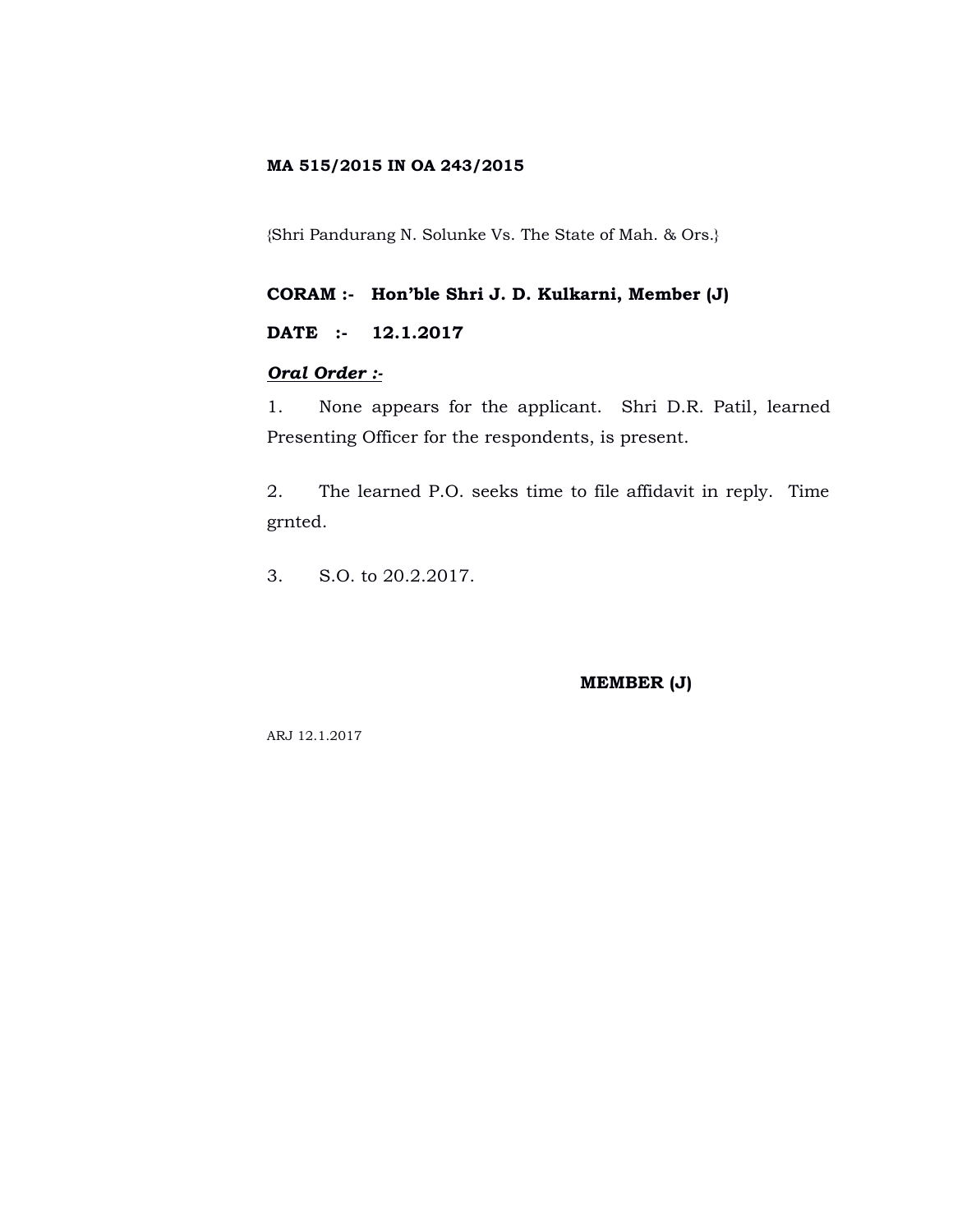## **ORIGINAL APPLICATION NO. 601 OF 2015**

{Shri Shrimant M. Ture Vs. The State of Mah. & Ors.}

#### **CORAM :- Hon'ble Shri J. D. Kulkarni, Member (J)**

## **DATE :- 12.1.2017**

#### *Oral Order :-*

1. Heard Shri Avinash Deshmukh, learned Advocate holding for Shri Kakasaheb B. Jadhav, learned Advocate for the applicant and Shri M.P. Gude, learned Presenting Officer for the respondents.

2. Shri Avinash Deshmukh, learned Advocate submits that he wants to submit some documents, which are necessary for adjudication of the issue involved in this O.A. He also seeks permission of this Tribunal to amend the prayer clause of the present O.A. as the applicant wants to claim a specific pay scale. He undertakes to complete the above exercise within a period of one week. Leave as sought for by the learned Advocate for the applicant is granted.

3. The respondents are at liberty to file short affidavit in reply to the amended portion of the O.A.

4. S.O. to 19.1.2017 for production of necessary documents along with short affidavit of the applicant and for amending the prayer clause.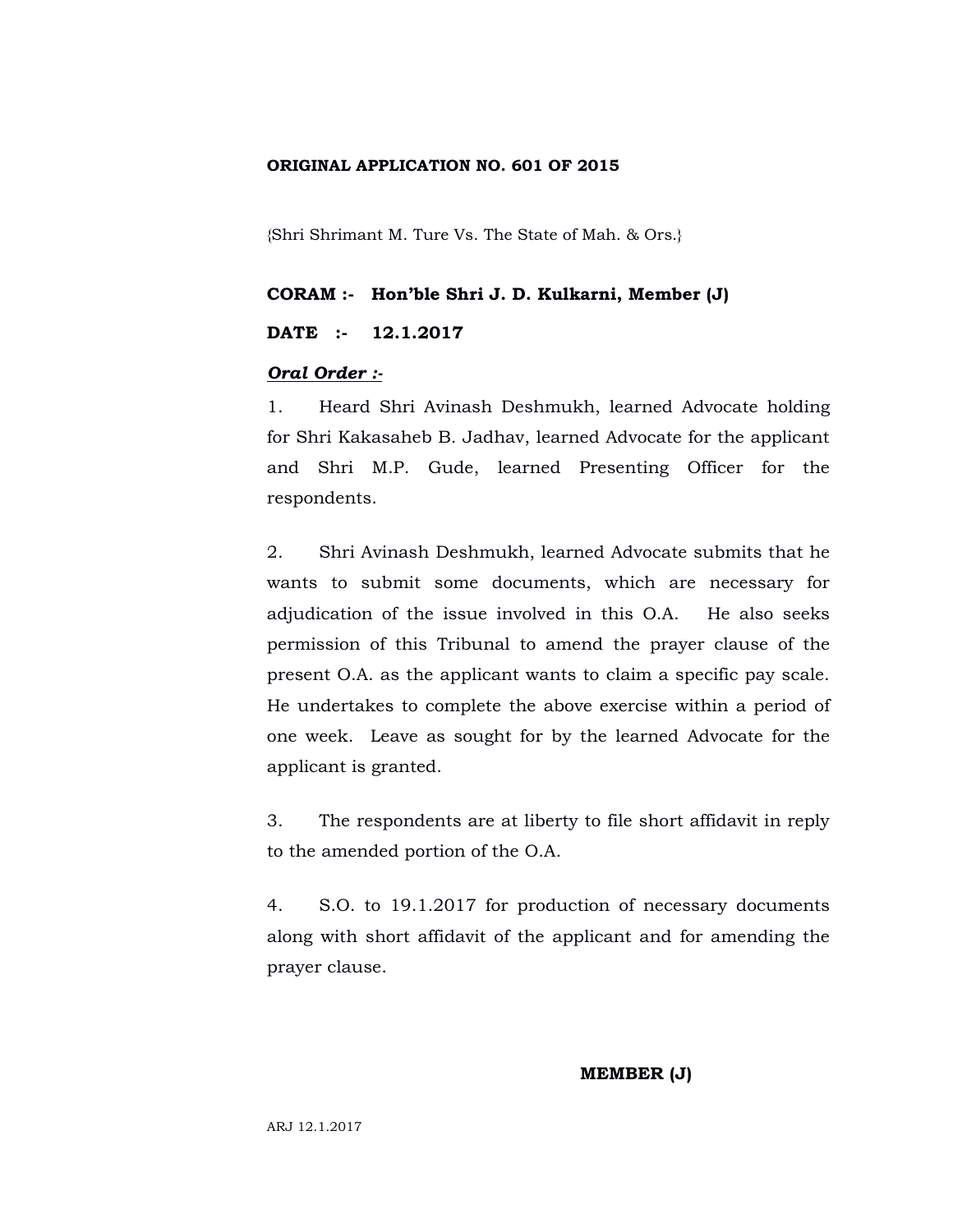## **ORIGINAL APPLICATION NO. 81 OF 2016**

{Sakhubai S. Kukade Vs. The State of Mah. & Ors.}

**CORAM :- Hon'ble Shri J. D. Kulkarni, Member (J)**

**DATE :- 12.1.2017**

## *Oral Order :-*

1. Heard Shri K.G. Salunke, learned Advocate for the applicant and Smt. Resha S. Deshmukh, learned Presenting Officer for the respondents.

2. At the request of learned Advocate for the applicant, S.O. to 15.2.2017 for final hearing.

**MEMBER (J)**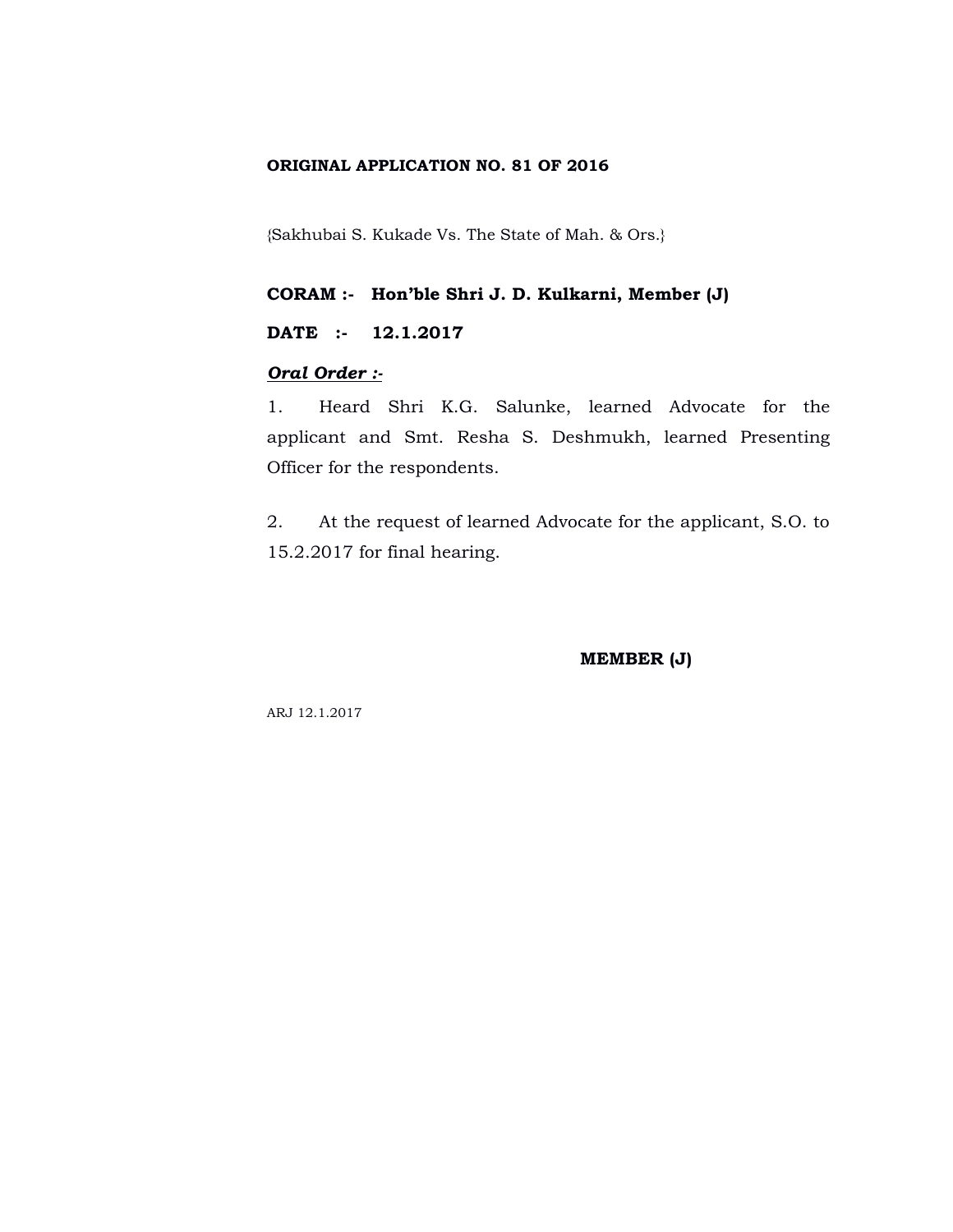## **ORIGINAL APPLICATION NO. 645 OF 2016**

{Shri Sunil R. Barse Vs. The State of Mah. & Ors.}

# **CORAM :- Hon'ble Shri J. D. Kulkarni, Member (J) DATE :- 12.1.2017**

## *Oral Order :-*

1. Heard Shri Avinash Deshmukh, learned Advocate for the applicant and Smt. Deepali S. Deshpande, learned Presenting Officer for the respondents.

2. In the order dated 22.12.2016 it was specifically observed by this Tribunal that the respondents may file affidavit in reply to the rejoinder filed by the applicant on or before the next date i. e. today and in case no such affidavit in reply is filed, the matter will be considered on merits.

3. Today, the learned Presenting Officer has placed on record copy of one communication received from the respondents dated 12.1.2017 from which it seems that the proposal for revocation of the applicant has been sent to the Law & Judiciary Department for its opinion and appropriate decision in the said matter will be taken within a period of one months after receipt of such a opinion from the Law & Judiciary Department.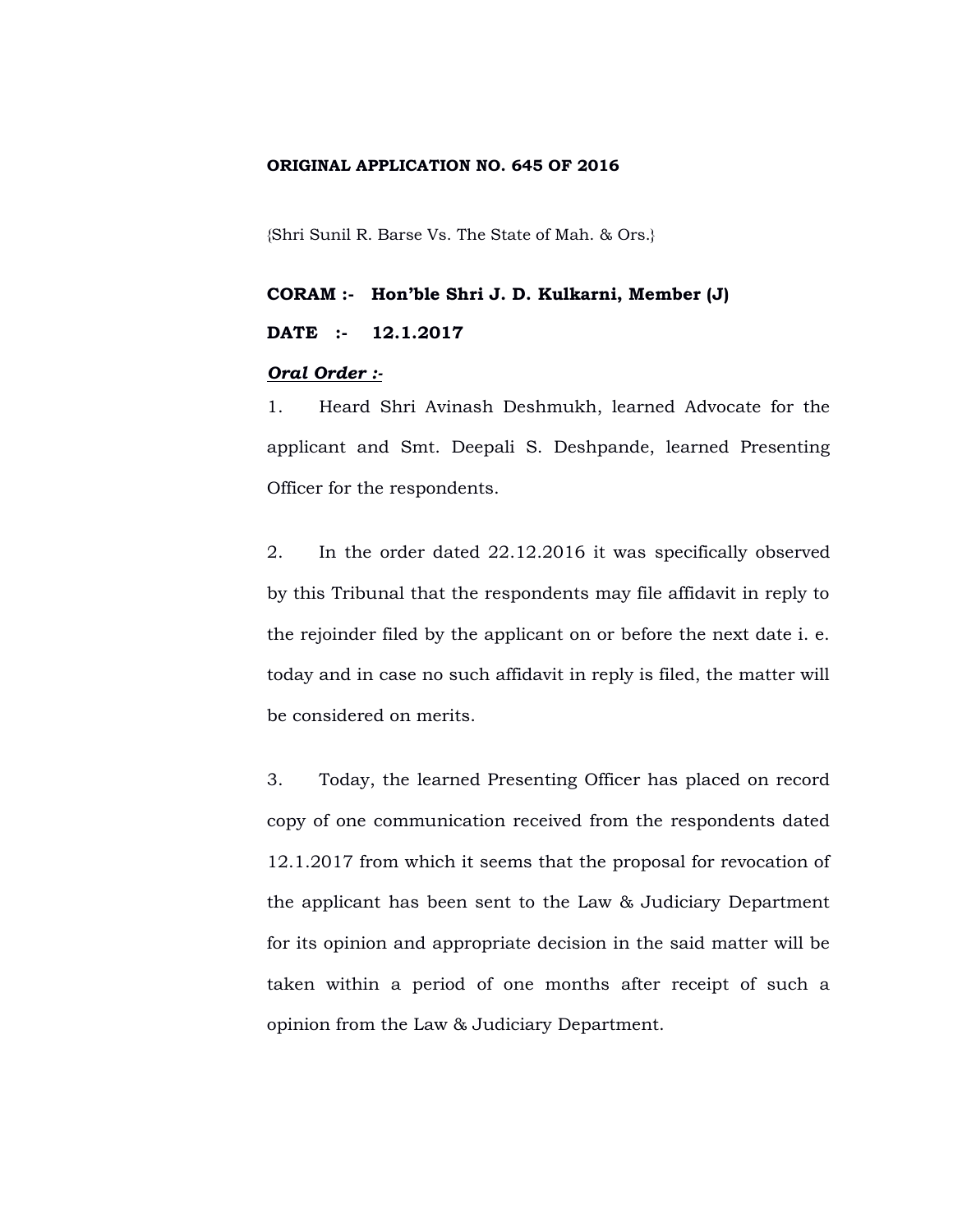# **::-2-:: O.A. NO. 645 OF 2016**

4. The fact is clear that the respondents have not filed reply as directed by this Tribunal vide order dated 22.12.2016. In view thereof, it is clear that matter is necessary to be heard on merits.

5. Hence, S.O. to 13.1.2017 for hearing on merits.

# **MEMBER (J)**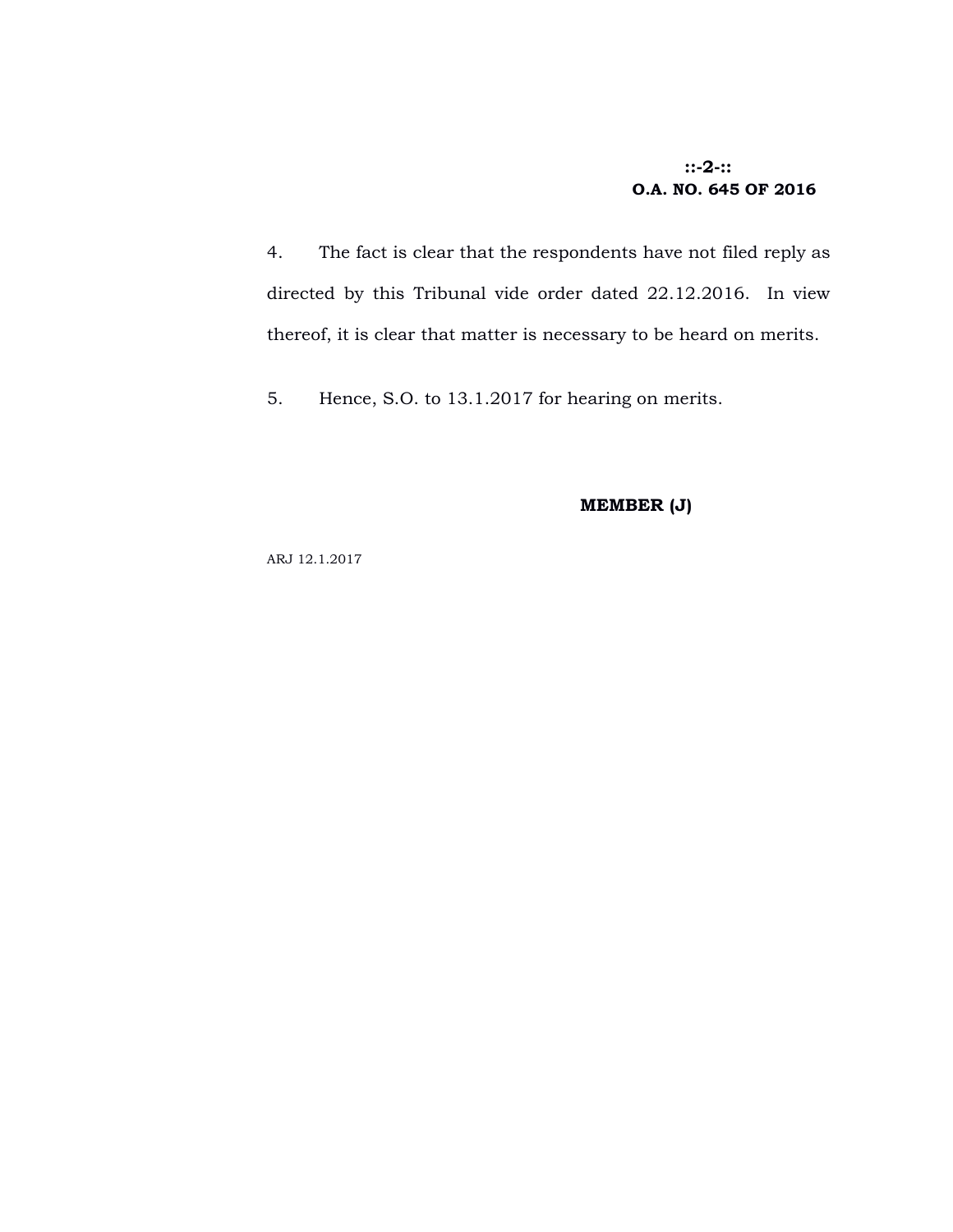**MA 15/2017 IN OA 658/2016 MA 14/2017 IN OA 659/2016 MA 16/2017 IN OA 660/2016 MA 17/2017 IN OA 693/2016 MA 18/2017 IN OA 721/2016**

## **CORAM :- Hon'ble Shri J. D. Kulkarni, Member (J)**

**DATE :- 12.1.2017**

### *Oral Order :-*

1. Heard Shri S.B. Talekar, learned Advocate holding for Shri V.B. Wagh, learned Advocate for the applicants in all these matters and Shri M.S. Mahajan, learned Chief Presenting Officer, Smt. Priya R. Bharaswadkar & Shri I.S. Thorat, learned Presenting Officers for the respective respondents in respective matters.

2. By consent of both the sides, S.O. to 13.2.2017.

**MEMBER (J)**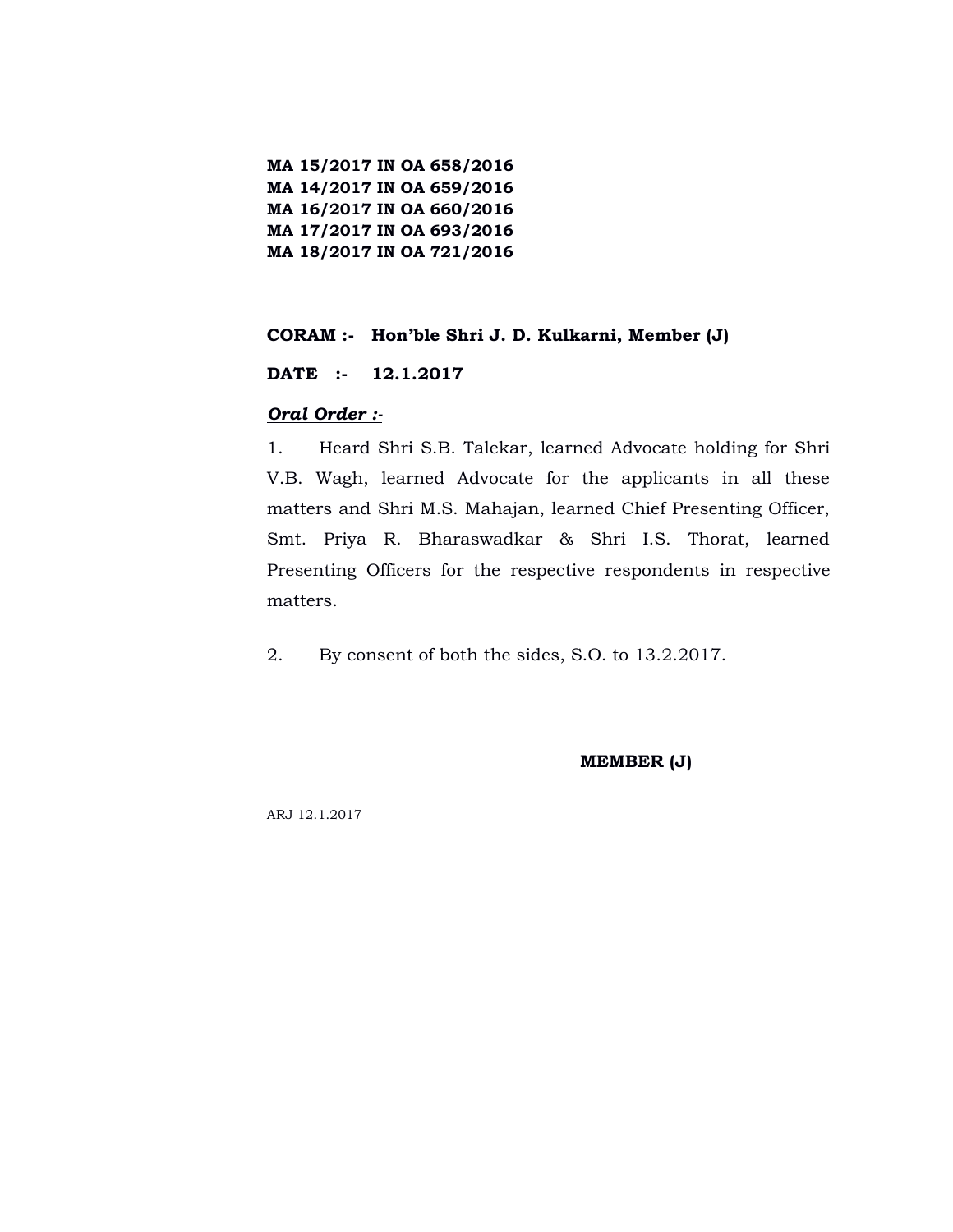### **ORIGINAL APPLICATION NO. 329 OF 2016**

{Shri Zakeriya M. Khan Vs. The State of Mah. & Ors.}

# **CORAM :- Hon'ble Shri J. D. Kulkarni, Member (J) DATE :- 12.1.2017**

## *Oral Order :-*

1. Heard Shri Ashish B. Rajkar, learned Advocate for the applicant and Shri M.P. Gude, learned Presenting Officer for the respondents.

2. In the present original application the applicant is claiming a direction to the respondents to refund the amount, which has been recovered in pursuance of the impugned communications dated 12.5.2015 & 11.6.2015.

3. Short affidavit in reply has been filed on behalf of res. no. 3 and it has been mentioned therein that the amount already recovered from the applicant has now been refunded to him. A receipt in that regard is also placed on record along with the said short affidavit, which is at paper book page 78.

4. Today, the learned Advocate for the applicant has placed on record a copy of one communication dated 10.11.2016, which is taken on record and marked as document 'X' for the purpose of identification. It seems from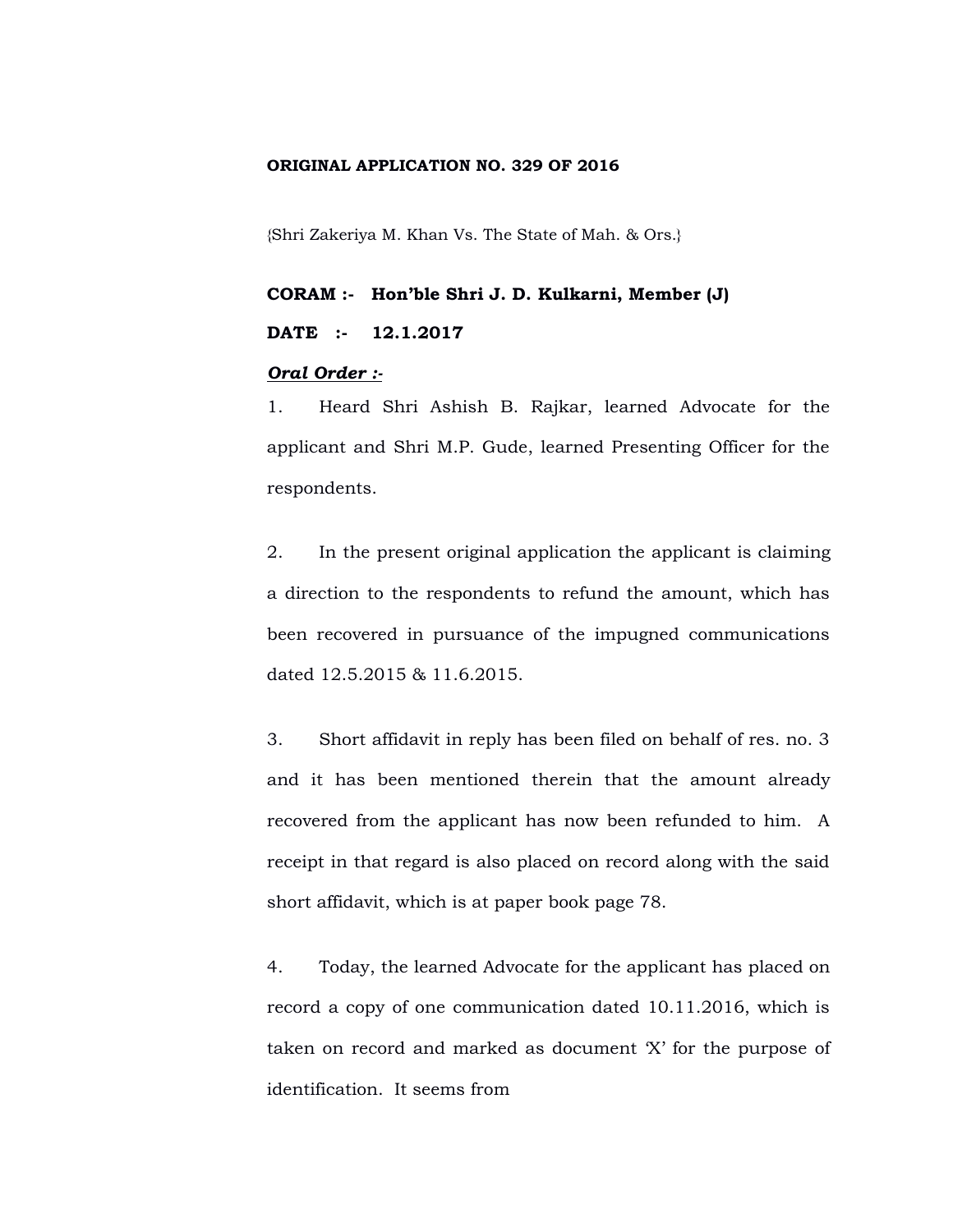# **::-2-:: O.A. NO. 329 OF 2016**

the said document that the claim of the applicant has already been redressed by the respondents and nothing survives in the present O.A. for further adjudication.

5. In view thereof, the original application stands disposed of. There shall be no order as to costs.

#### **MEMBER (J)**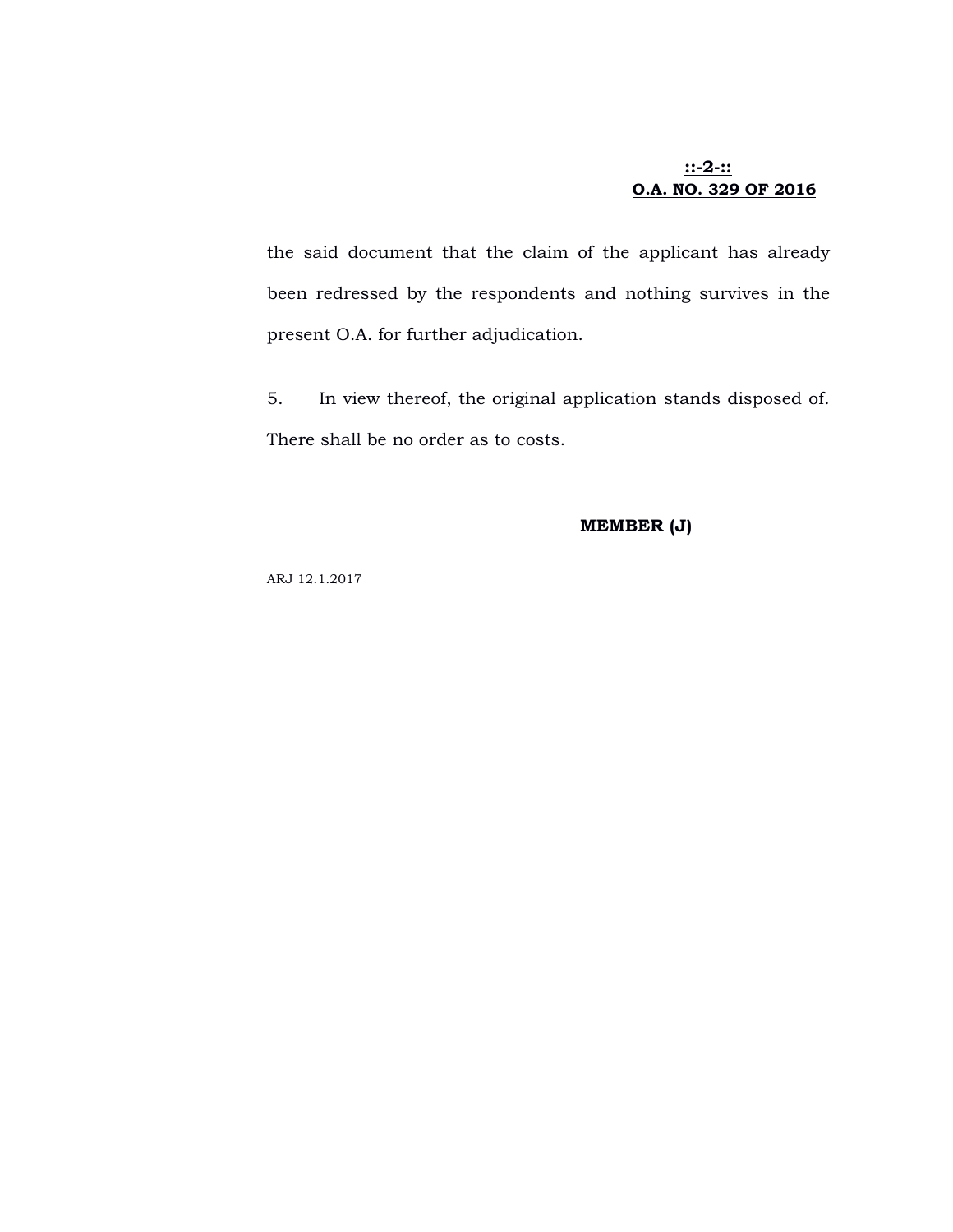#### **ORIGINAL APPLICATION NO. 19 OF 2016**

{Dr. Bhausaheb A. Daule Vs. The State of Mah. & Ors.}

# **CORAM :- Hon'ble Shri J. D. Kulkarni, Member (J) DATE :- 12.1.2017**

## *Oral Order :-*

1. Heard Shri V.B. Wagh, learned Advocate for the applicant and Shri I.S. Thorat, learned Presenting Officer for the respondents.

2. The learned Presenting Officer has placed on record the copy of the order dated 28.11.2016, from which it seems that the applicant's transfer to Jamthi, Dist. Jalgaon has been cancelled and now he is posted at Walavane, Tq. Parner, Dist. Ahmednagar. The copy of the said order dated 28.11.2016 is taken on record and marked as document 'X' for the purpose of identification.

3. In view thereof, the original application has been disposed of as the impugned transfer order has been cancelled. There shall be no order as to costs.

#### **MEMBER (J)**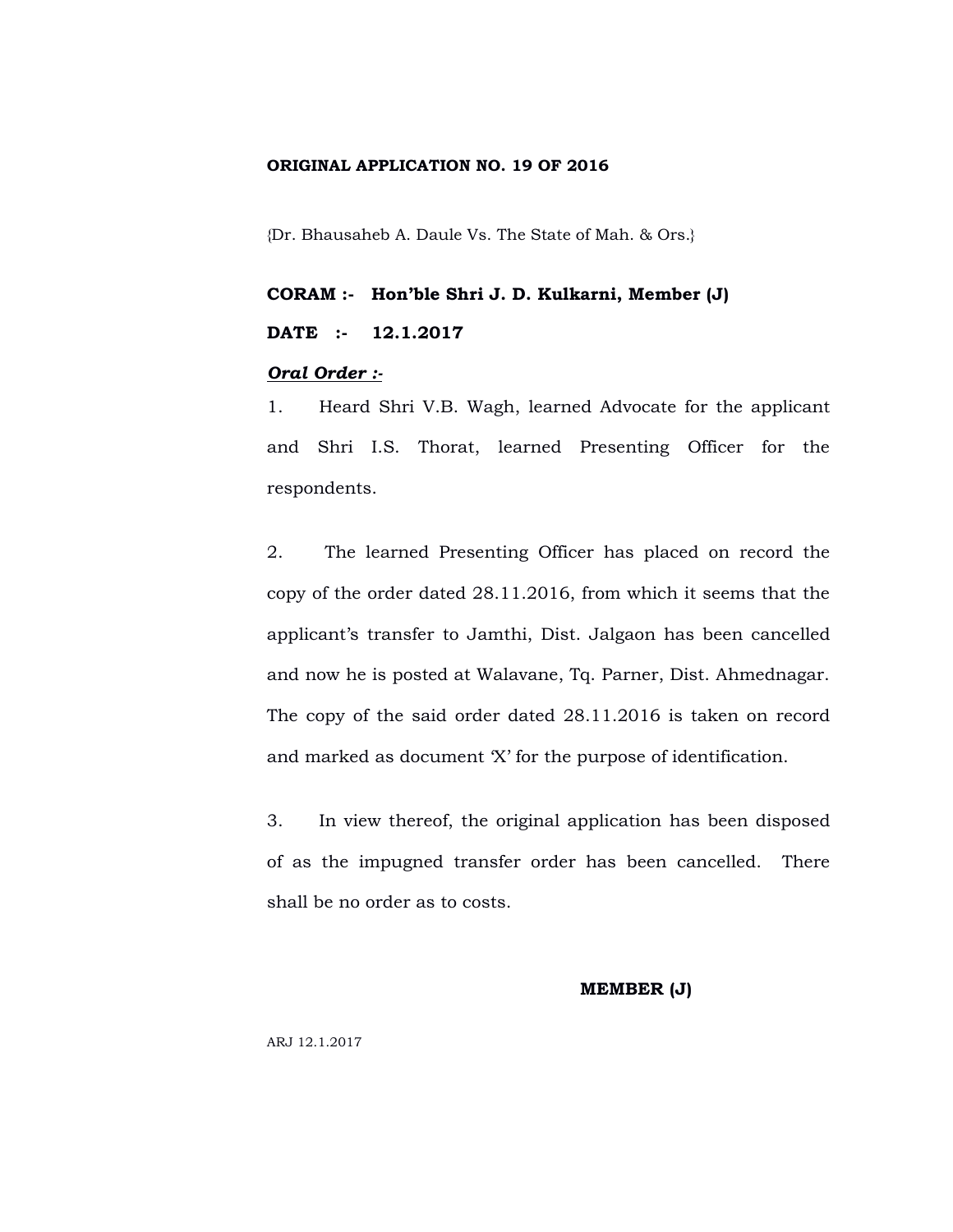# **ORIGINAL APPLICATION NO. 858 OF 2016 [Shri Sunil L. Jadhav&Anr. Vs. The State of Maharashtra & Others.]**

# **CORAM :Hon'ble Justice Shri A.H. Joshi, Chairman (This matter is placed before the Single Bench due to non-availability of Division Bench.)**

**DATE : 12.01. 2017.**

#### **ORAL ORDER:**

Heard Shri S.D. Dhongde – learned Advocate for the Applicants and Shri M.S. Mahajan – learned Chief Presenting Officer for respondents.

2. The learned Chief Presenting Officer states as follows: -

That he has received instructions from the respondents to seek two weeks' adjournment for filing affidavit in reply.

3. It is seen that the amended copy of the Original Application was delivered to the respondents on 28.11.2016. It is not known as to why further time needs to be granted.

4. At this stage, learned Chief Presenting Officer states that at least by way of last chance time may be granted for filing affidavit in reply.

- 5. Time granted as prayed for.
- 6. S.O. to 27th January, 2017.
- 7. Steno copy is allowed for the use of learned C.P.O.

#### **CHAIRMAN**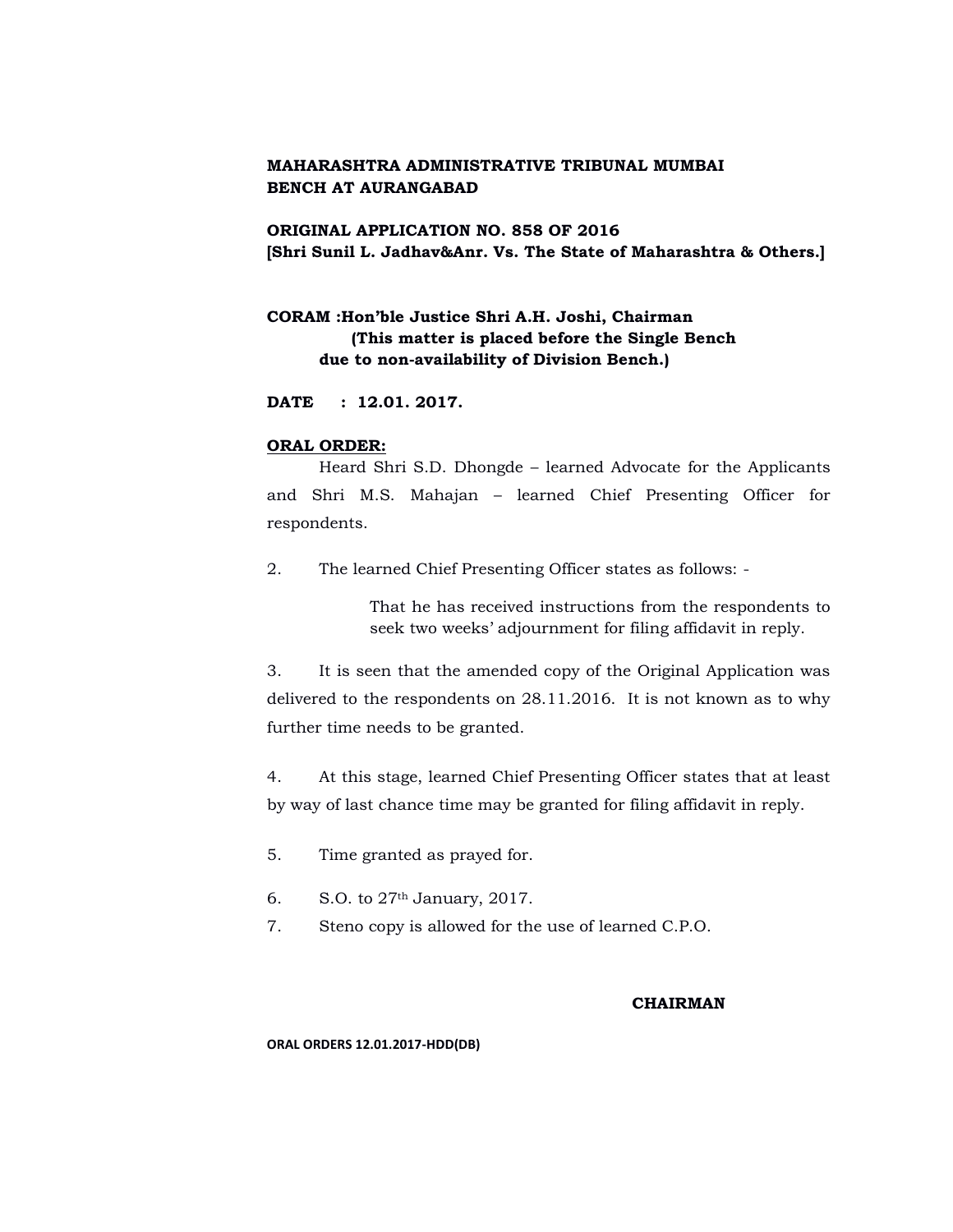**M.A.NO. 10/2017 IN C.P.ST.38/2017 IN O.A. 402/2016 [ShriJagannath S/o DeoraoPawar Vs.The State of Maharashtra & Others.]**

# **CORAM :Hon'ble Justice Shri A.H. Joshi, Chairman (This matter is placed before the Single Bench due to non-availability of Division Bench.)**

**DATE : 12.01. 2017.**

#### **ORAL ORDER:**

Heard Shri M.P. Tripathi – learned Advocate for the Applicant and Smt. SanjivaniDeshmukh-Ghate – learned Presenting Officer for respondents.

2. In the midst of hearing, the learned Advocate for the applicant states that though notices were delivered to the contemnors on 19th December, 2016, the notices did not contain any time limit.

3. Moreover, this application is filed within a period of 10 days from the delivery of the said notices. Therefore, the applicant would like to give fresh notices and wait for four weeks' time and if order is not complied with he will file fresh contempt petition.

4. In view of the above, he prays leave of this Tribunal to withdraw the present M.A. No. 10/2017 & C.P. St. No. 38/2017 with liberty to file fresh application seeking permission to file contempt petition.

5. In view of the aforesaid submission made by the leaned Advocate for the applicant, permission is granted.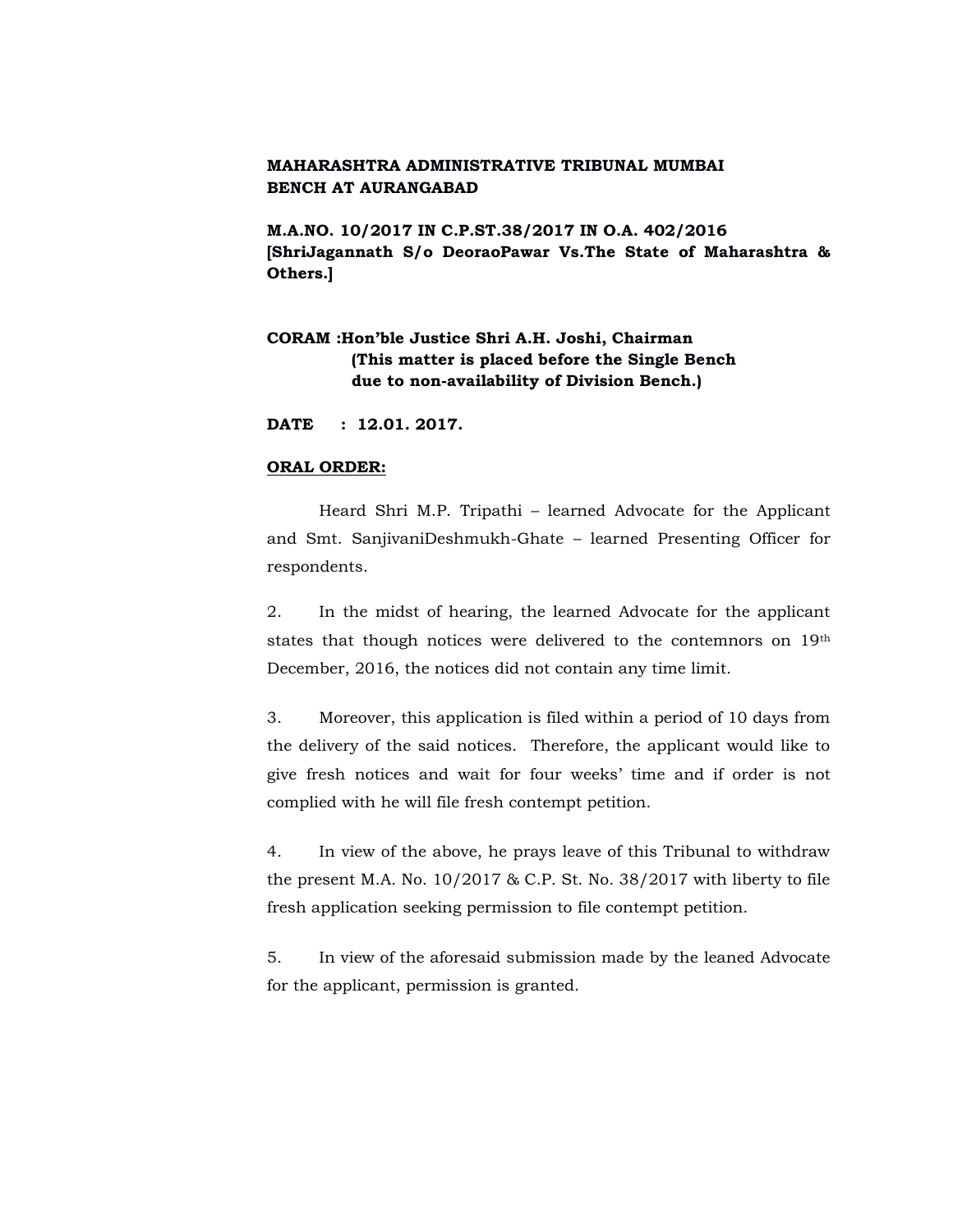# **M.A.NO. 10/2017 IN C.P.ST.38/2017 IN O.A. 402/2016**

6. Accordingly, the M.A. No. 10/2017 & C.P. St. No. 38/2017 stand disposed of as withdrawn with liberty to file fresh application, in the event, in spite of service of notice, the order in question is not complied with.

#### **CHAIRMAN**

**ORAL ORDERS 12.01.2017-HDD(DB)**

#### **:: - 2 - ::**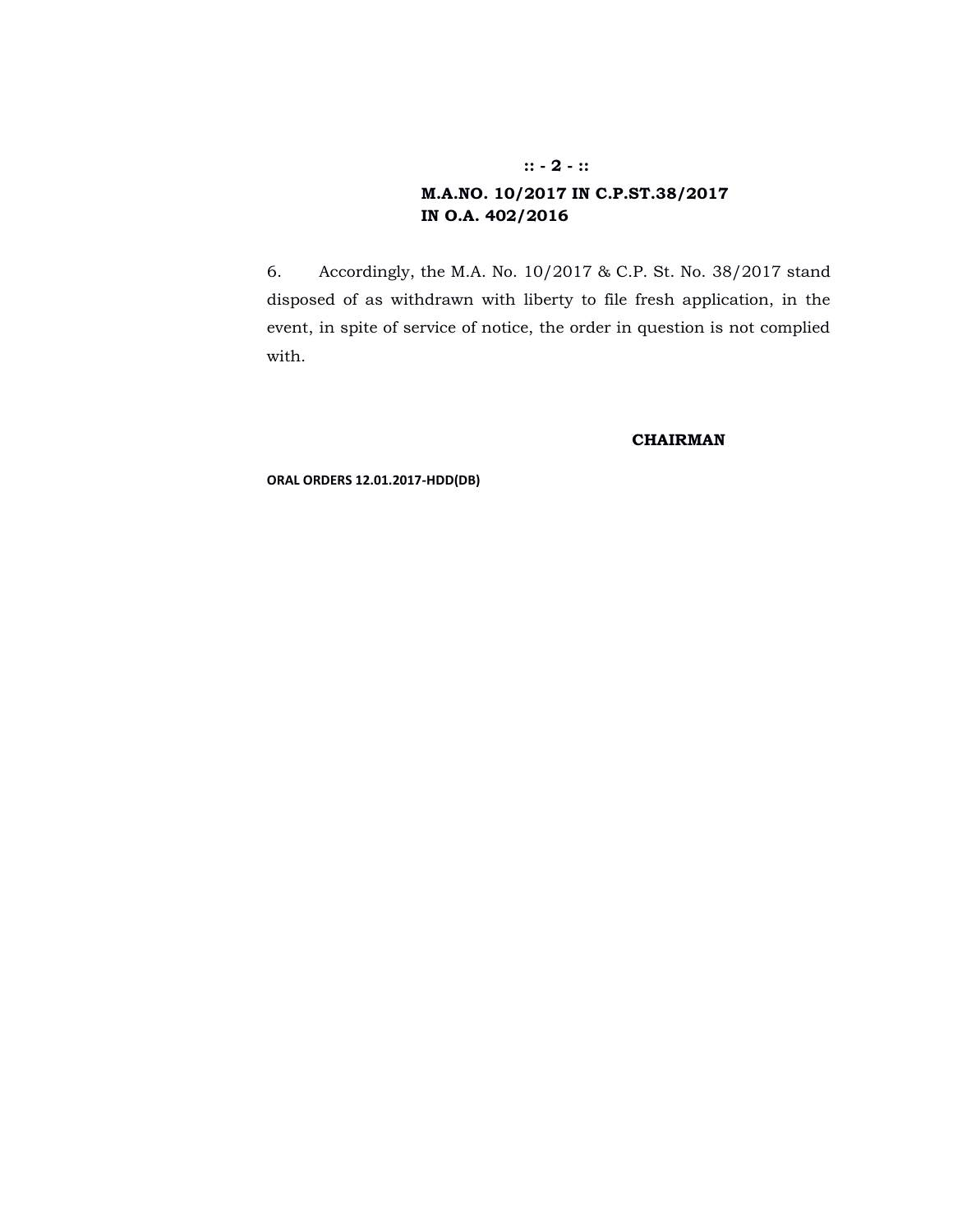# **M.A.NO. 199/2015 IN O.A.ST.NO. 780/2015 [ShriDevendra S. Jade Vs.The State of Maharashtra & Others.]**

# **CORAM :Hon'ble Justice Shri A.H. Joshi, Chairman (This matter is placed before the Single Bench due to non-availability of Division Bench.)**

**DATE : 12.01. 2017.**

## **ORAL ORDER:**

Heard Shri Y.B. Bolkar – learned Advocate for the Applicant and Shri S.K. Shirase – learned Presenting Officer for respondents.

2. At the request of learned Advocate for the applicant, S.O. to tomorrow i.e. 13th January, 2017.

# **CHAIRMAN**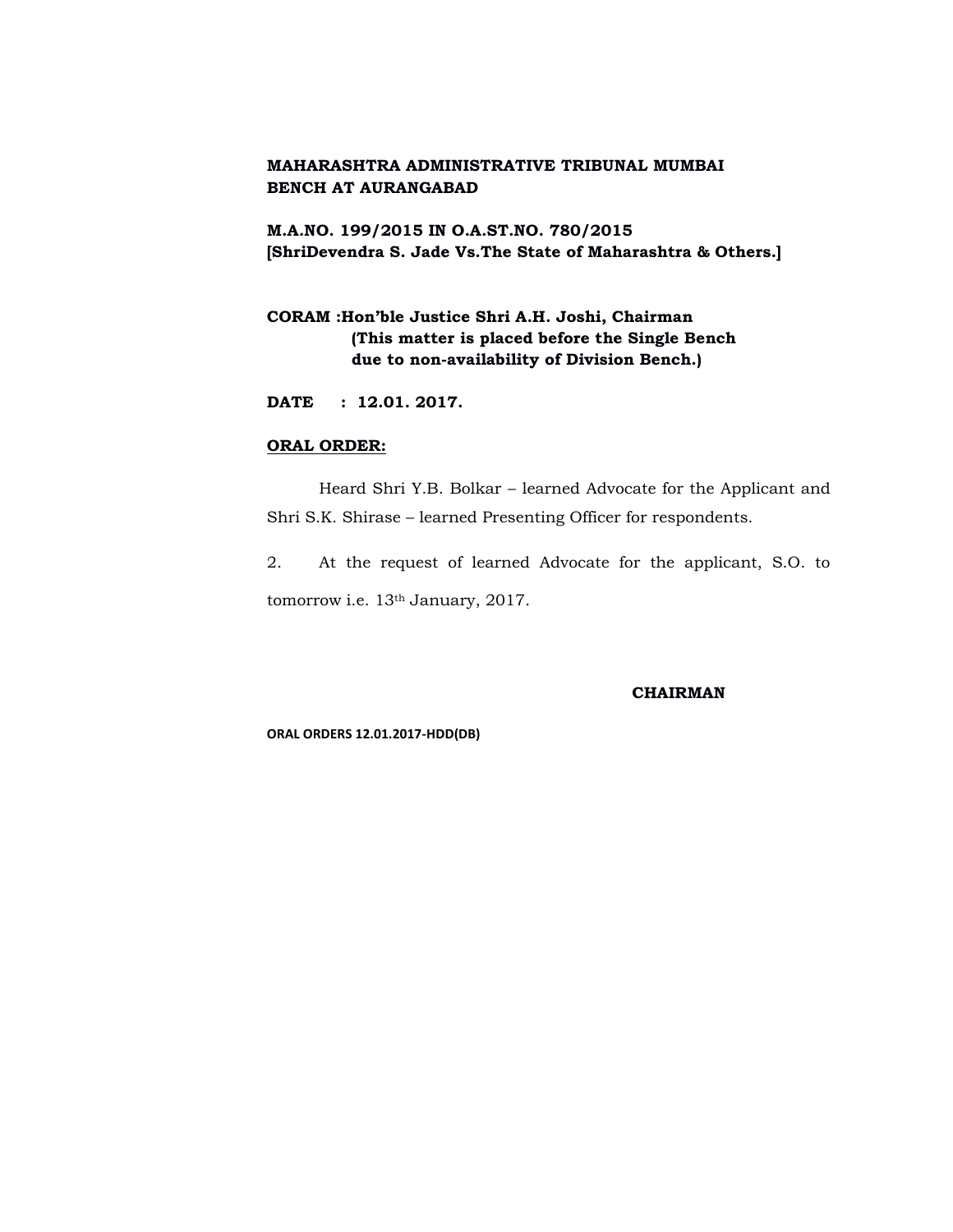**M.A.NO. 481/2016 IN O.A.ST.NO. 1995/2016 [Aruna V. Shinde Vs.The State of Maharashtra & Others.]**

# **CORAM :Hon'ble Justice Shri A.H. Joshi, Chairman (This matter is placed before the Single Bench due to non-availability of Division Bench.)**

**DATE : 12.01. 2017.**

#### **ORAL ORDER:**

Heard Smt. M.G. Kasturkar, learned Advocate holding for Smt. M.A. Kulkarni – learned Advocate for the Applicant and Shri D.R. Patil – learned Presenting Officer for respondents.

2. Issue common notices to the respondents in M.A. & O.A., returnable on 10th March, 2017.

3. Tribunal may take the case/s for final disposal at this stage and separate notice for final disposal shall not be issued.

4. Applicant is authorized and directed to serve on respondents intimation/notice of date of hearing duly authenticated by Registry, along with complete paper book of M.A. & O.A. Respondent is put to notice that the case would be taken up for final disposal at the stage of admission hearing.

5. This intimation/notice is ordered under Rule 11 of the Maharashtra Administrative Tribunal (Procedure) Rules, 1988, and the question such as limitation and alternate remedy are kept open.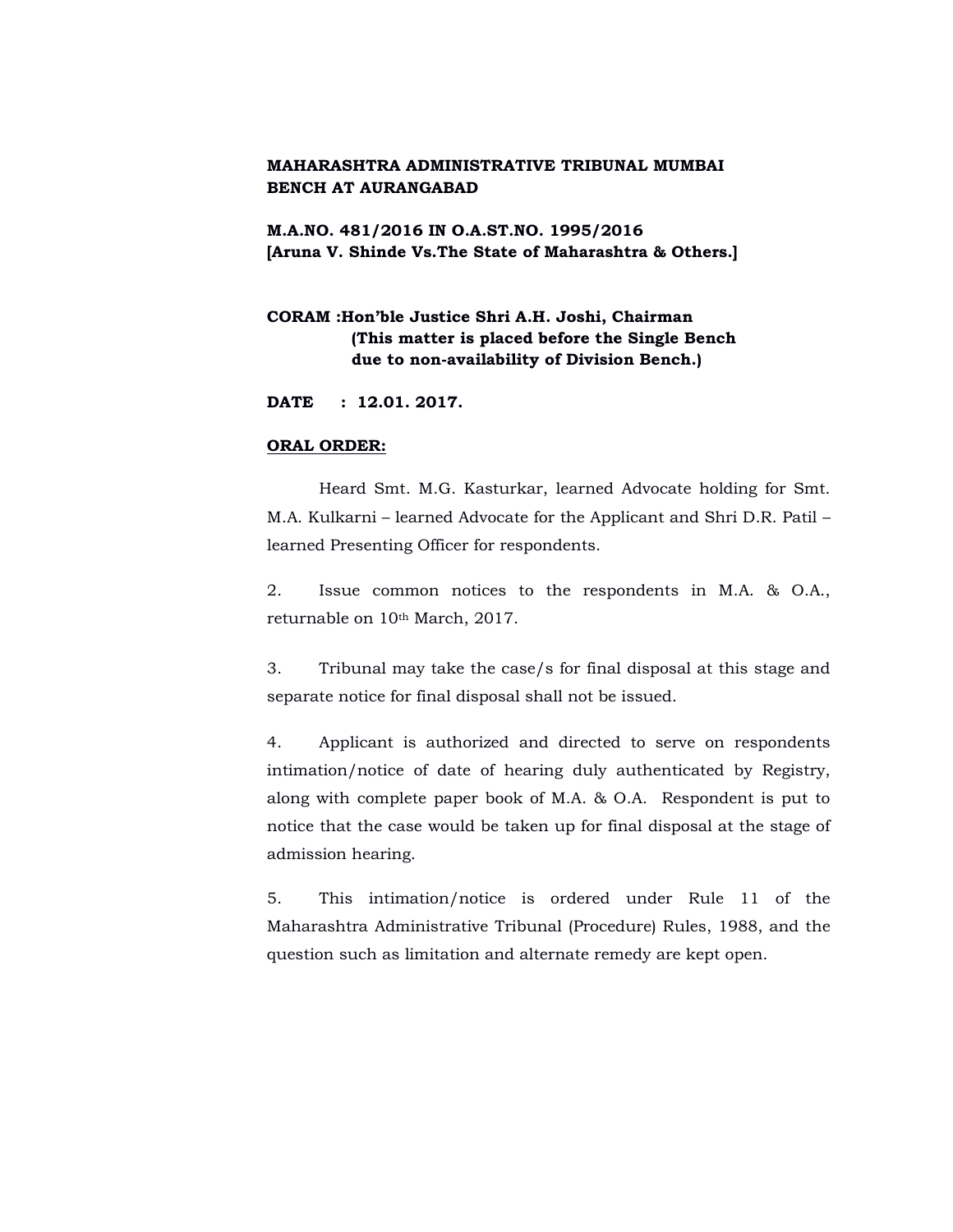# **:: - 2 - :: M.A.NO. 481/2016 IN O.A.ST.NO. 1995/2016**

6. The service may be done by hand delivery, speed post, courier and acknowledgment be obtained and produced along with affidavit of compliance in the Registry before due date. Applicant is directed to file affidavit of compliance and notice.

- 7. S.O. to 10th March, 2017.
- 8. Steno copy and hamdust is allowed to both the parties.

## **CHAIRMAN**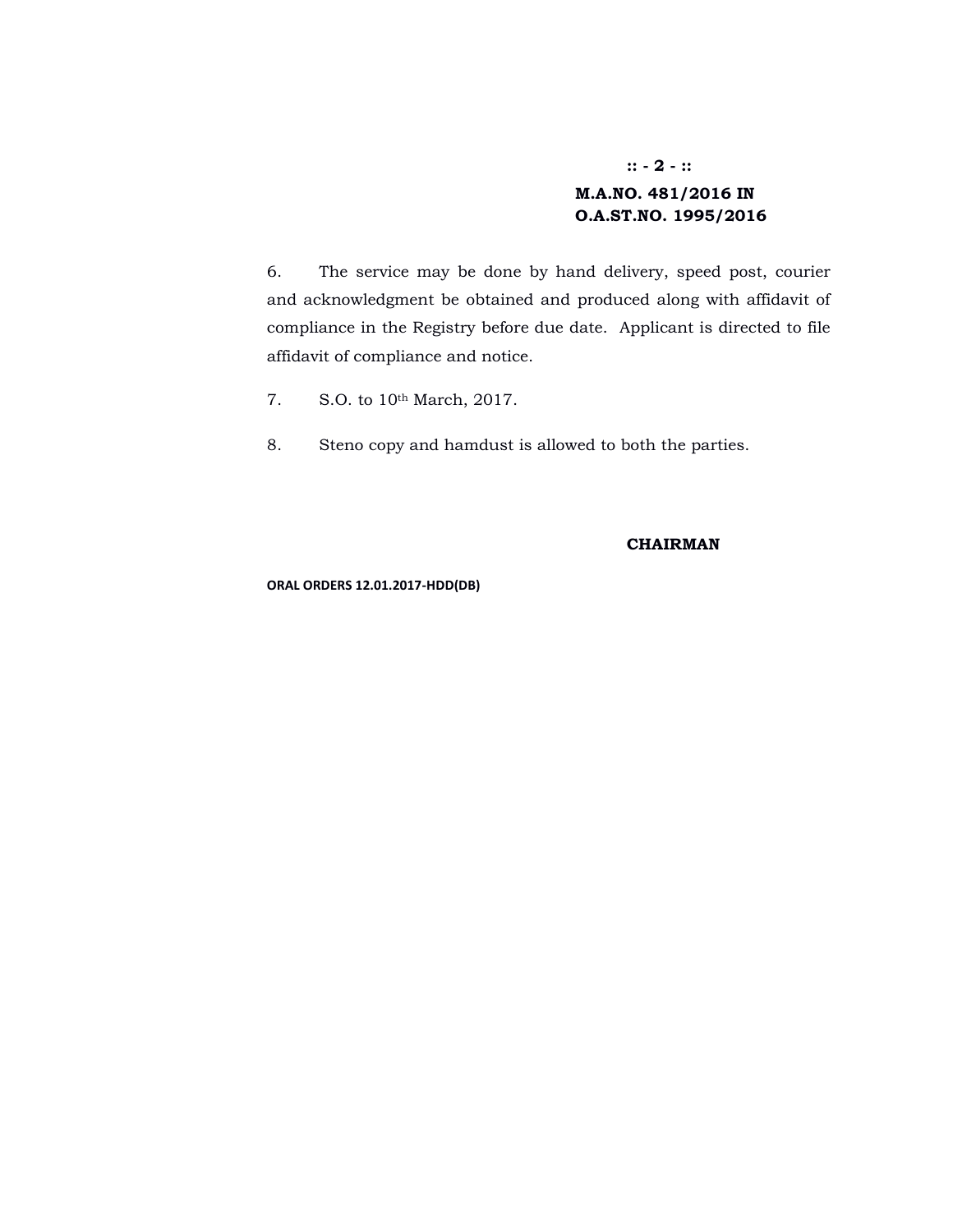**M.A.NO. 432/2015 IN O.A.NO. 218/2015 [Kalpeshkumar M. Sharma Vs.The State of Maharashtra & Others.]**

# **CORAM :Hon'ble Justice Shri A.H. Joshi, Chairman (This matter is placed before the Single Bench due to non-availability of Division Bench.)**

**DATE : 12.01. 2017.**

## **ORAL ORDER:**

Heard ShriZahed Ali, learned Advocate holding for ShriGajananKadam – learned Advocate for the Applicant and Smt. Resha S. Deshmukh – learned Presenting Officer for respondents.

2. At the request of learned Advocate for the applicant, S.O. to 27<sup>th</sup> January, 2017.

#### **CHAIRMAN**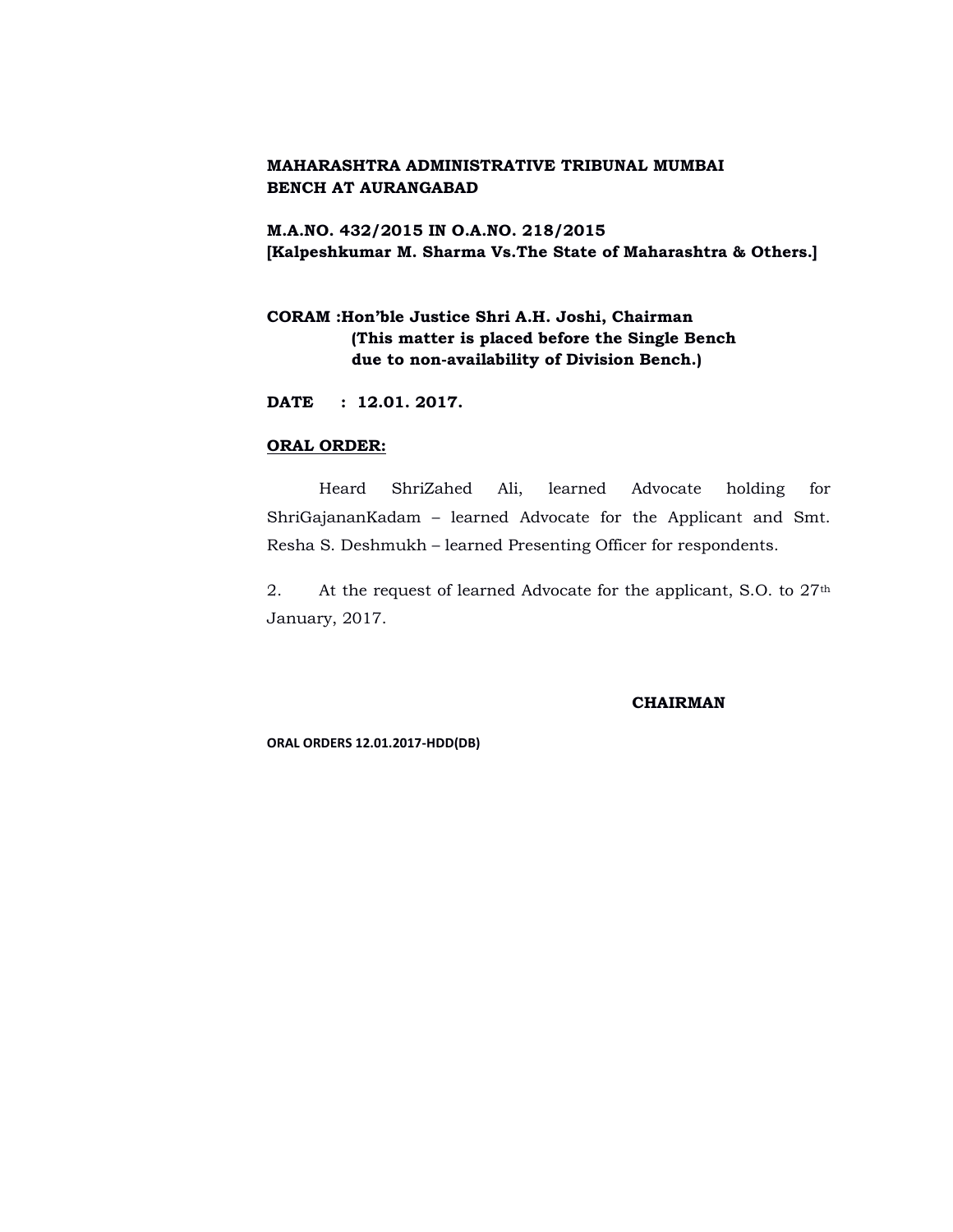**M.A.NO. 540/2015 IN O.A.NOS. 1143 & 842 BOTH OF 1999 [Smt. Shobhabai P. Dawane&Anr. Vs. The State of Maharashtra & Others.]**

# **CORAM :Hon'ble Justice Shri A.H. Joshi, Chairman (This matter is placed before the Single Bench due to non-availability of Division Bench.)**

**DATE : 12.01. 2017.**

#### **ORAL ORDER:**

Heard Shri D.G. Kamble – learned Advocate for the Applicants and Shri V.R. Bhumkar – learned Presenting Officer for respondents.

2. The present M.A. No. 540/2015 is allowed to the extent of applicant No. 1 only i.e. Smt. Shobhabai P. Dawane. The amount of Rs. 5,000/- (Rs. Five thousand only) along with accruals proportionate to amount payable to her, be paid. The payment be made by transfer of amount to the Account of Smt. Shobhabai P. Dawane.

3. Applicant No. 3 shall be free to file separate application.

4. In view thereof, the present M.A. No. 540/2015 stands disposed of with no order as to costs.

#### **CHAIRMAN**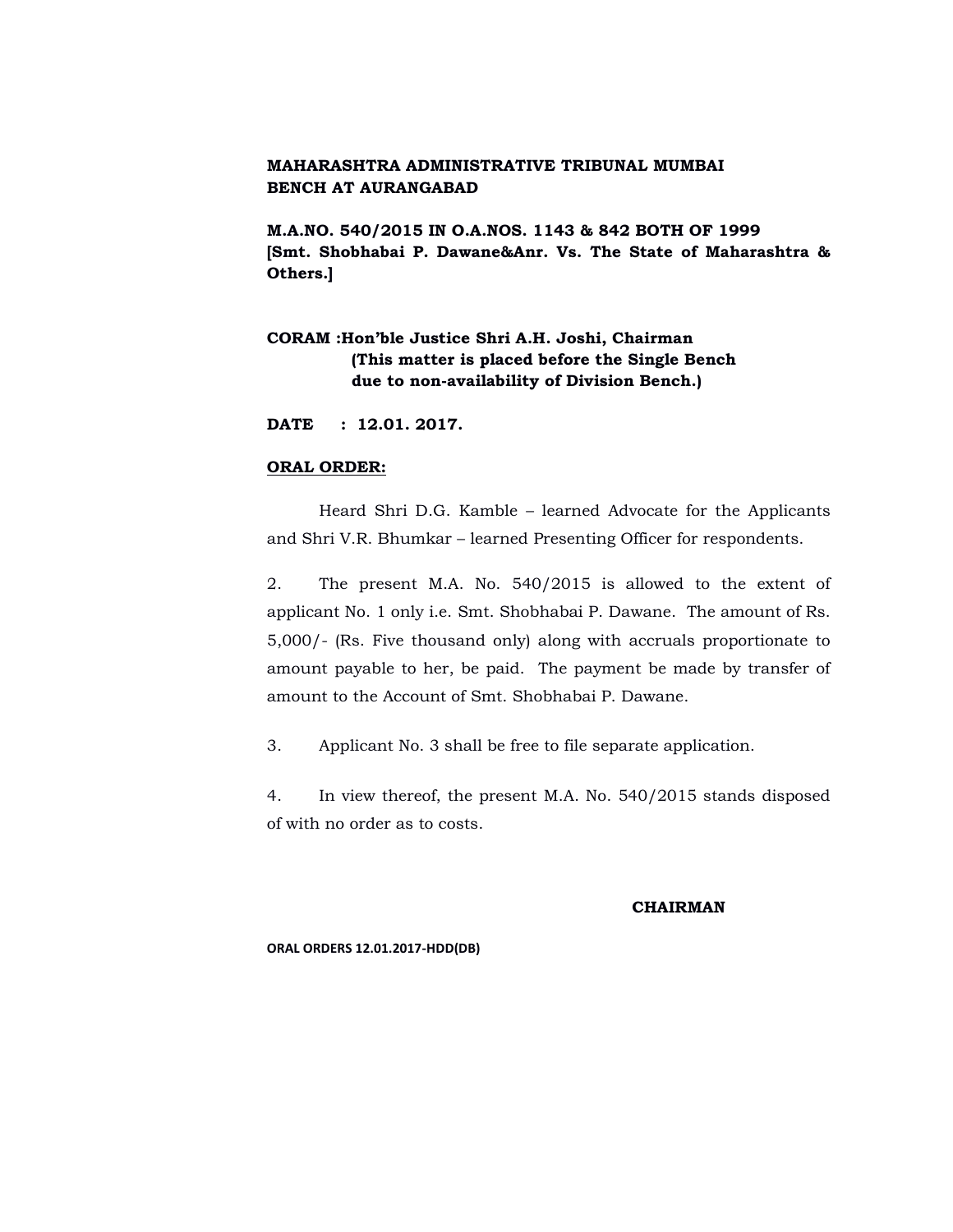**ORIGINAL APPLICATION NO. 609 OF 2012 [Dr. Arun P. Deshpande&Anr. Vs. The State of Maharashtra & Others.]**

# **CORAM :Hon'ble Justice Shri A.H. Joshi, Chairman (This matter is placed before the Single Bench due to non-availability of Division Bench.)**

**DATE : 12.01. 2017.**

#### **ORAL ORDER:**

Shri S.V. Natu – learned Advocate for the Applicants (**absent**). Shri D.R. Patil – learned Presenting Officer for respondents, present.

2. The office is directed that this matter shall not be placed before the Bench to which Hon'bleShri Justice A.H. Joshi, Chairman, is a Member.

**CHAIRMAN**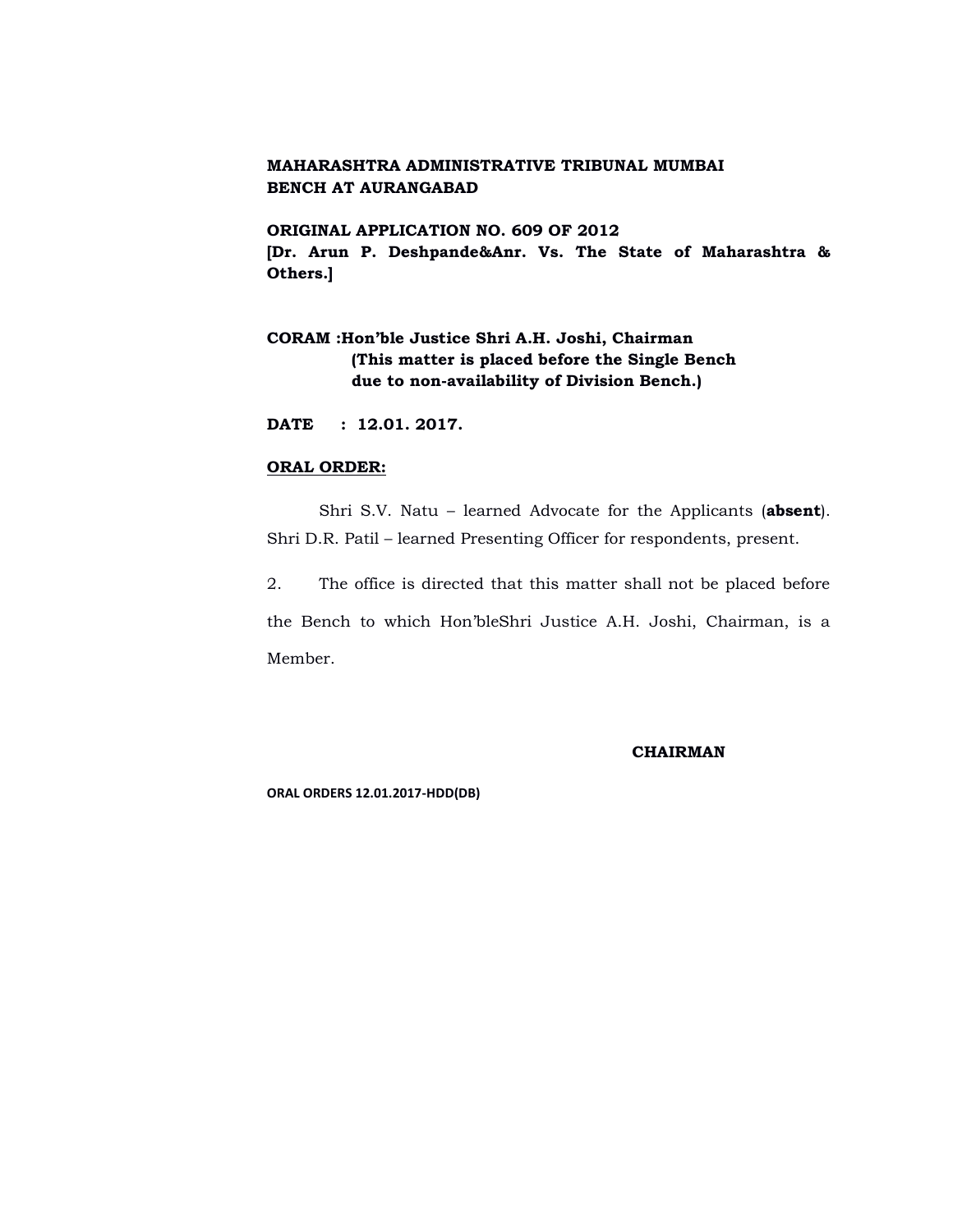# **ORIGINAL APPLICATION NO. 108 OF 2014 [Shah DilipUsman& Others Vs.The State of Maharashtra & Others.]**

# **CORAM :Hon'ble Justice Shri A.H. Joshi, Chairman (This matter is placed before the Single Bench due to non-availability of Division Bench.)**

**DATE : 12.01. 2017.**

## **ORAL ORDER:**

Heard Shri A.S. Deshmukh – learned Advocate for the Applicants and Smt. SanjivaniDeshmukh-Ghate – learned Presenting Officer for respondents.

2. This matter be placed before the Division Bench as and when it is available.

#### **CHAIRMAN**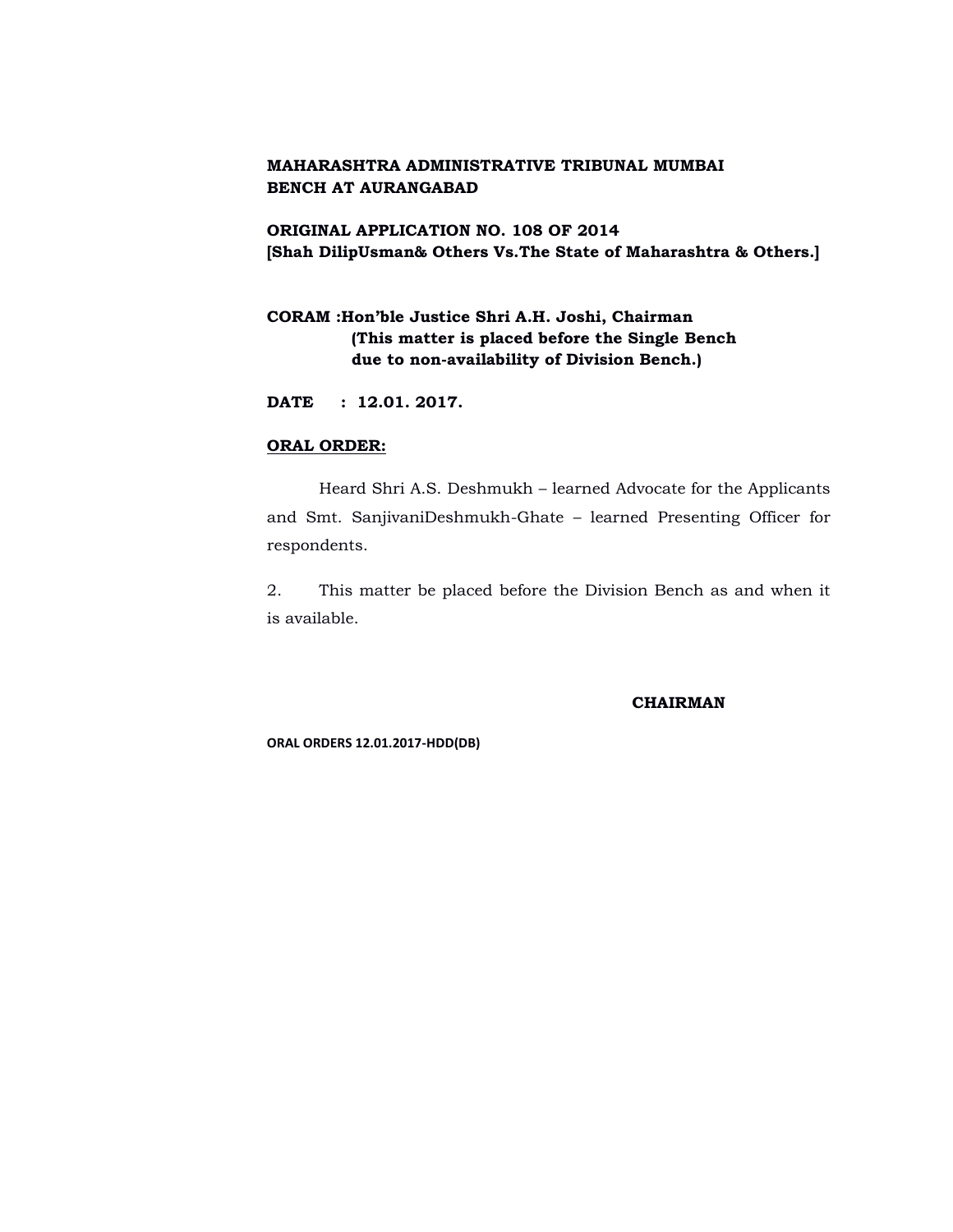# **ORIGINAL APPLICATION NO. 576 OF 2015 [Chakresh M. Mahajan Vs.The State of Maharashtra & Others.]**

# **CORAM :Hon'ble Justice Shri A.H. Joshi, Chairman (This matter is placed before the Single Bench due to non-availability of Division Bench.)**

**DATE : 12.01. 2017.**

## **ORAL ORDER:**

Shri S.D. Kotkar – learned Advocate for the Applicant (**absent**). Shri I.S. Thorat – learned Presenting Officer for respondent No. 1 and ShriSharad S. Shinde, learned Advocate holding for ShriVivekBhavthankar – learned Advocate for respondent Nos. 2 & 3, were present.

2. Since nobody is appeared for the applicant, S.O. to 10<sup>th</sup> March, 2017.

#### **CHAIRMAN**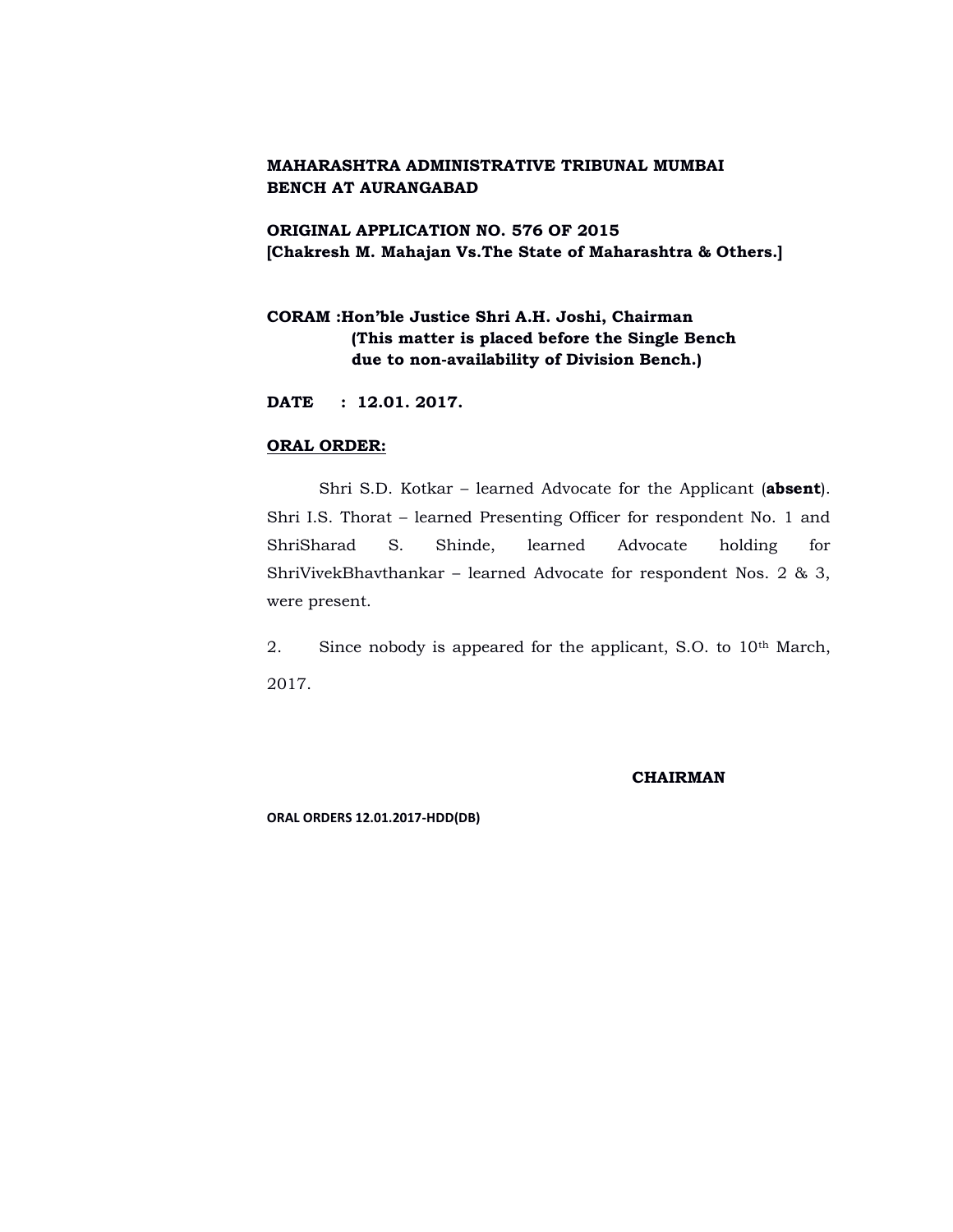**ORIGINAL APPLICATION NO. 783 OF 2015 [Minal d/o DeelipDEshmukh&Ors. Vs. The State of Maharashtra & Others.]**

# **CORAM :Hon'ble Justice Shri A.H. Joshi, Chairman (This matter is placed before the Single Bench due to non-availability of Division Bench.)**

**DATE : 12.01. 2017.**

#### **ORAL ORDER:**

ShriMangesh R. Jadhav – learned Advocate for the Applicants (**absent**). Shri S.K. Shirase – learned Presenting Officer for respondents, present.

2. The learned Advocate for the applicant states that he had wrongly recorded the date of hearing as '23.01.2017' instead of '12.01.2017' and, therefore, requests that this case be listed on the board of 23.01.2017.

3. Request granted.

4. S.O. to 23rd January, 2017.

#### **CHAIRMAN**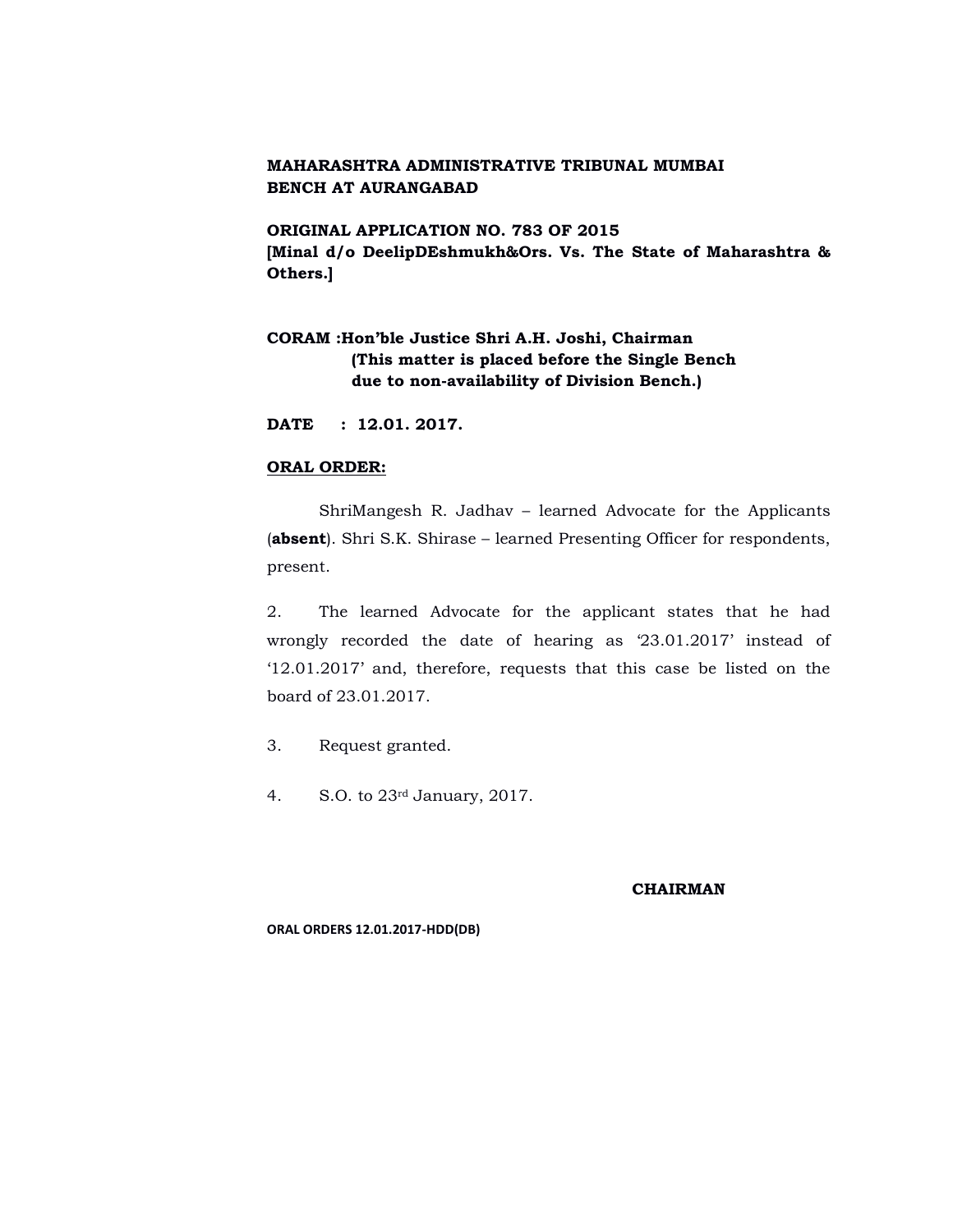**M.A.NO. 13/2017 IN O.A.NO. 928/2017 [GovindJaibaji Dhole Vs.The State of Maharashtra & Others.]**

# **CORAM :Hon'ble Justice Shri A.H. Joshi, Chairman (This matter is placed before the Single Bench due to non-availability of Division Bench.)**

**DATE : 12.01. 2017.**

## **ORAL ORDER:**

Heard Shri S.D. Dhongde – learned Advocate for the Applicant. Shri M.S. Mahajan – learned Chief Presenting Officer for respondent Nos. 1 & 2 and Shri P.S. Paranjape – learned Advocate for respondent No. 3.

2. The learned Advocate for the applicant has requested for circulating contempt application.

- 3. Circulation is granted for tomorrow.
- 4. Let this application and M.A. come up for tomorrow.

5. The learned Advocate for respondent No. 3 seeks two weeks' time to file reply to the O.A. His request will be considered by tomorrow.

#### **CHAIRMAN**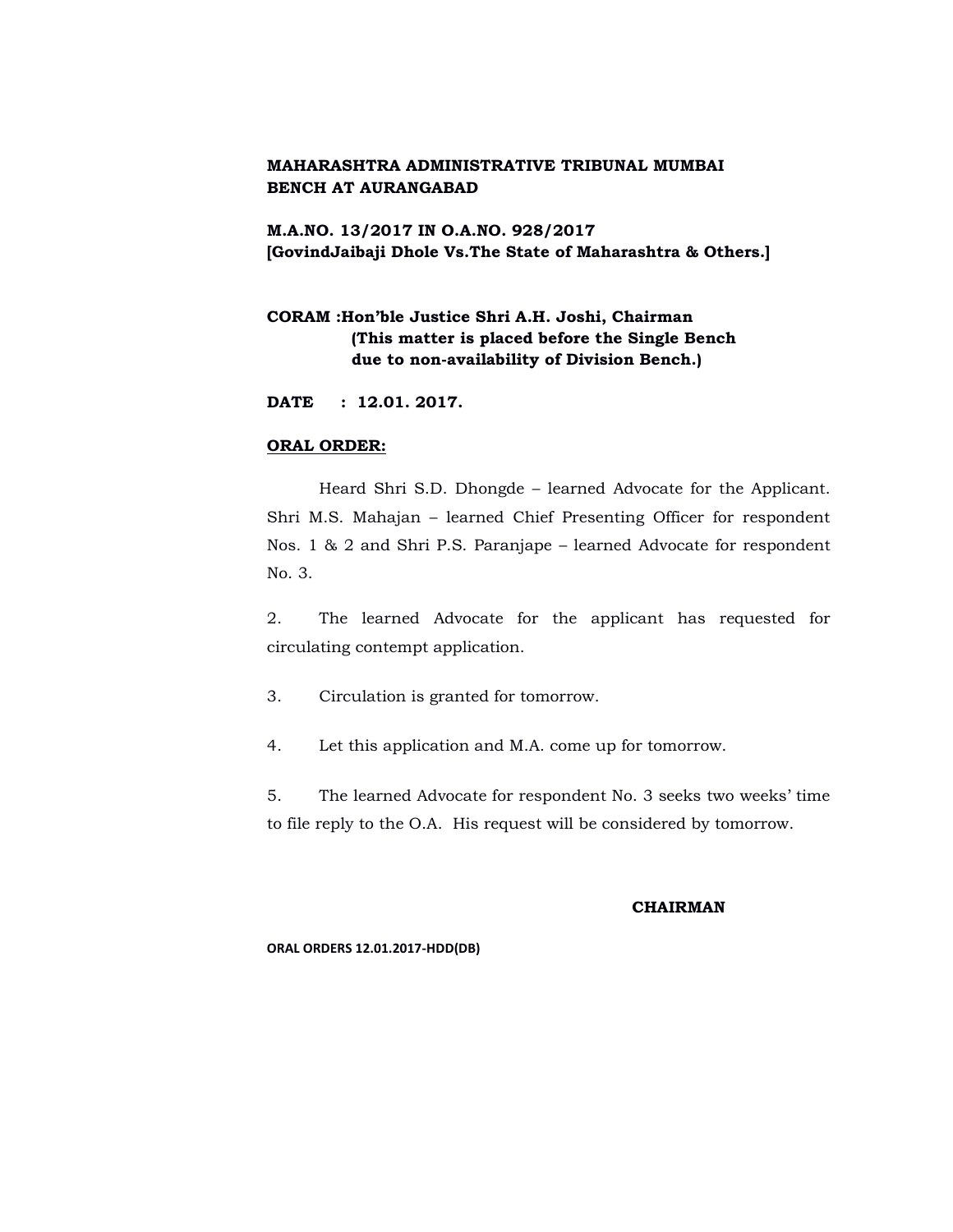# **ORIGINAL APPLICATION NO.18/2017. (Smt. R.S. Kamble Vs. State of Mah.&Ors.) –---**

**–---**

**CORAM:HON'BLE SHRI JUSTICE A.H. JOSHI,CHAIRMAN.** (This matter is placed before Single Bench due to non-availability of Division Bench**)**

## **DATE:12.01.2017.**

#### **ORAL ORDER**

Heard Shri S. B. Dstgar, learned Advocate for the applicantandShri M.S. Mahajan, learnedChief Presenting Officer for the Respondents.

2. Issue notices to the respondents, returnable on 15.2.2017.

3. The Tribunal may take the case for final disposal at this stage and separate notice for final disposal shall not be issued.

4. Applicant is authorized and directed to serve on all respondents, intimation/notice of date of hearing duly authenticated by Registry, along with complete paper book of O.A.

5. Respondent is put to notice that the case would be taken up for final disposal at the stage of admission hearing.

6. This intimation/notice is ordered under Rule 11 of the Maharashtra Administrative Tribunal (Procedure) Rules, 1988, and the questions such as limitation and alternate remedy are kept open.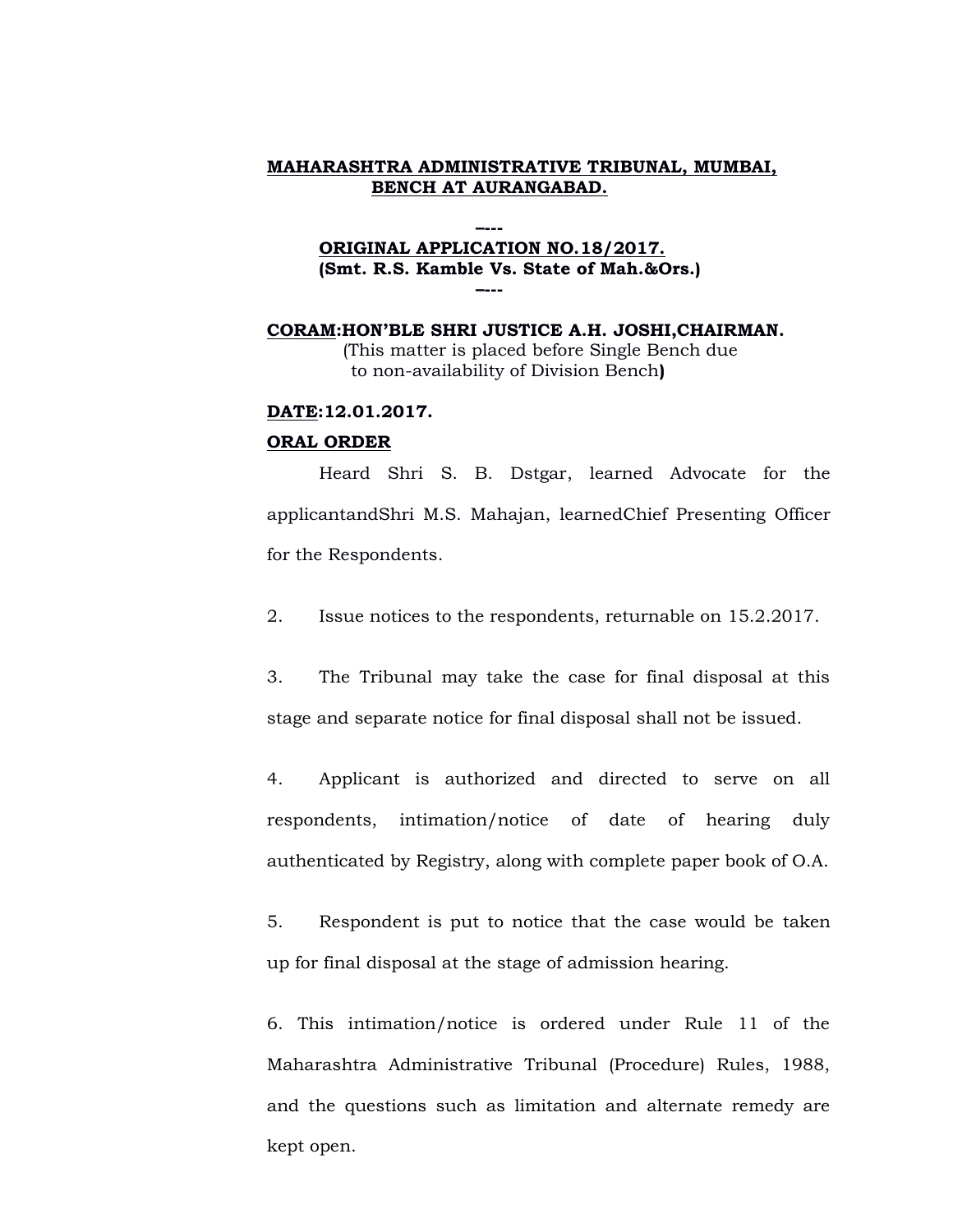# - 2 - **ORIGINAL APPLICATION No.18/2017.**

7. The service may be done by hand delivery, speed post, courier and acknowledgment be obtained and produced along with affidavit of compliance in the Registry before due date.

8. Applicant is directed to file Affidavit of compliance and notice.

9. Affidavit in reply be filed before due date, if they wish to do so.

10. S.O. to 15.2.107.

11. Hamdast and Steno Copy allowed.

ORAL ORDERS 12.01.2017-ATP(c)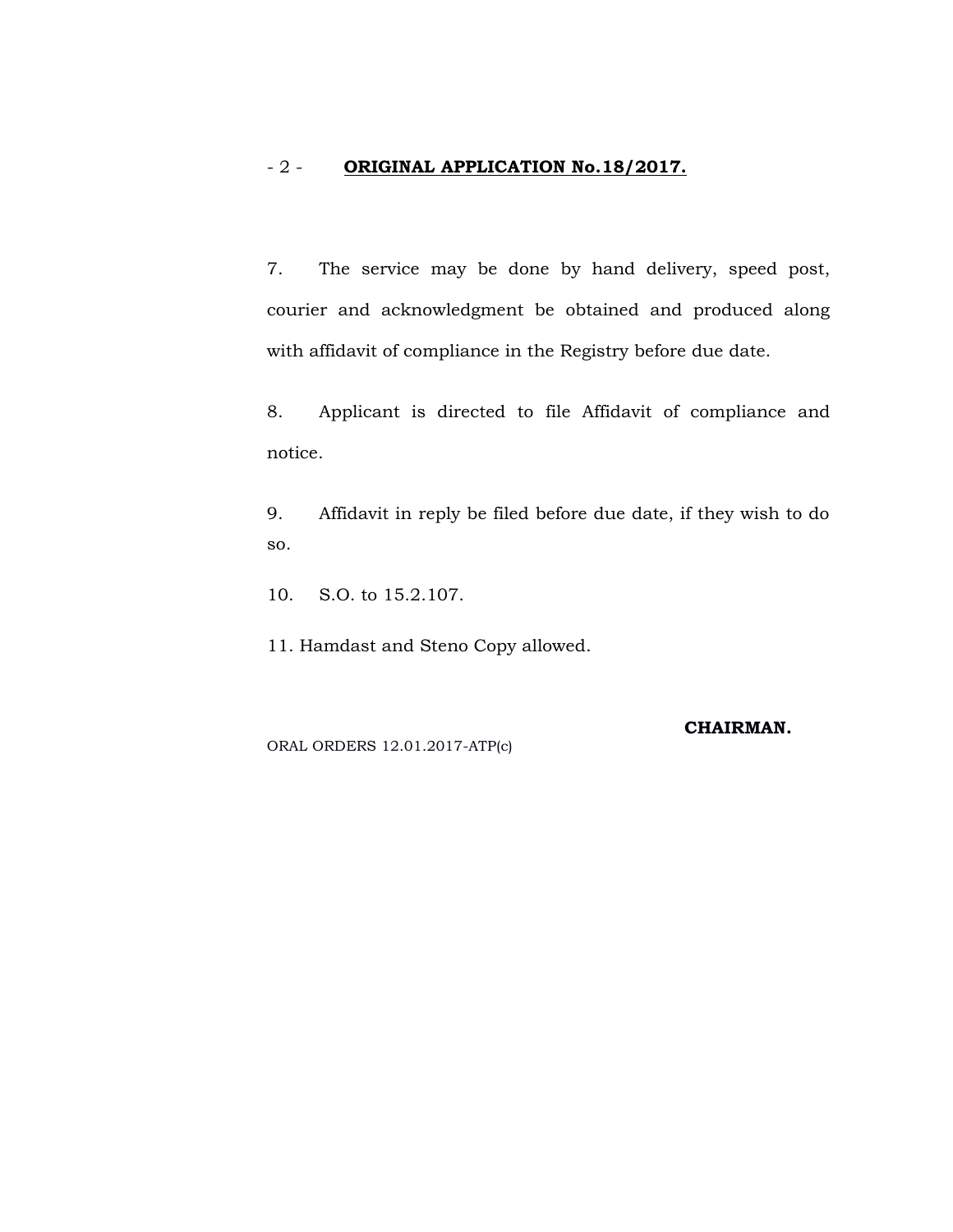## **–--- OA NO.245/16 with MA Nos.11/2017 & 12/2017. (S. P. Dhangar Vs. State of Mah.&Ors.) –---**

**CORAM:HON'BLE SHRI JUSTICE A.H. JOSHI,CHAIRMAN.** (This matter is placed before Single Bench due to non-availability of Division Bench**)**

## **DATE:12.01.2017.**

#### **ORAL ORDER**

Heard Shri K. B. Jadhav, learned Advocate for the applicantandShri S.K. Shirse, learned Presenting Officer for the Respondents no.1 to 4 and Shri B. P. Thakrel holding for Shri S.R. Patil, learned Advocate for the Respondent no.5.

2. Issue common notice to the respondents in MA No.11/2017 and 12/2017, returnable on 15.2.2017.

3. The Tribunal may take the case for final disposal at this stage and separate notice for final disposal shall not be issued.

4. Applicant is authorized and directed to serve on all respondents, intimation/notice of date of hearing duly authenticated by Registry, along with complete paper book of O.A.

5. Respondent is put to notice that the case would be taken up for final disposal at the stage of admission hearing.

6. This intimation/notice is ordered under Rule 11 of the Maharashtra Administrative Tribunal (Procedure) Rules, 1988,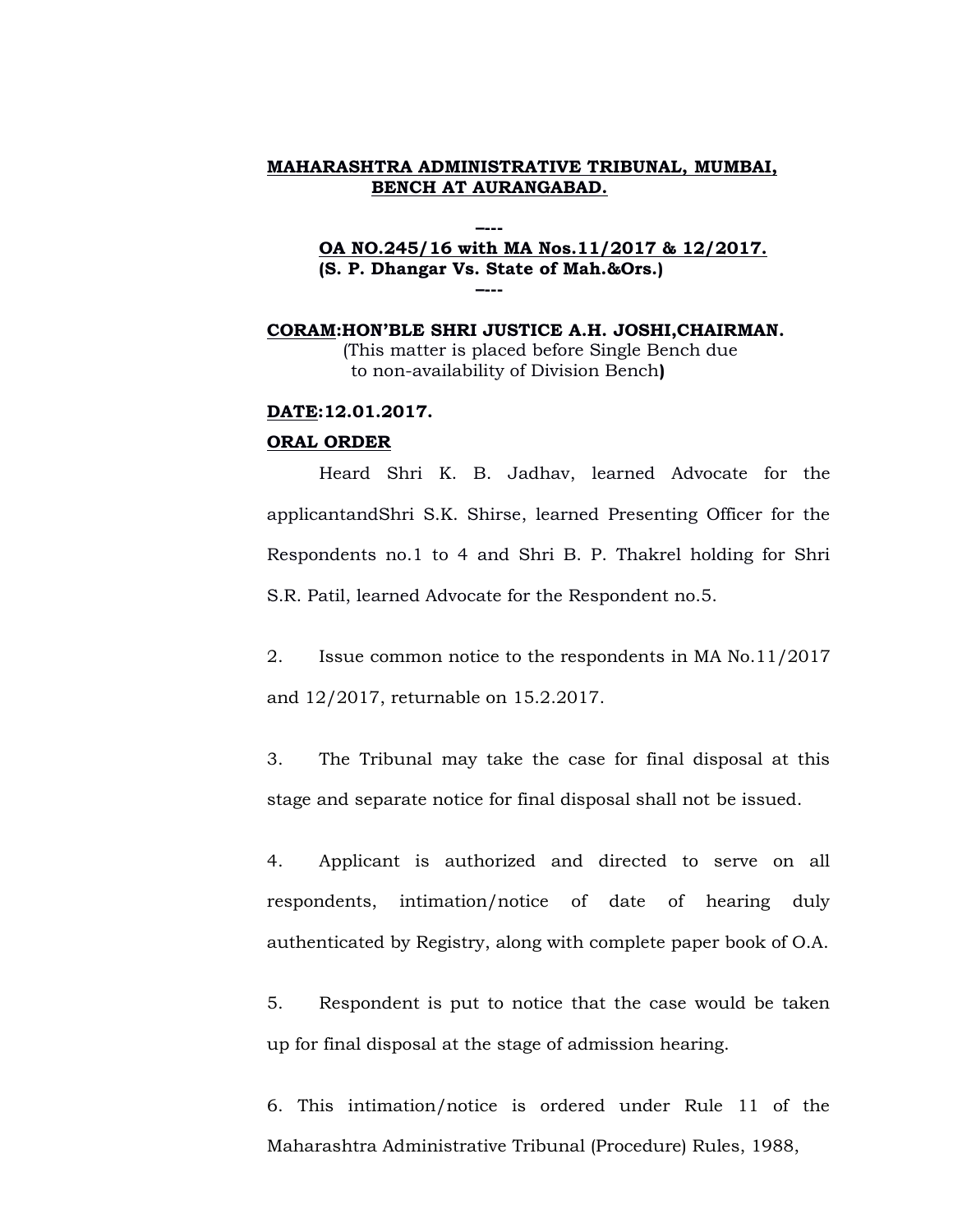# **-2- OA NO.245/16 with MA Nos.11/2017 & 12/2017.**

and the questions such as limitation and alternate remedy are kept open.

7. The service may be done by hand delivery, speed post, courier and acknowledgment be obtained and produced along with affidavit of compliance in the Registry before due date.

8. Applicant is directed to file Affidavit of compliance and notice.

9. Affidavit in reply be filed before due date, if they wish to do so.

10. S.O. to 15.2.107.

11. Hamdast and Steno Copy allowed.

**CHAIRMAN.**

ORAL ORDERS 12.01.2017-ATP(c)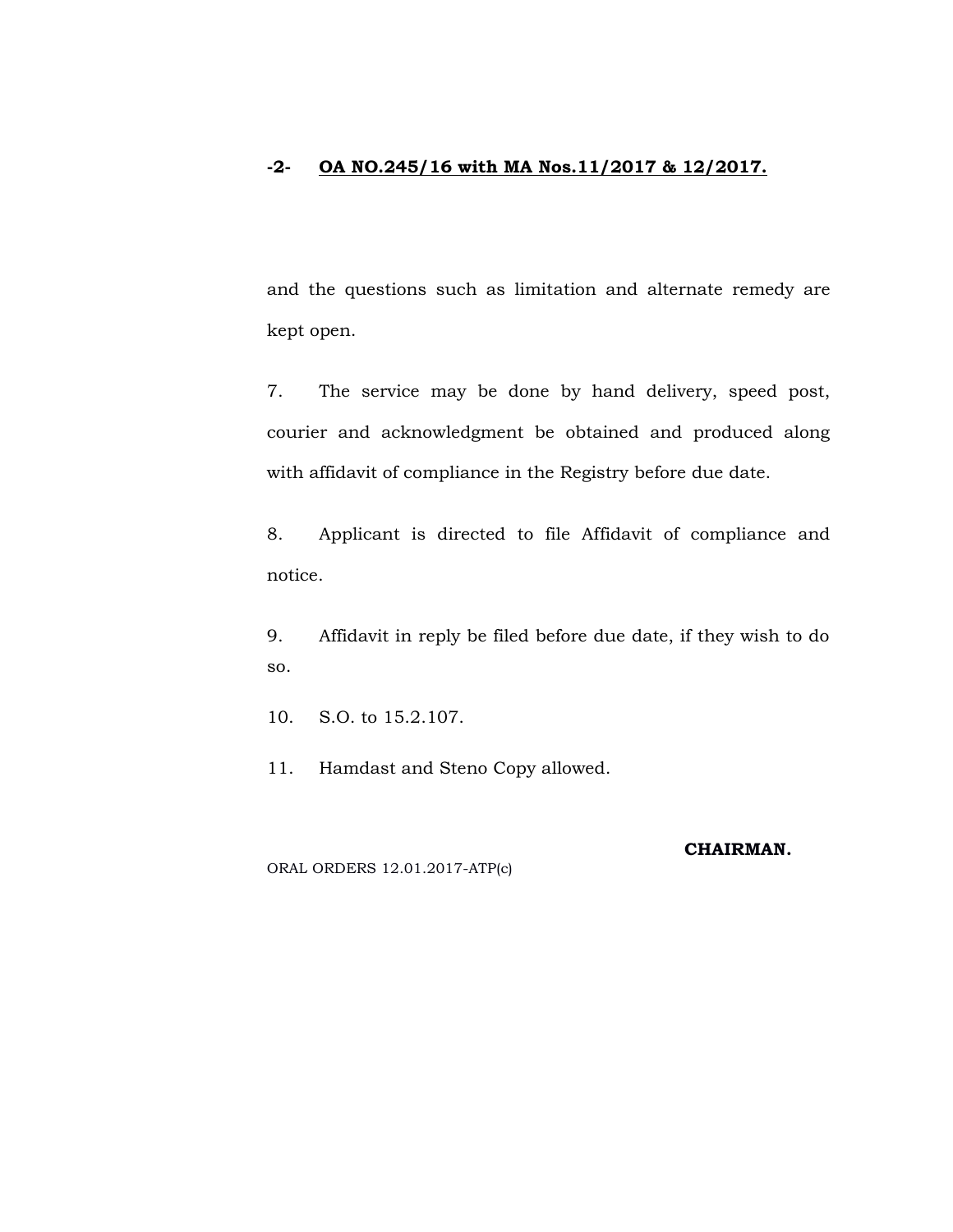## **–--- ORIGINAL APPLICATION NO.25/2017. (F. H. Tamboli Vs. State of Mah.&Ors.) –---**

## **CORAM:HON'BLE SHRI JUSTICE A.H. JOSHI,CHAIRMAN.**

## **DATE:12.01.2017.**

#### **ORAL ORDER**

Heard Shri K. N. Farooqui, learned Advocate holding for Shri N. L. Jadhav, learned Advocate for the applicantandShri M. S. Mahajan, learned Chief Presenting Officer for the Respondents.

2. At the request of the learned Advocate for the applicant adjourned to tomorrow.

3. S.O.to 13.1.2017.

ORAL ORDERS 12.01.2017-ATP(c)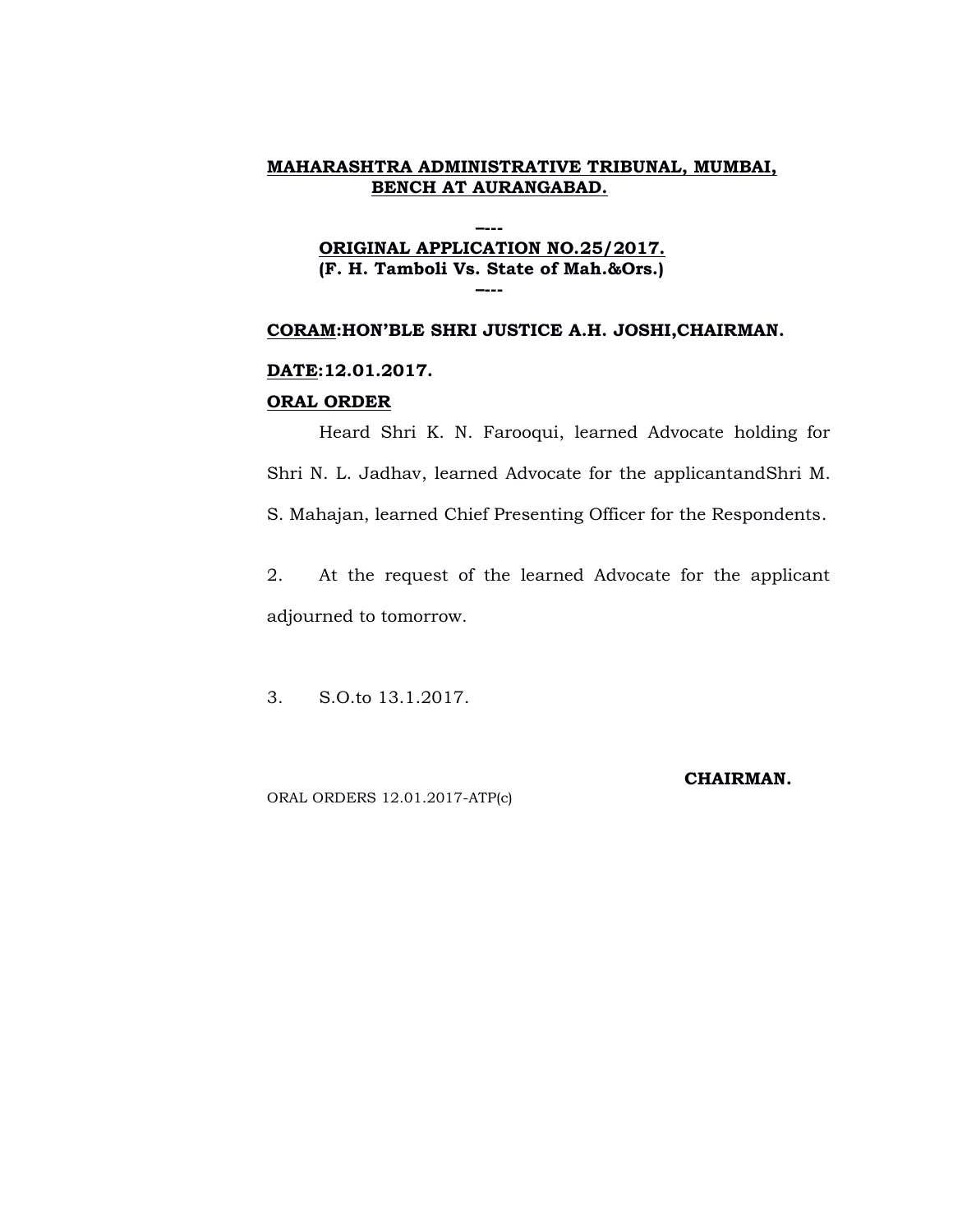## **–--- ORIGINAL APPLICATION NO.570/2016. (K. P. Jaybhaye Vs. State of Mah.&Ors.) –---**

## **CORAM:HON'BLE SHRI JUSTICE A.H. JOSHI,CHAIRMAN.**

## **DATE:12.01.2017.**

#### **ORAL ORDER**

Heard ShriP. B. Rakhunde, learned Advocate for the applicantandShri I. S. Thorat, learned Presenting Officer for the Respondents.

2. Learned P.O. has received information in the form of a letter requesting for grant of time to decide applicant's representation. Learned P.O. prays for time for filing reply.

3. S.O. to 24.3.2017.

ORAL ORDERS 12.01.2017-ATP(c)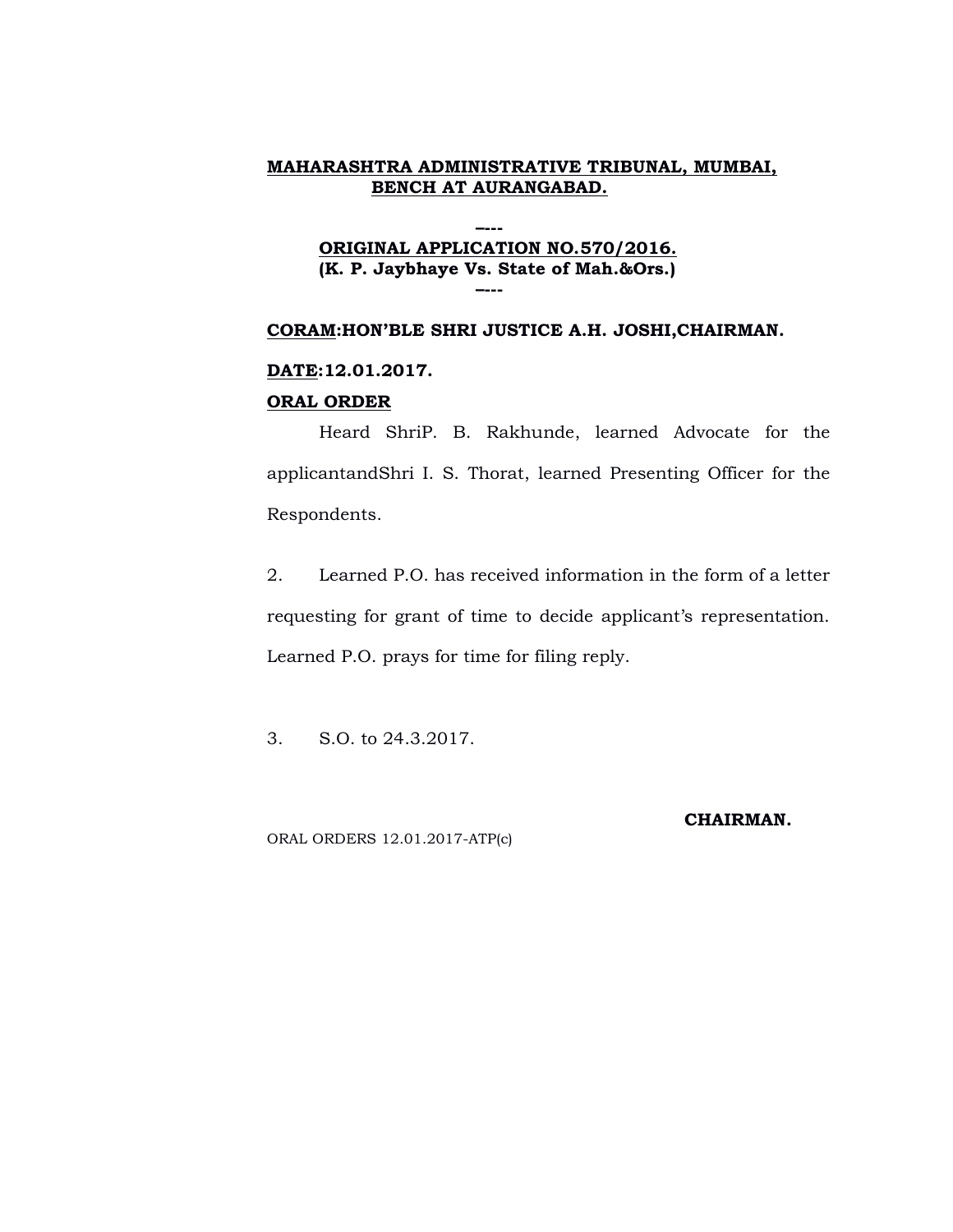## **–--- ORIGINAL APPLICATION NO.599/2016. (Sunita R. Bahiram Vs. State of Mah.&Ors.) –---**

#### **CORAM:HON'BLE SHRI JUSTICE A.H. JOSHI,CHAIRMAN.**

#### **DATE:12.01.2017.**

#### **ORAL ORDER**

Heard Shri D.J. Patil, learned Advocate for the applicant,Shri N.U. Yadav, learned Presenting Officer for the Respondents no.1, 2 & 4 and ShriSharadShinde, learned Advocate holding for ShriVivekBhavthankar, learned Special Counsel for the Respondent no.3.

- 2. Learned Advocate ShriSharadShinde states as follows :
	- a) Order dated 3.1.2013 was communicated to the Respondent no.3 on E-mail.
	- b) Learned Advocate for the applicant has received a telephonic message from Respondent no.3 that permission from higher authority is required for filing reply.

3. In the background of specific order by this Tribunal any delay in response is not justified. The special counsel is asked to furnish the name of the Officer holding the post of Respondent no.3. He has stated as follows :-

Shri R. S. Kadam, Chief Conservator of Forest, Dhule.

4. Officer Shri R.S. Kadam is called to show cause as to why he should not be personally saddled cost of Rs.10,000/- for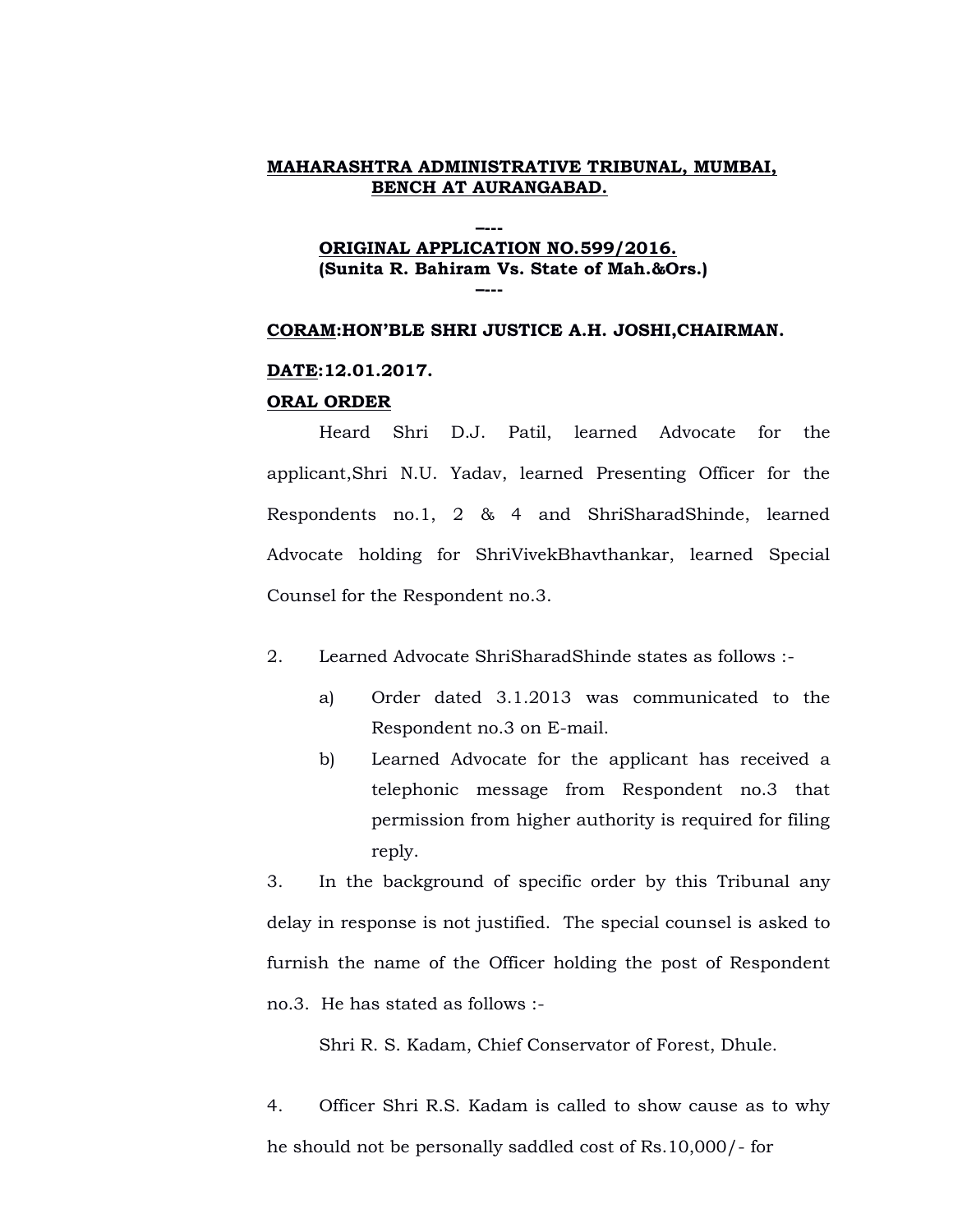# -2- **ORIGINAL APPLICATION NO.599/2016**

failing to file response to order passed by this Tribunal on 3.1.2017.

5. Learned Special Counsel states that let the notice be remained in abeyance till tomorrow, and he would take further instructions.

- 6. So to tomorrow i.e. 13.1.2017.
- 7. Learned P.O. is directed to communicate this order.
- 8. Steno copy and Hamdust allowed.

ORAL ORDERS 12.01.2017-ATP(c)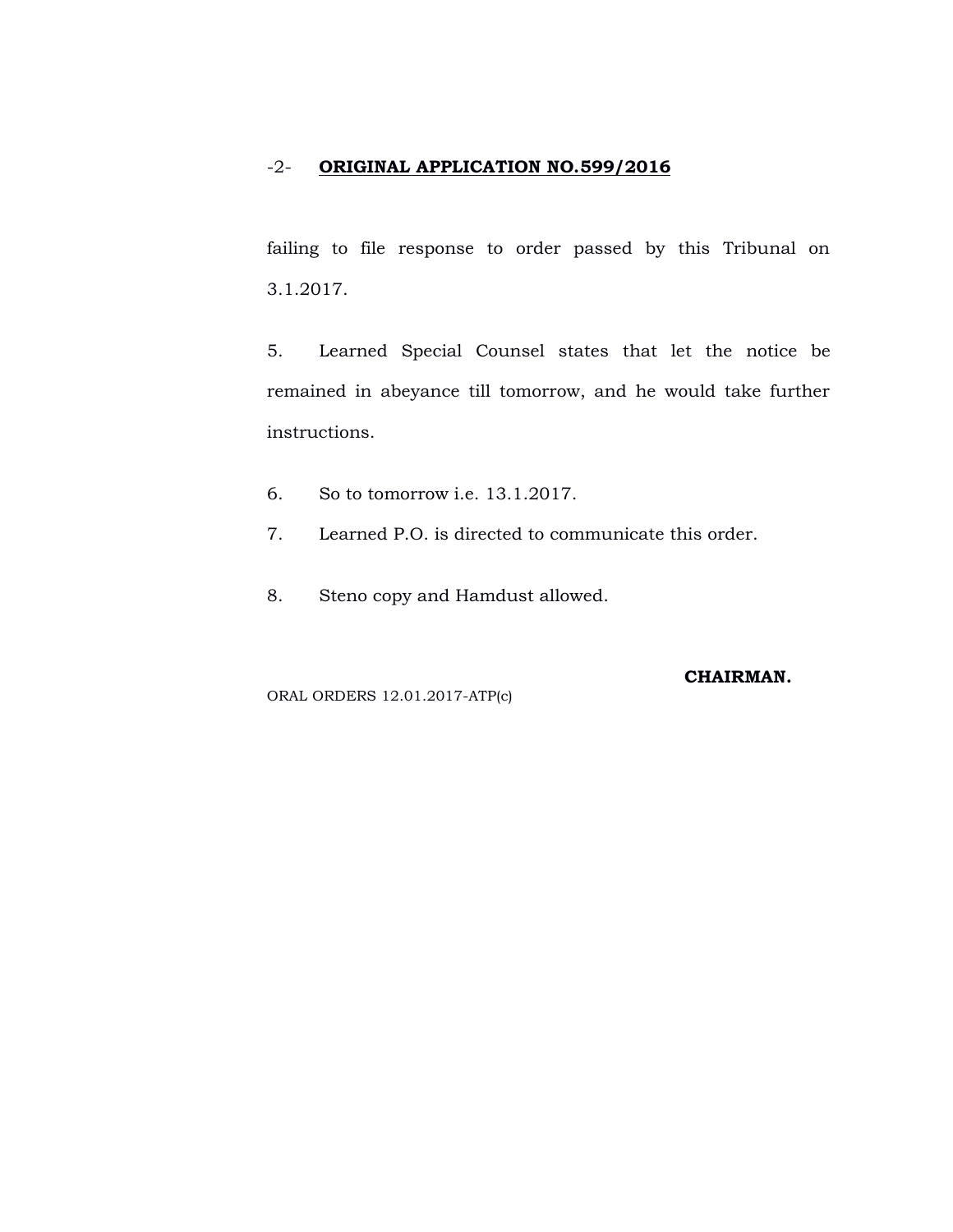#### **–--- ORIGINAL APPLICATION NO.668/2016. (Smt. Seema S. Wani Vs. State of Mah.&Ors.) –---**

## **CORAM:HON'BLE SHRI JUSTICE A.H. JOSHI,CHAIRMAN.**

## **DATE:12.01.2017.**

#### **ORAL ORDER**

Heard Shri A.D. Gadekar, learned Advocate for the applicantandShri N.U. Yadav, learned Presenting Officer for the Respondents.

2. Learned Advocate for the applicant has tendered rejoinder. It is taken on record.

3. Admit.

4. To come up for hearing in due course with liberty to mention for hearing as and when Division Bench is available.

ORAL ORDERS 12.01.2017-ATP(c)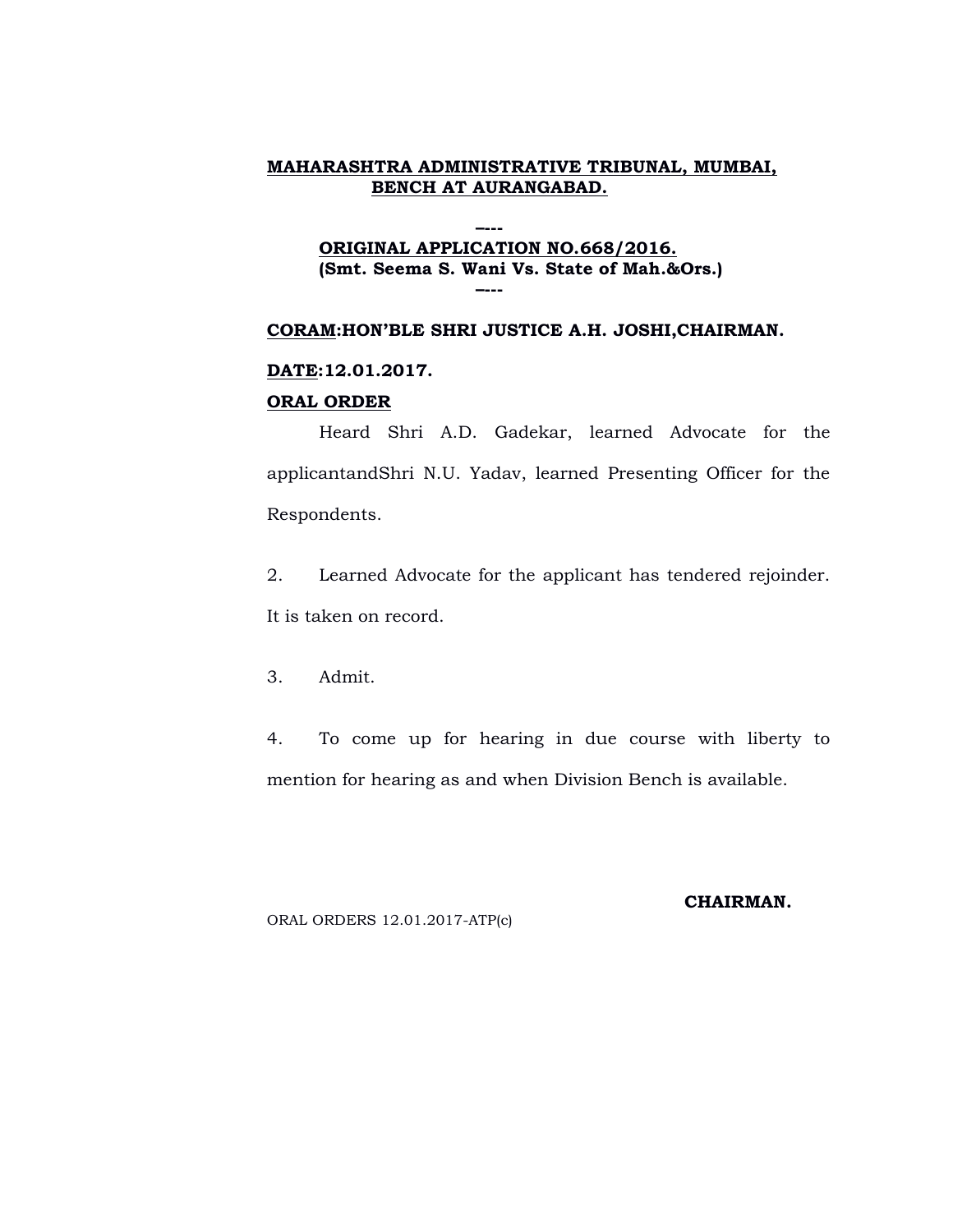**–---**

# **ORIGINAL APPLICATION NO.750/2016. (J. S. Maher Vs. State of Mah.&Ors.) –---**

#### **CORAM:HON'BLE SHRI JUSTICE A.H. JOSHI,CHAIRMAN.**

## **DATE:12.01.2017.**

#### **ORAL ORDER**

Heard Miss BhavnaPanpatil, learned Advocate holding for Shri S.B. Talekar, learned Advocate for the applicant,Shri M.S. Mahajan, learned Chief Presenting Officer for the Respondent no.1 and Shri Sham Patil, learned Advocate for the Respondents no.2 & 3. None present for the Respondent no.4.

2. Learned C.P.O. has tendered reply. It is taken on record.

3. On perusal it is found that the reply does not deal with all points. The Officer Shri Sanjay PralhadBhargodeo is called to remain present tomorrow.

4. S.O. to 13.1.2017.

5. Learned C.P.O. is directed to communicate this order.

6. Steno copy and Hamdust allowed.

## **CHAIRMAN.**

ORAL ORDERS 12.01.2017-ATP(c)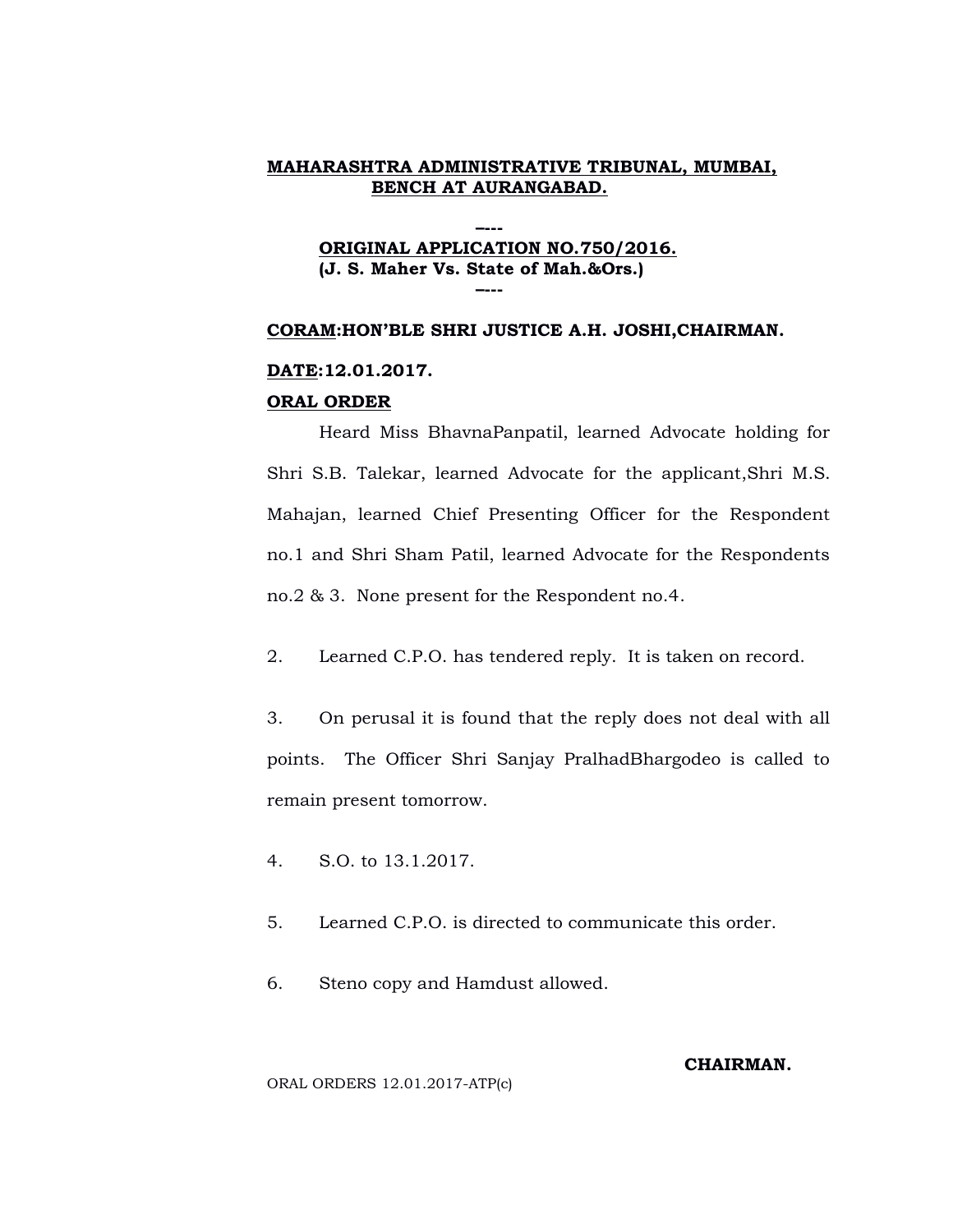## **–--- ORIGINAL APPLICATION NO.811/2016. (S. S. Vighe Vs. State of Mah.&Ors.) –---**

#### **CORAM:HON'BLE SHRI JUSTICE A.H. JOSHI,CHAIRMAN.**

#### **DATE:12.01.2017.**

#### **ORAL ORDER**

Heard Shri G. J. Pahilwan, learned Advocate holding for Shri R. V. Gore, learned Advocate for the applicantandSmt P.R. Bharaswadkar, learned Presenting Officer for the Respondents.

2. Learned P.O. states as follows :-

Para-wise remarks are received and those are not adequate for drafting of affidavit in reply and time for filing reply may be granted and prays for 4 weeks time.

3. Though 4 weeks time is prayed, 6 weeks time granted with caution that no further adjournment will be granted.

4. S.O. to 10.3.2017 for filing reply.

ORAL ORDERS 12.01.2017-ATP(c)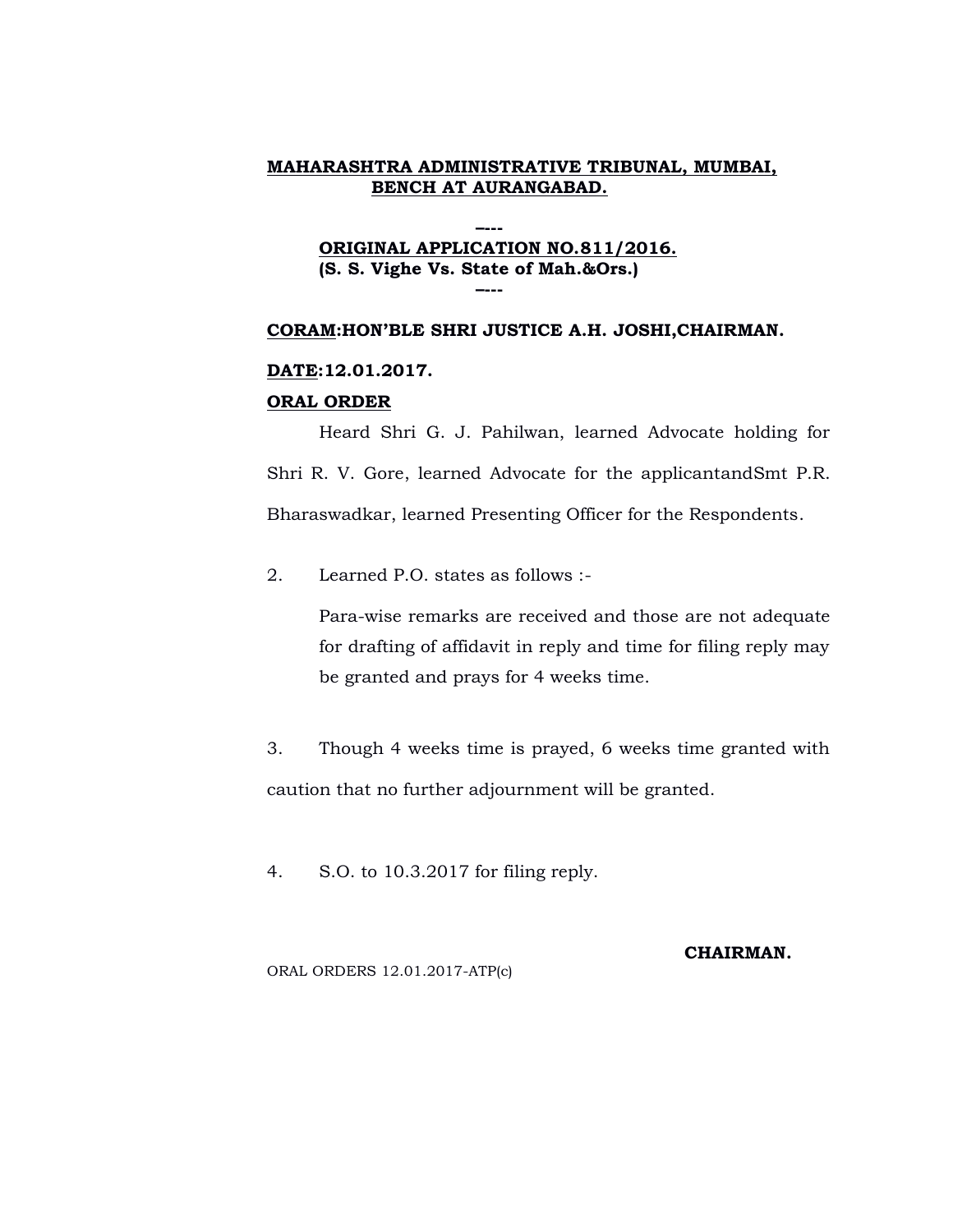**–---**

# **ORIGINAL APPLICATION NO.706/2016. (S. A. Shejwal Vs. State of Mah.&Ors.) –---**

#### **CORAM:HON'BLE SHRI JUSTICE A.H. JOSHI,CHAIRMAN.**

## **DATE:12.01.2017.**

#### **ORAL ORDER**

Heard Shri S. N. Jadhav, learned Advocate holding for Shri

P. A. Kulkarni, learned Advocate for the applicantandSmt P.R. Bharaswadkar, learned Presenting Officer for the Respondents.

2. At the request of the learned Advocate for the applicant, adjourned to tomorrow i.e. 13.1.2017.

ORAL ORDERS 12.01.2017-ATP(c)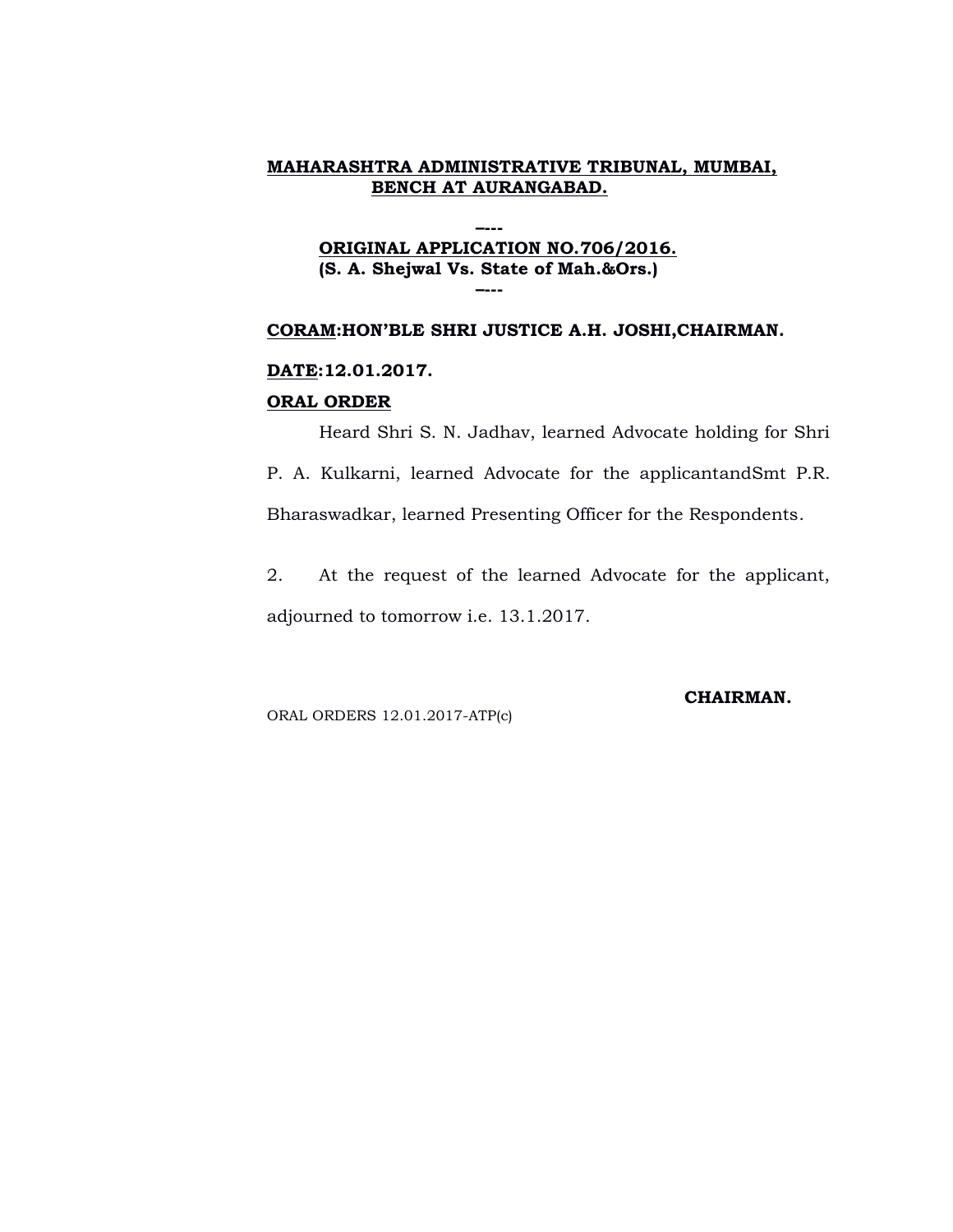#### **ORIGINAL APPLICATION NO.722/2016. (K. S. Hinge Vs. State of Mah.&Ors.) –---**

**–---**

## **CORAM:HON'BLE SHRI JUSTICE A.H. JOSHI,CHAIRMAN.**

#### **DATE:12.01.2017.**

#### **ORAL ORDER**

Heard Shri V. B. Kale, learned Advocate for the applicantandSmt P.R. Bharaswadkar, learned Presenting Officer for the Respondents.

2. At the request of the learned P.O. adjourned to tomorrow i.e. 13.1.2017.

ORAL ORDERS 12.01.2017-ATP©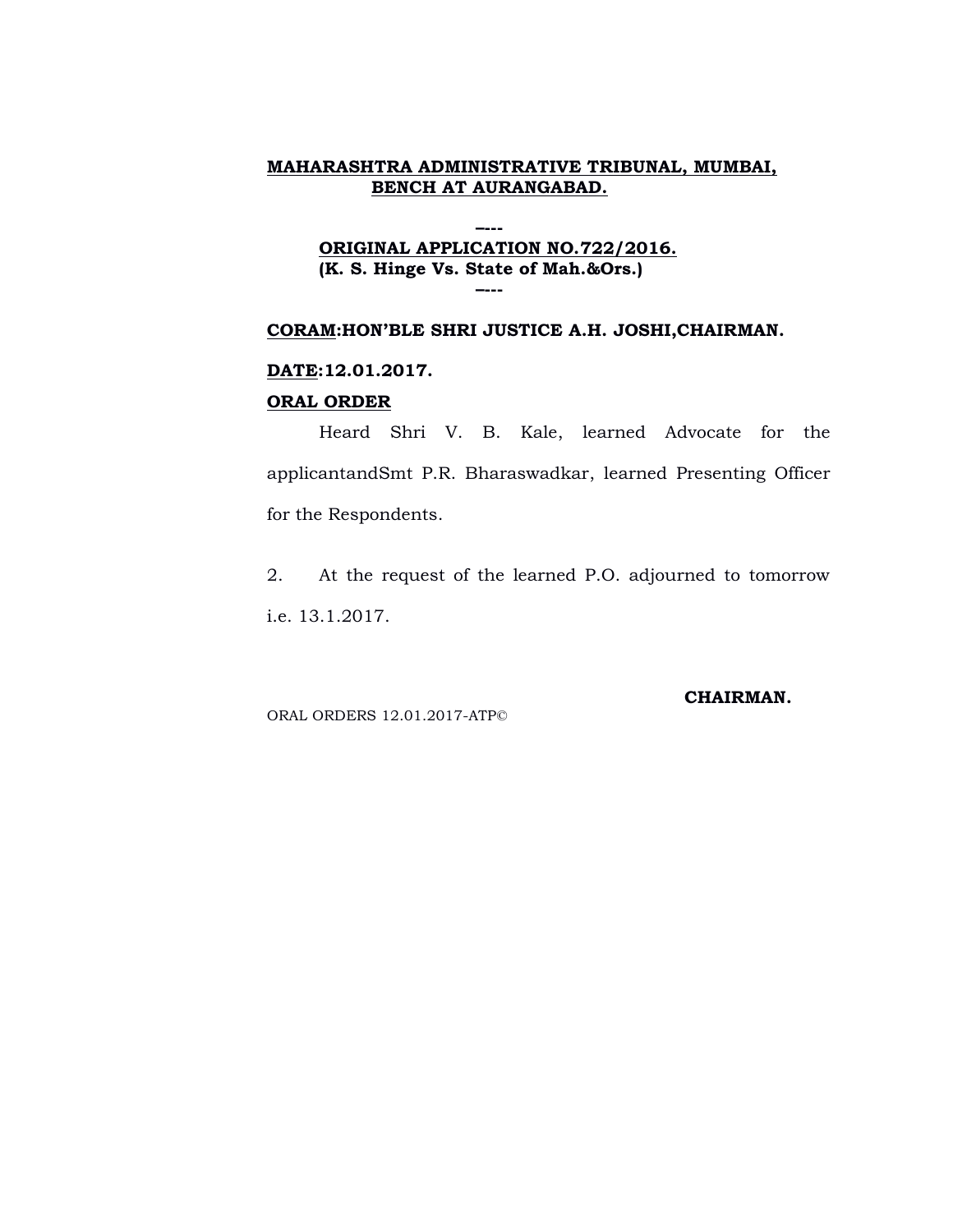#### **ORIGINAL APPLICATION NO.769/2016. (B.B. Wahul Vs. State of Mah.&Ors.) –---**

**–---**

#### **CORAM:HON'BLE SHRI JUSTICE A.H. JOSHI,CHAIRMAN.**

#### **DATE:12.01.2017.**

#### **ORAL ORDER**

Heard Shri Y. P. Deshmukh, learned Advocate for the applicantandShri M.P. Gude, learned Presenting Officer for the Respondents.

2. At the request of the learned Advocate for the applicant adjourned to tomorrow i.e. 13.1.2017.

ORAL ORDERS 12.01.2017-ATP(c)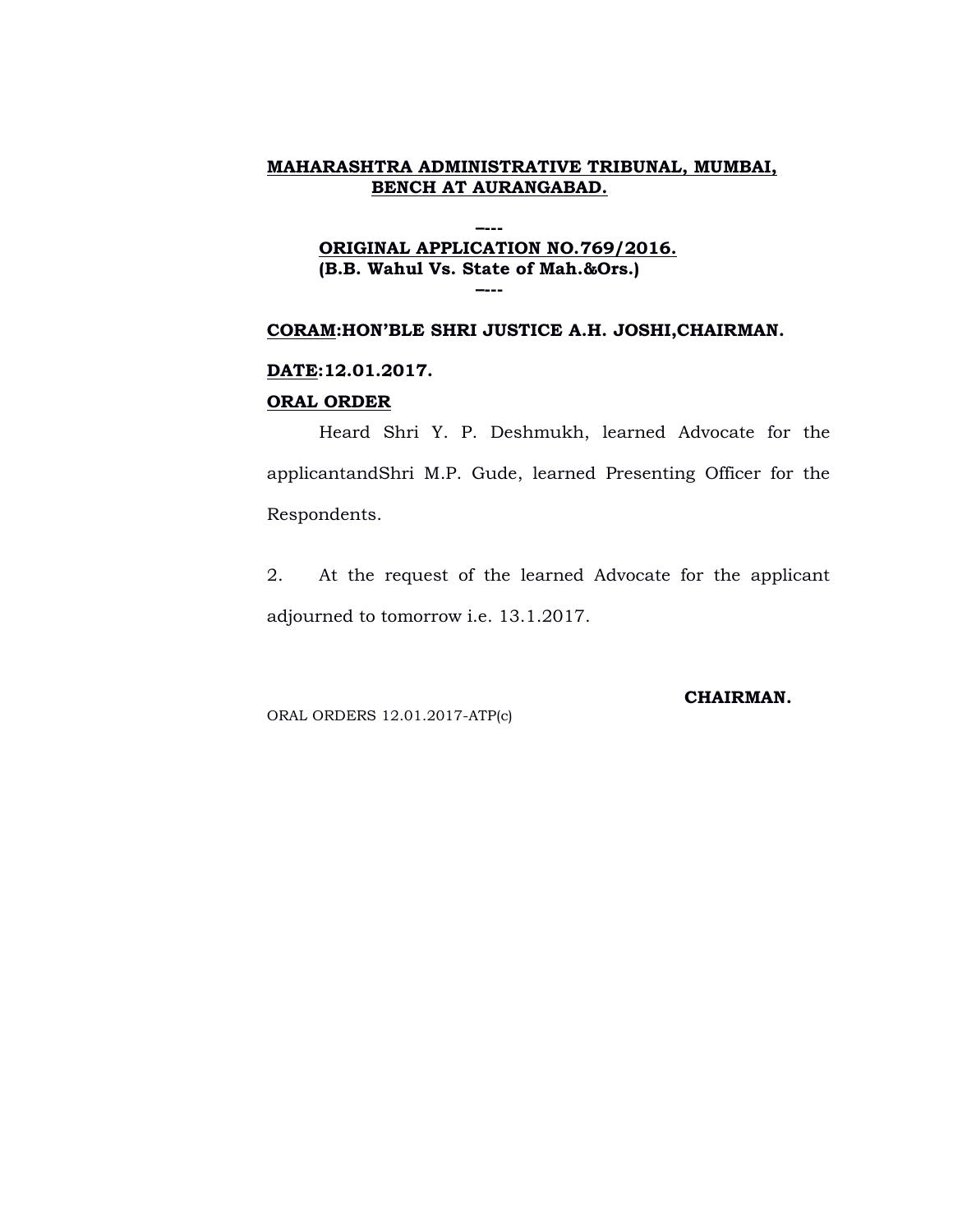**–---**

#### **ORIGINAL APPLICATION NO.816/2016. (Dr. Mohd. ShahirDeshmukh&Ors. Vs. State of Mah.&Ors.) –---**

#### **CORAM:HON'BLE SHRI JUSTICE A.H. JOSHI,CHAIRMAN.**

#### **DATE:12.01.2017.**

#### **ORAL ORDER**

Heard Shri A.V. Rakh, learned Advocate for the applicantandShri M. P. Gude, learned Presenting Officer for the Respondents.

2. At the request of the learned P.O. adjourned to tomorrow. i.e. 13.1.2017.

ORAL ORDERS 12.01.2017-ATP(c)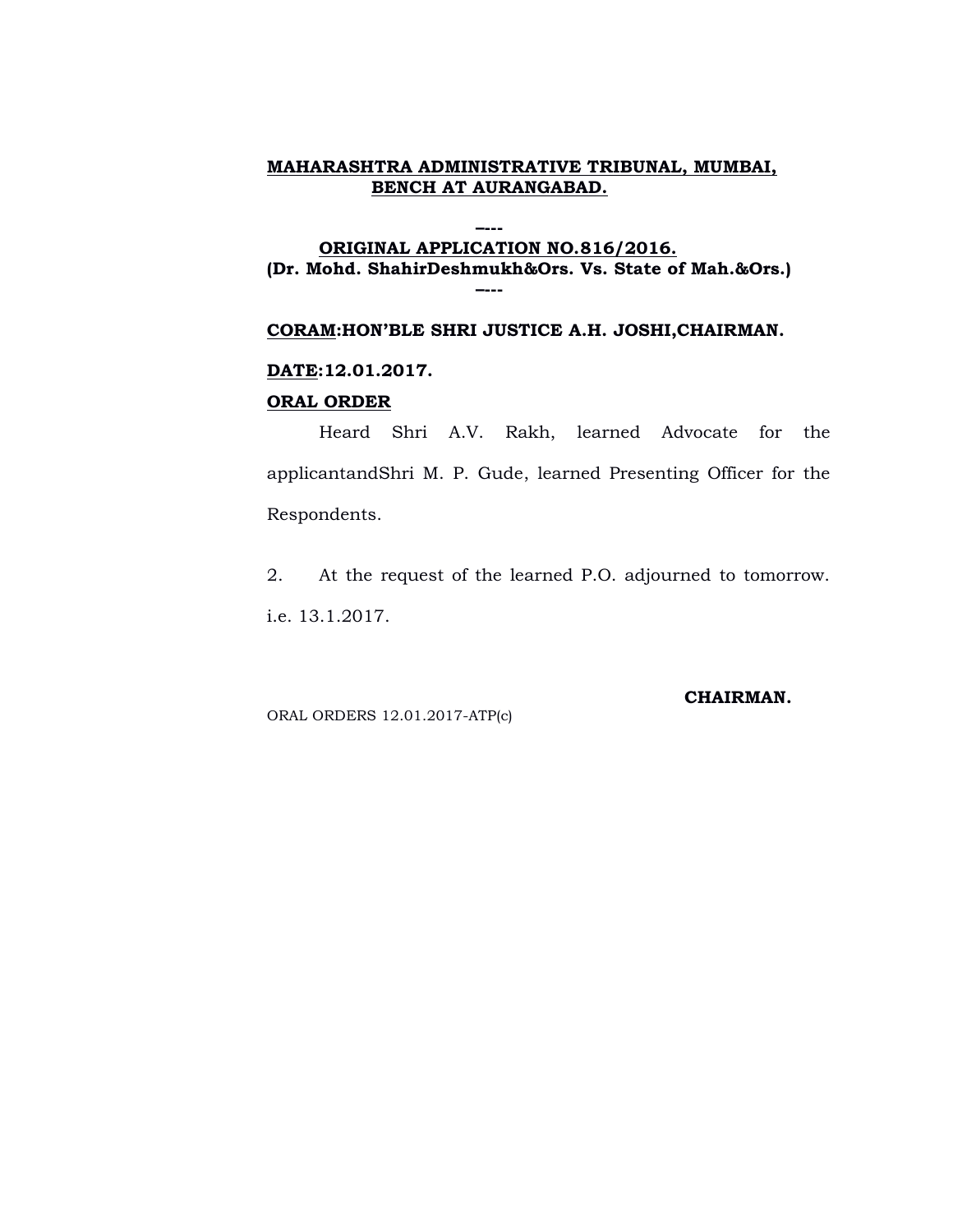## **–--- ORIGINAL APPLICATION NO.663/2016. (S. N. Latpate Vs. State of Mah.&Ors.) –---**

#### **CORAM:HON'BLE SHRI JUSTICE A.H. JOSHI,CHAIRMAN.**

## **DATE:12.01.2017.**

## **ORAL ORDER**

Heard Smt. VidyaTaksal, learned Advocate holding for Shri A. S. Deshmukh, learned Advocate for the applicantandShri N. U.

Yadav, learned Presenting Officer for the Respondents.

2. Learned P.O. states that affidavit is received from M.P.S.C. and he wants to verify whether the contents of it are satisfactory and prays for 2 weeks time.

3. Adjourned to 24.1.2017.

4. Interim relief shall continue till then.

#### **CHAIRMAN.**

ORAL ORDERS 12.01.2017-ATP(c)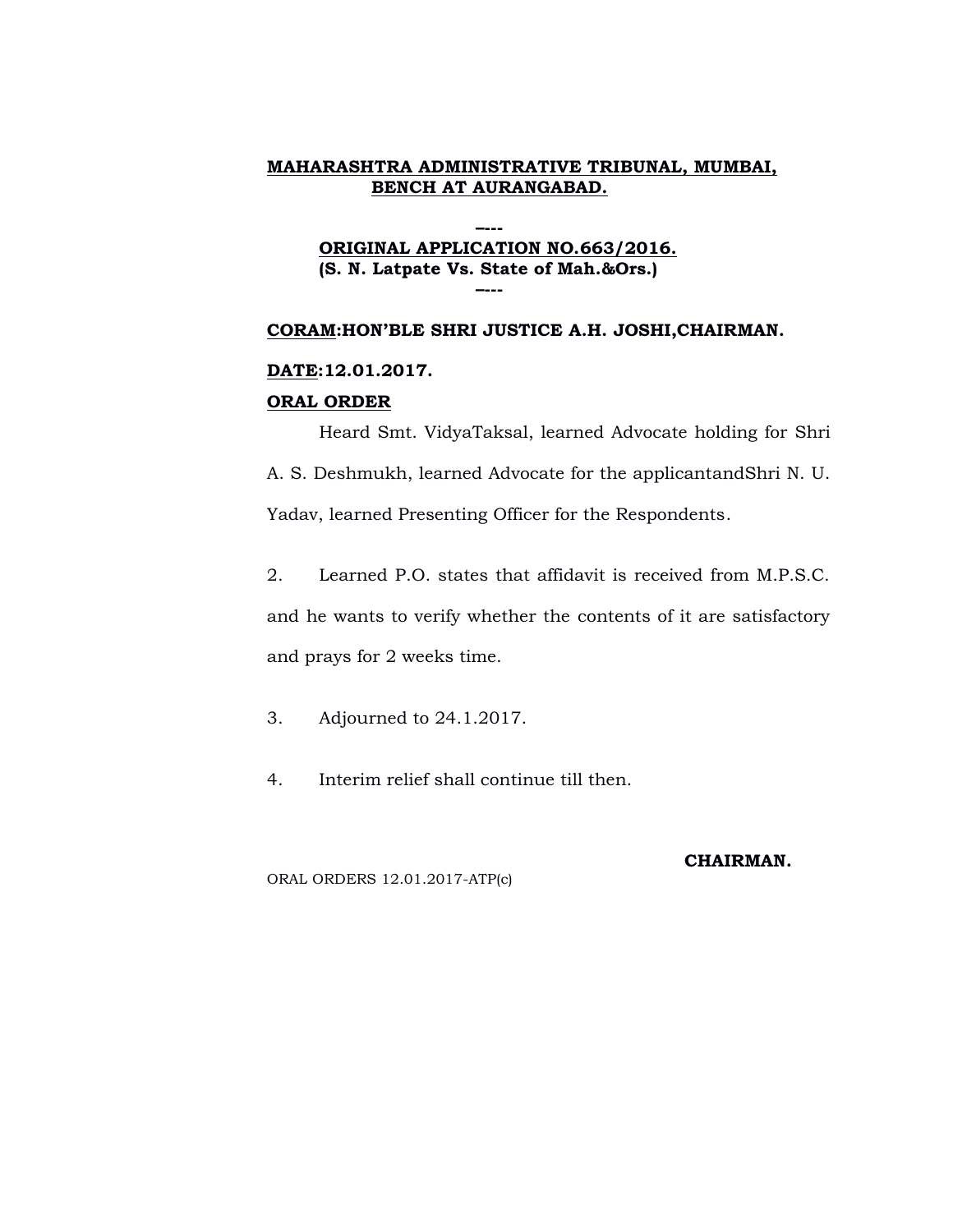## **–--- MA NO.28/16 IN CP ST.NO.77/16 IN OA NO.71/12. (R. H. Kulkarni&Ors. Vs. State of Mah.&Ors.) –---**

#### **CORAM:HON'BLE SHRI JUSTICE A.H. JOSHI,CHAIRMAN.**

#### **DATE:12.01.2017.**

#### **ORAL ORDER**

Heard Shri C.R. Thorat, learned Advocate for the applicantsandShri I. S. Thorat, learned Presenting Officer for the Respondents.

2. Learned P.O. has tendered affidavit in reply. It is taken on record.

3. At the request of the learned Advocate for the applicant adjourned to tomorrow i.e. 13.1.2017.

ORAL ORDERS 12.01.2017-ATP(c)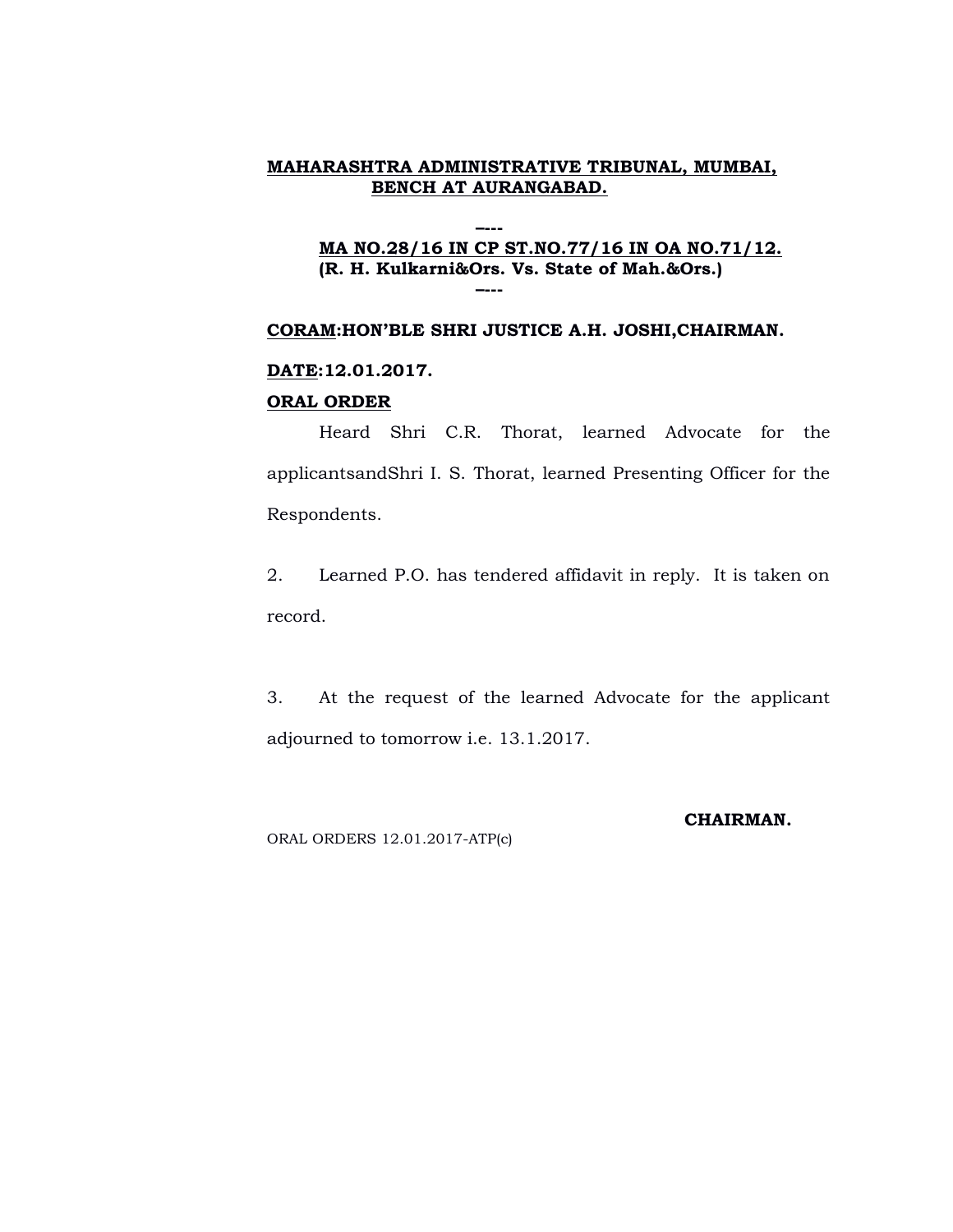#### **M.A.No.259/2014 in OA St.No.734/2014. (Dr. S. P. Bhamre Vs. State of Mah.&Ors.) –---**

**–---**

## **CORAM:HON'BLE SHRI JUSTICE A.H. JOSHI,CHAIRMAN.**

#### **DATE:12.01.2017.**

#### **ORAL ORDER**

Heard Shri V. B. Wagh, learned Advocate for the applicantandSmt R. S. Deshmukh, learned Presenting Officer for the Respondents.

2. Learned Advocate for the applicant prays for 4 weeks time for carrying out amendment. Granted.

3. Adjourned to 10.3.2017.

ORAL ORDERS 12.01.2017-ATP(c)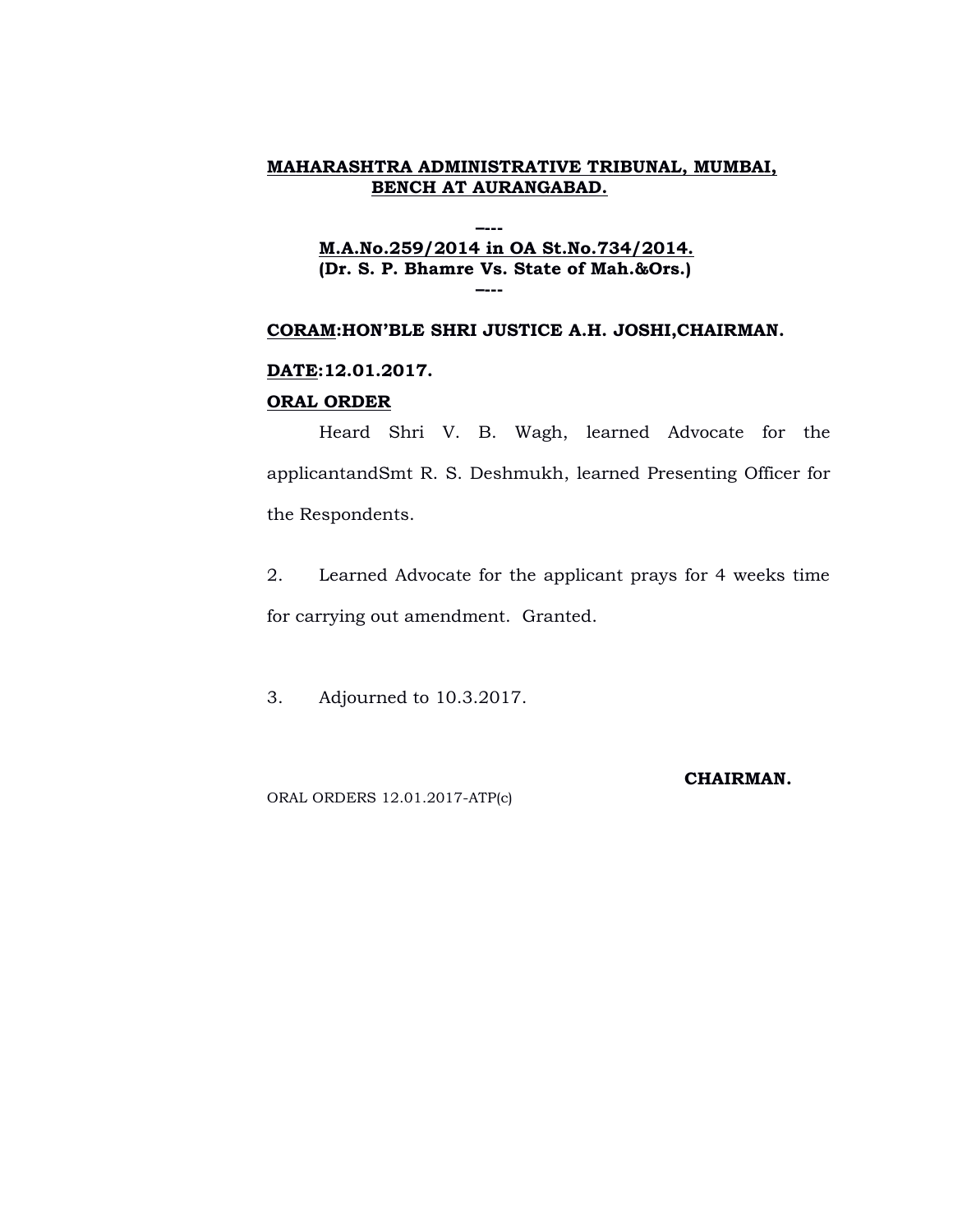## **–--- M.A.No.238/16 IN OA St.No.993/2016. (P. A. Kathar Vs. State of Mah.&Ors.) –---**

#### **CORAM:HON'BLE SHRI JUSTICE A.H. JOSHI,CHAIRMAN.**

#### **DATE:12.01.2017.**

#### **ORAL ORDER**

Heard Shri V. B. Wagh, learned Advocate for the applicantandShri N. U. Yadav, learned Presenting Officer for the Respondents.

2. Respondents are directed to file reply to the O.A. after considering merits of the case M.A. for condonation will be considered.

3. Adjourned to 10.3.2017.

ORAL ORDERS 12.01.2017-ATP(c)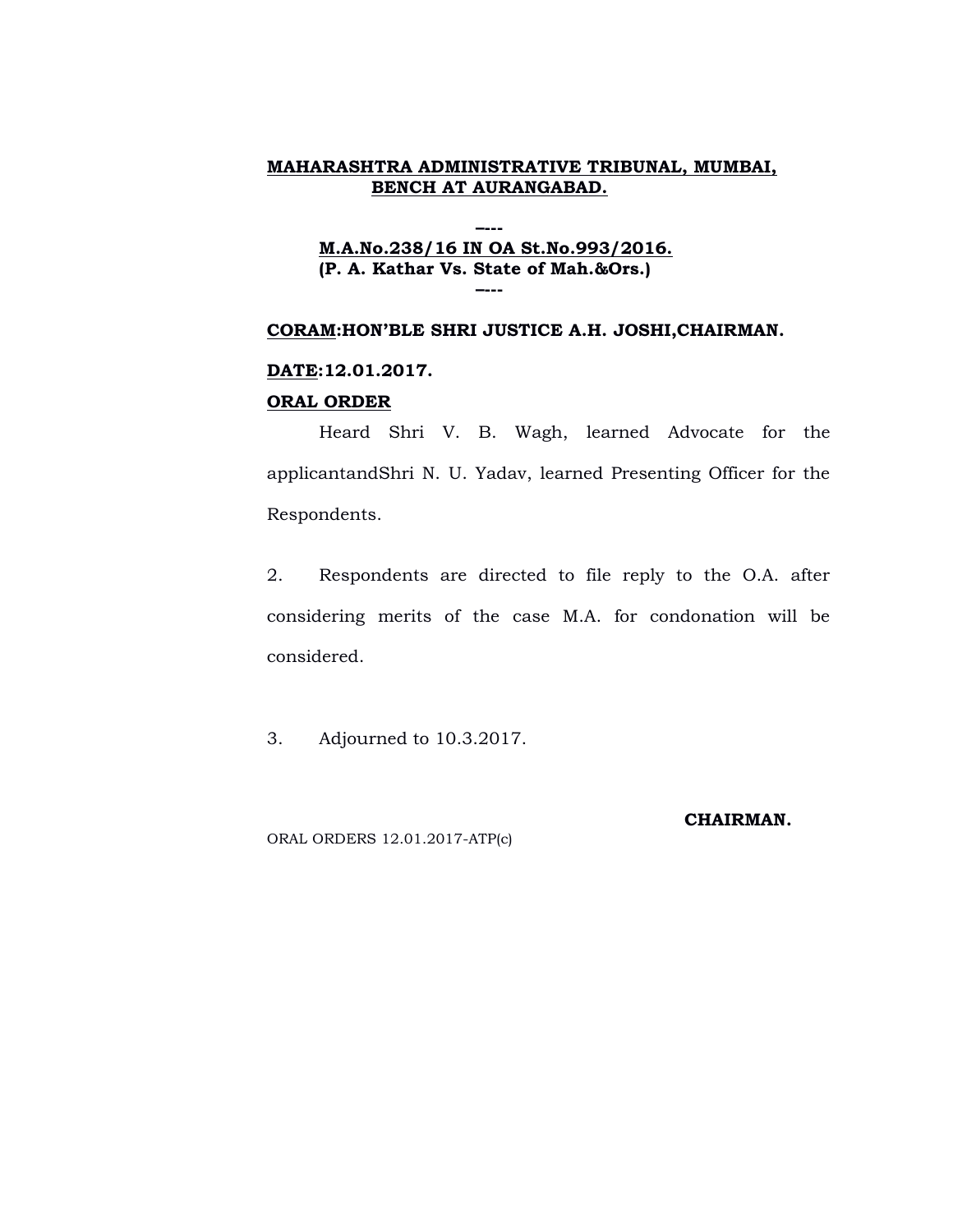# **ORIGINAL APPLICATION NO.1 OF 2017 [DattatrayaBalkrishnaPandeVs.The State of Mah.& Ors.]**

**CORAM : HON'BLE SHRI J.D. KULKARNI, MEMBER (J) DATE : 12.01.2017**

#### **ORALORDER :**

Heard Shri S.B. Mene, learned Advocate holding for Shri Ajay S. Deshpande, learned Advocate for the applicant, Shri M.S. Mahajan, learned Chief Presenting Officer for the respondent no. 1, Shri V.B. Wagh, learned Advocate for respondent no. 3 and ShriShamsundarPatil, learned Advocate for respondent no. 4.

2. Today, ShriShamsundar B. Patil, learned Advocate has filed VAKILPATRA for respondent no. 2 and it is taken on record. He seeks time to file affidavit in reply on behalf of respondent no. 2. Time granted.

3. The learned Advocate for respondent no. 3 has filed affidavit in reply. It is taken on record. The copy of the same has been served upon the other side.

4. The learned Advocate for respondent no. 4 has filed affidavit in reply. It is taken on record. The copy of the same has been served upon the other side.

5. The learned C.P.O. submits that the concerned officer produced record of the transfer. However, the reply is not ready and therefore, he seeks time to file affidavit in reply on behalf of respondent no. 1. Time granted.

6. S.O. to 20.01.2017.

**MEMBER (J)**

12.01.2017 – **KPB(SB)**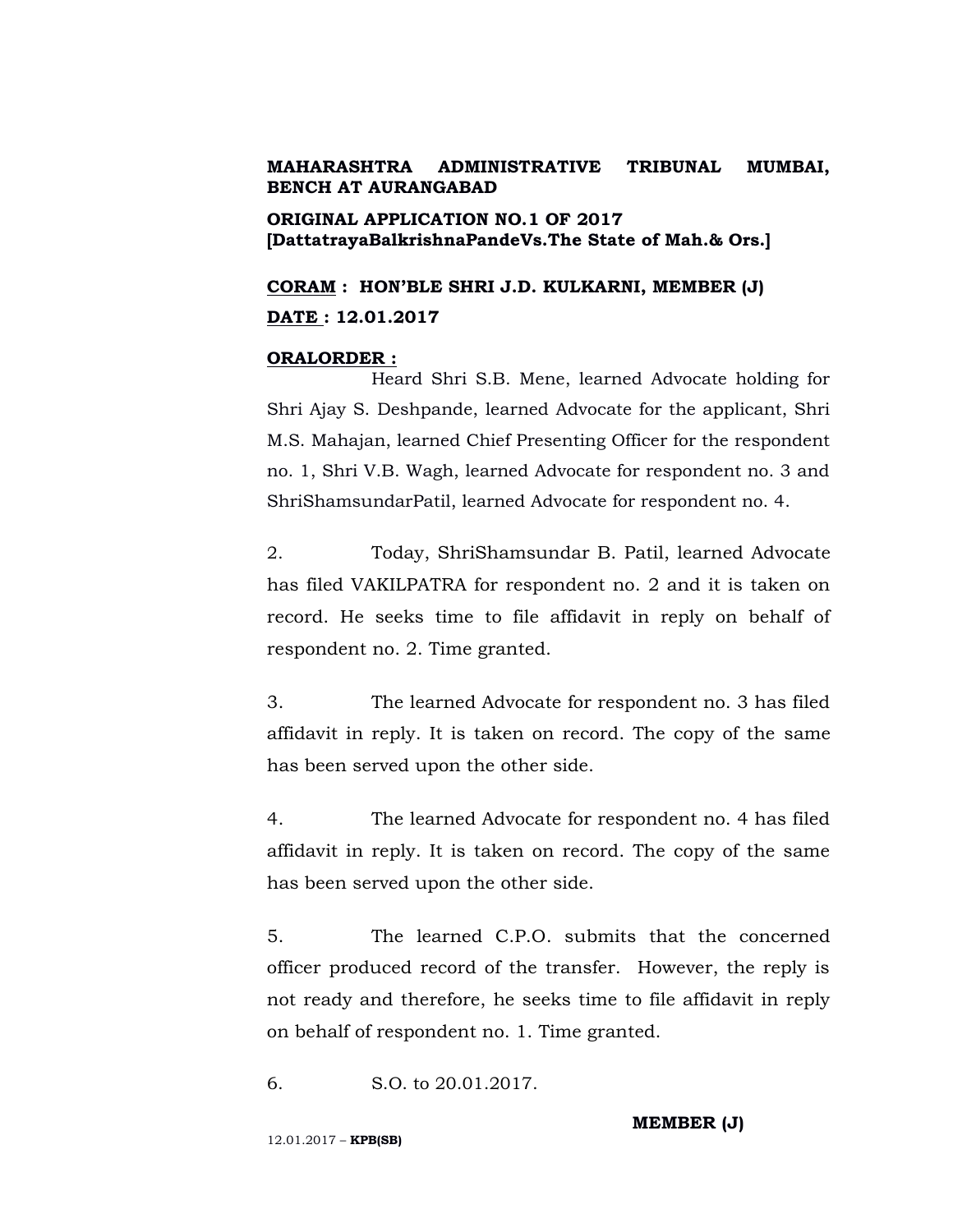**ORIGINAL APPLICATION NO.775 OF 2013 [JagannathHanumantraoSonwane Vs.The State of Mah.& Ors.]**

**CORAM : HON'BLE SHRI J.D. KULKARNI, MEMBER (J) DATE : 12.01.2017**

#### **ORALORDER :**

Shri S.P. Brahme,learned Advocate for the applicant (**Absent**). Smt. Sanjivani K. Deshmukh-Ghate, learned Presenting Officer for the respondents, present.

2. The learned Presenting Officer seeks time to file affidavit in reply on behalf of respondent no. 1. The matter is of the year 2013. However, in the interest of justice time granted as a most last chance.

3. S.O. to 17.02.2017.

12.01.2017 – **KPB(SB)**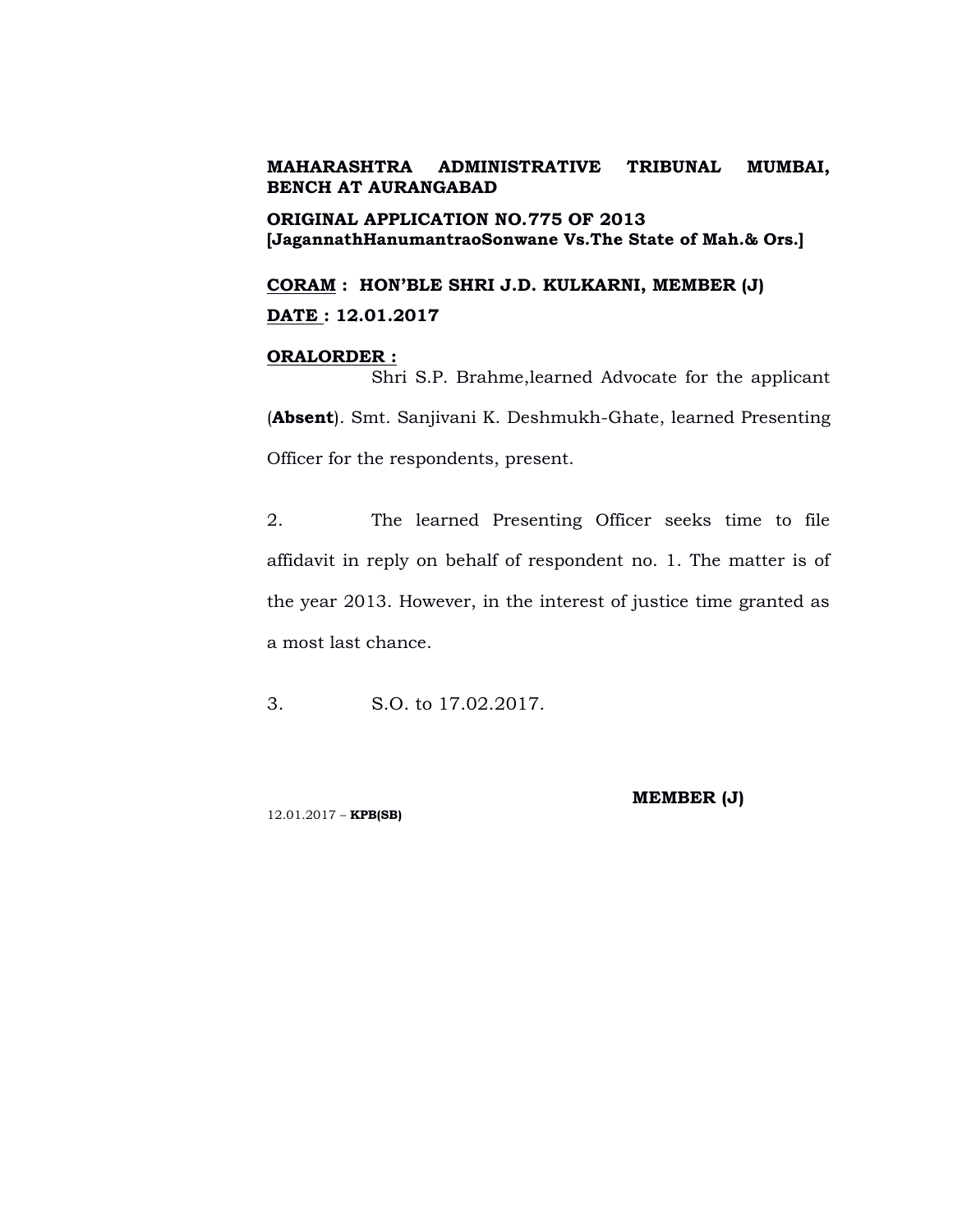**ORIGINAL APPLICATION NO.30 OF 2016 [Dr. GangadharChiliya Hon Vs.The State of Mah.& Ors.]**

**CORAM : HON'BLE SHRI J.D. KULKARNI, MEMBER (J) DATE : 12.01.2017**

## **ORALORDER :**

Heard Shri V.B. Wagh, learned Advocate holding for ShriA.D. Shinde, learned Advocate for the applicant and Smt. Deepali S. Deshpande, learned Presenting Officer for the respondents.

2. Today, the learned Presenting Officer has placed on record the order dated 28.11.2016, from which it seems that the applicant has been transferred at Kopergaon, District Ahmednagar as per his request. The said order is taken on record and marked as Exhibit 'X' for the purposes of identification.

3. In view thereof, nothing survives in the O.A. and hence, the same stands disposed of as the grievance has been satisfied. There shall be no order as to costs.

12.01.2017 – **KPB(SB)**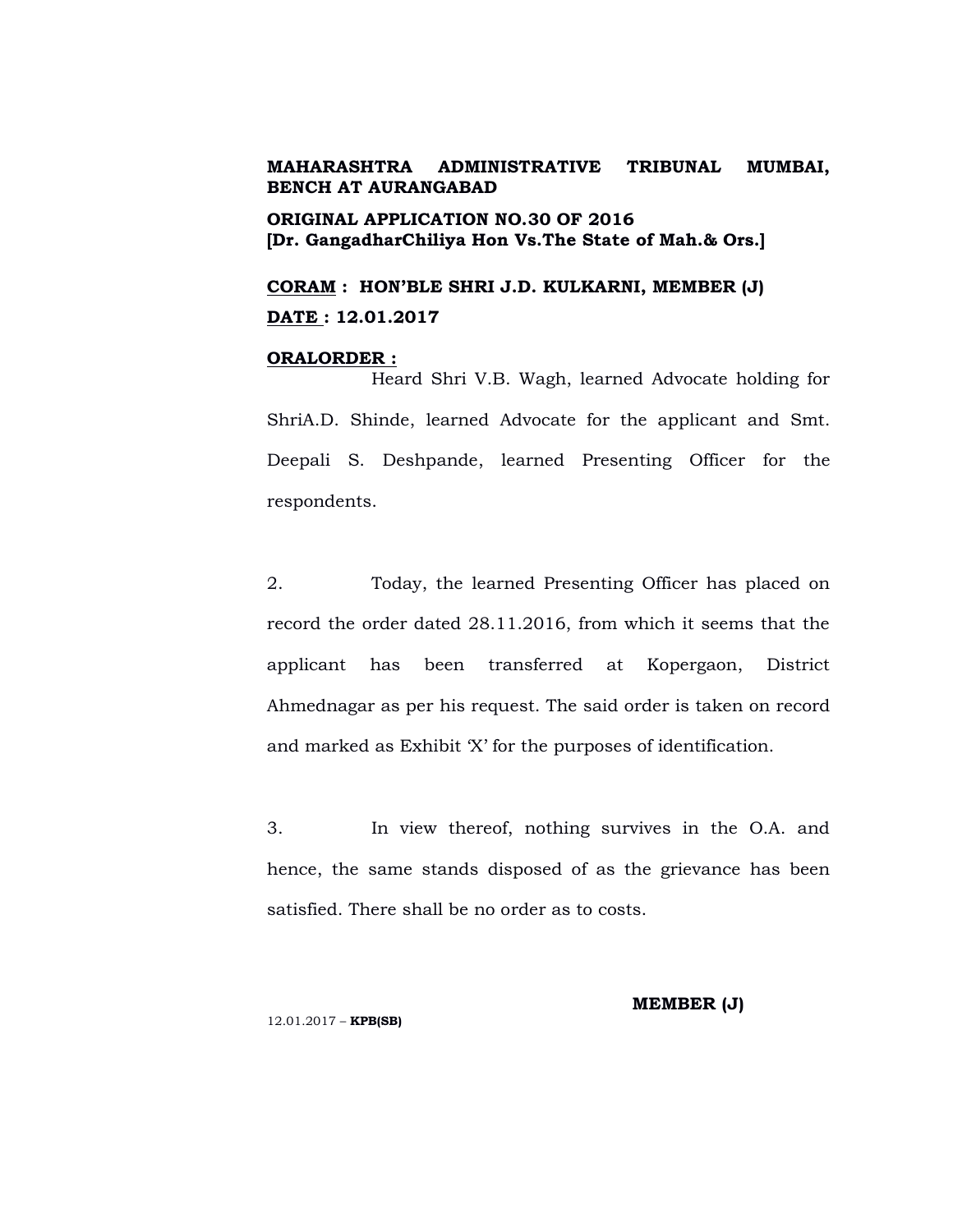**ORIGINAL APPLICATION NO.45 OF 2016 [Dr. DnyaneshDamodarGundVs.The State of Mah.& Ors.]**

**CORAM : HON'BLE SHRI J.D. KULKARNI, MEMBER (J) DATE : 12.01.2017**

## **ORALORDER :**

Shri V.B. Wagh,learned Advocate for the applicant and Shri M.P. Gude, learned Presenting Officer for the respondents.

2. At the request of learned Presenting Officer for the respondents, S.O. to 06.02.2017.

12.01.2017 – **KPB(SB)**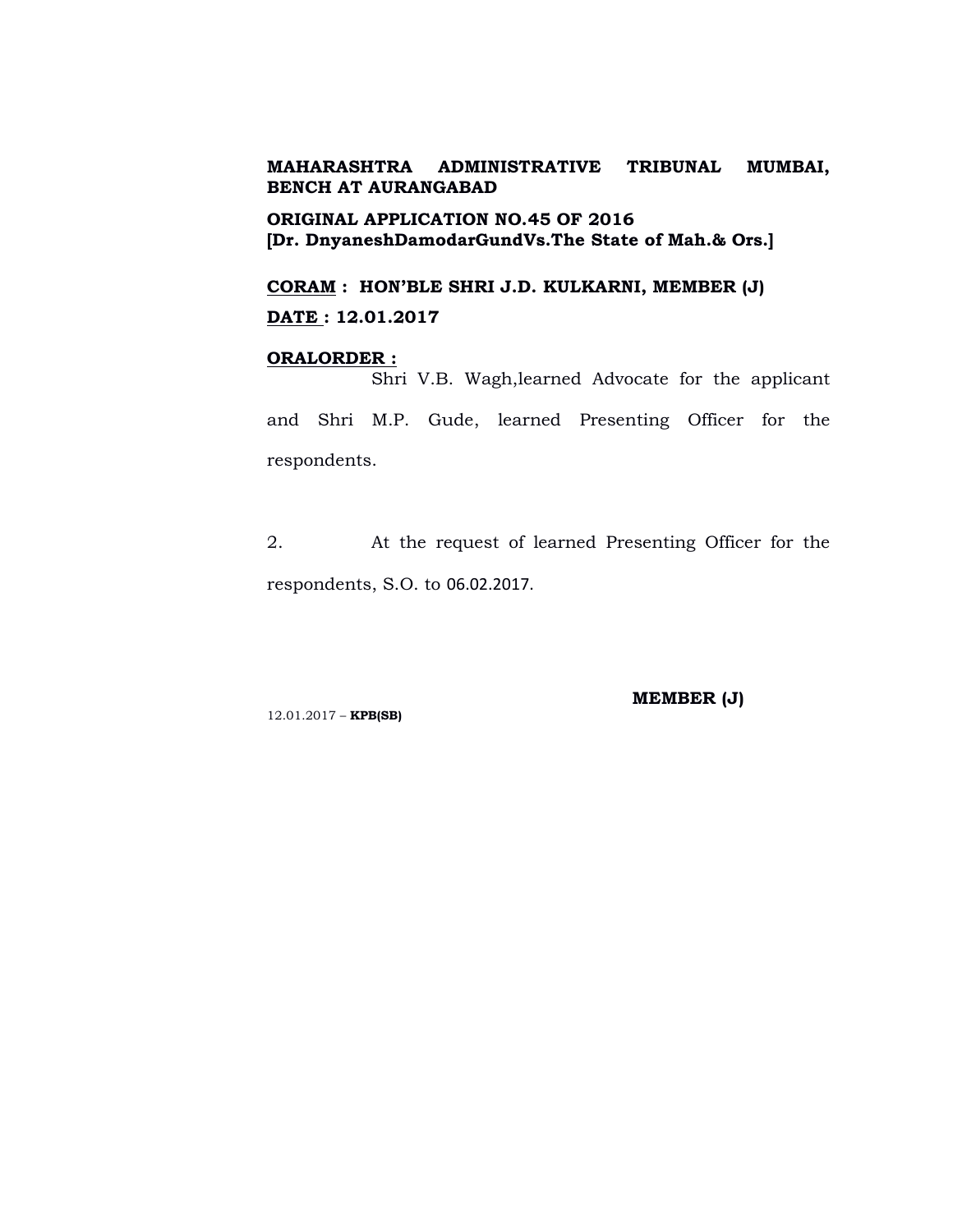**ORIGINAL APPLICATION NO.195 OF 2016 [GiteBhaskarShejwalVs.The State of Mah.& Ors.]**

**CORAM : HON'BLE SHRI J.D. KULKARNI, MEMBER (J) DATE : 12.01.2017**

### **ORALORDER :**

Shri V.B. Wagh,learned Advocate for the applicant and Shri S.K. Shirse, learned Presenting Officer for the respondents.

2. At the request of learned Advocate for the applicant, S.O. to 19.01.2017.

12.01.2017 – **KPB(SB)**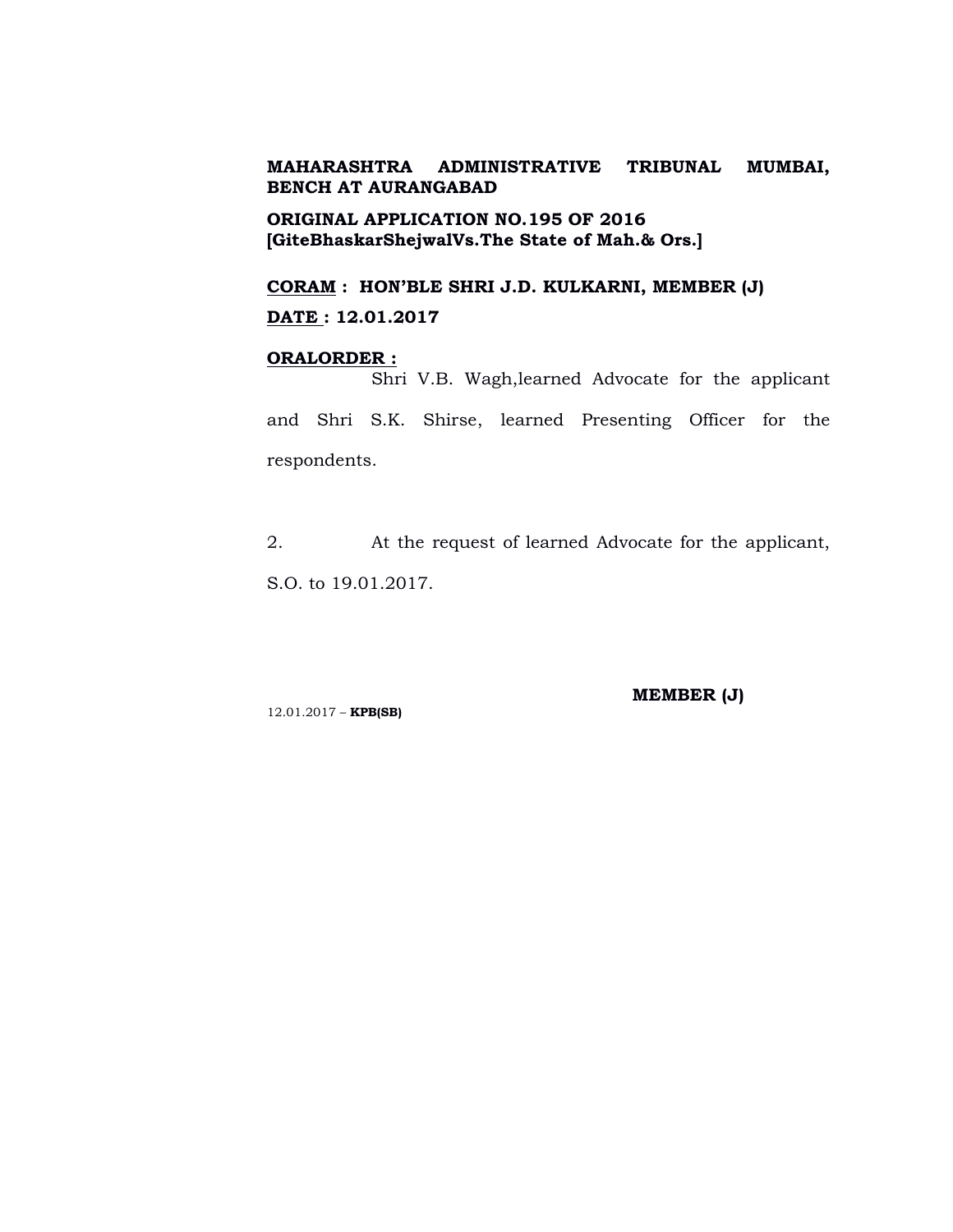**ORIGINAL APPLICATION NO.320 OF 2016 [Meena d/o Narayanrao Bengal Vs.The State of Mah.& Ors.]**

**CORAM : HON'BLE SHRI J.D. KULKARNI, MEMBER (J) DATE : 12.01.2017**

### **ORALORDER :**

Heard Shri A.D. Sugdar, learned Advocate holding for Shri V.P. Golewar, learned Advocate for the applicant, Shri D.R. Patil, learned Presenting Officer for the respondent Nos. 1 to 4 and Shri M.S. Dhapate, learned Advocate for respondent no. 5.

2. The learned Presenting Officer submits that he has intimated to the S.D.O., Parbhani so many times for filing affidavit in reply but the reply is not ready. He seeks time to file affidavit in reply. It seems from the record that the number of dates are already given for filing affidavit in reply, since the notices has been served in the month of June, 2016. Time granted as a most last chance, subject to payment of costs of Rs. 5000/- to be deposited in the Registry of this Tribunal.

3. S.O. to 21.02.2017.

4. Steno copy allowed to the learned P.O. at his request.

**MEMBER (J)**

12.01.2017 – **KPB(SB)**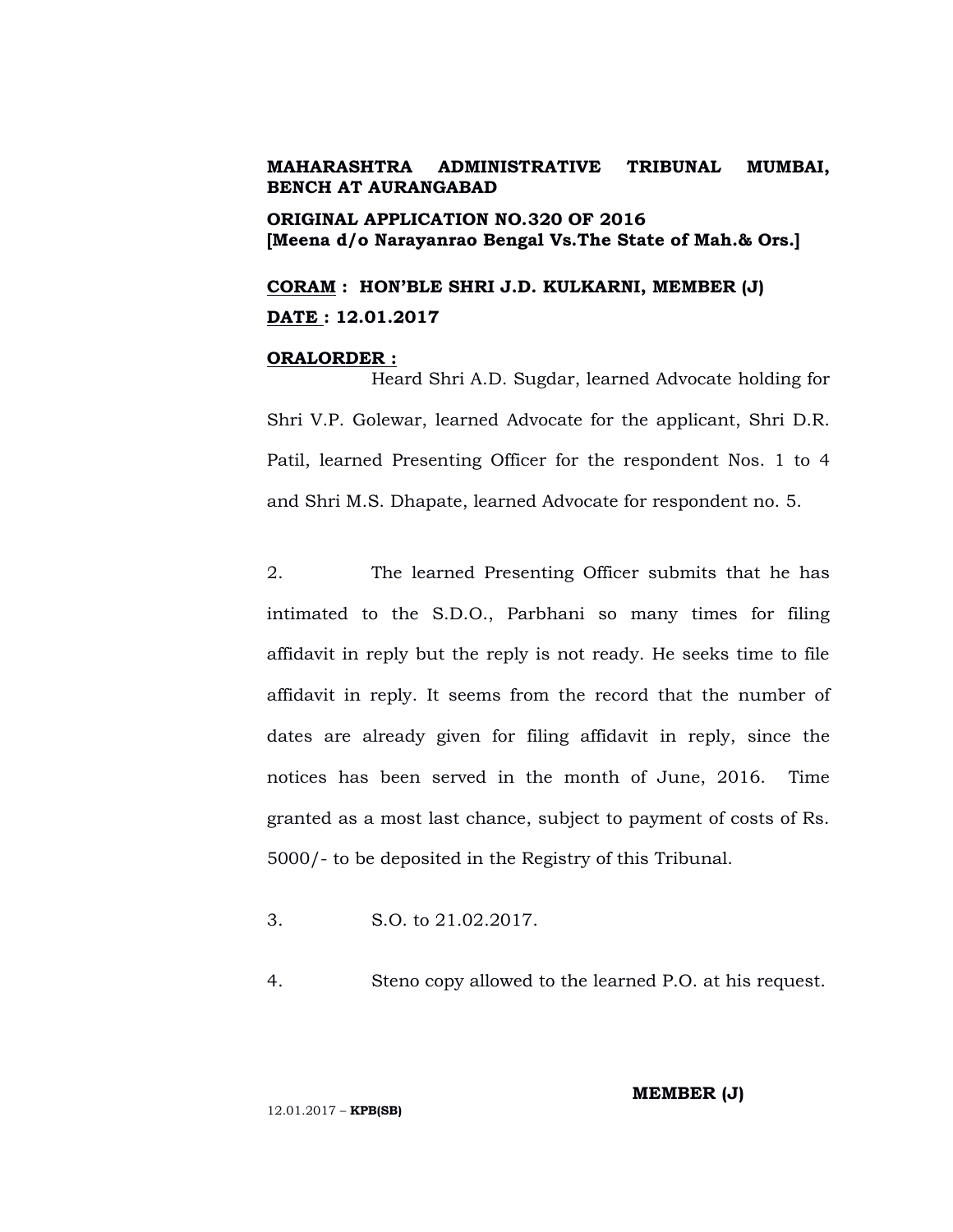**ORIGINAL APPLICATION NO.609 OF 2016 [DevidasRuplalPawarVs.The State of Mah.& Ors.]**

**CORAM : HON'BLE SHRI J.D. KULKARNI, MEMBER (J) DATE : 12.01.2017**

### **ORALORDER :**

Shri V.B. Wagh,learned Advocate for the applicant and Smt. Priya R. Bharaswadkar, learned Presenting Officer for the respondents.

2. The learned Advocate for the applicant has filed rejoinder to the affidavit in reply filed by the respondent nos. 1 to 4. It is taken on record. The copy of the same has been served upon the learned Presenting Officer.

- 3. Admit.
- 4. S.O. to 14.02.2017, for final hearing.

12.01.2017 – **KPB(SB)**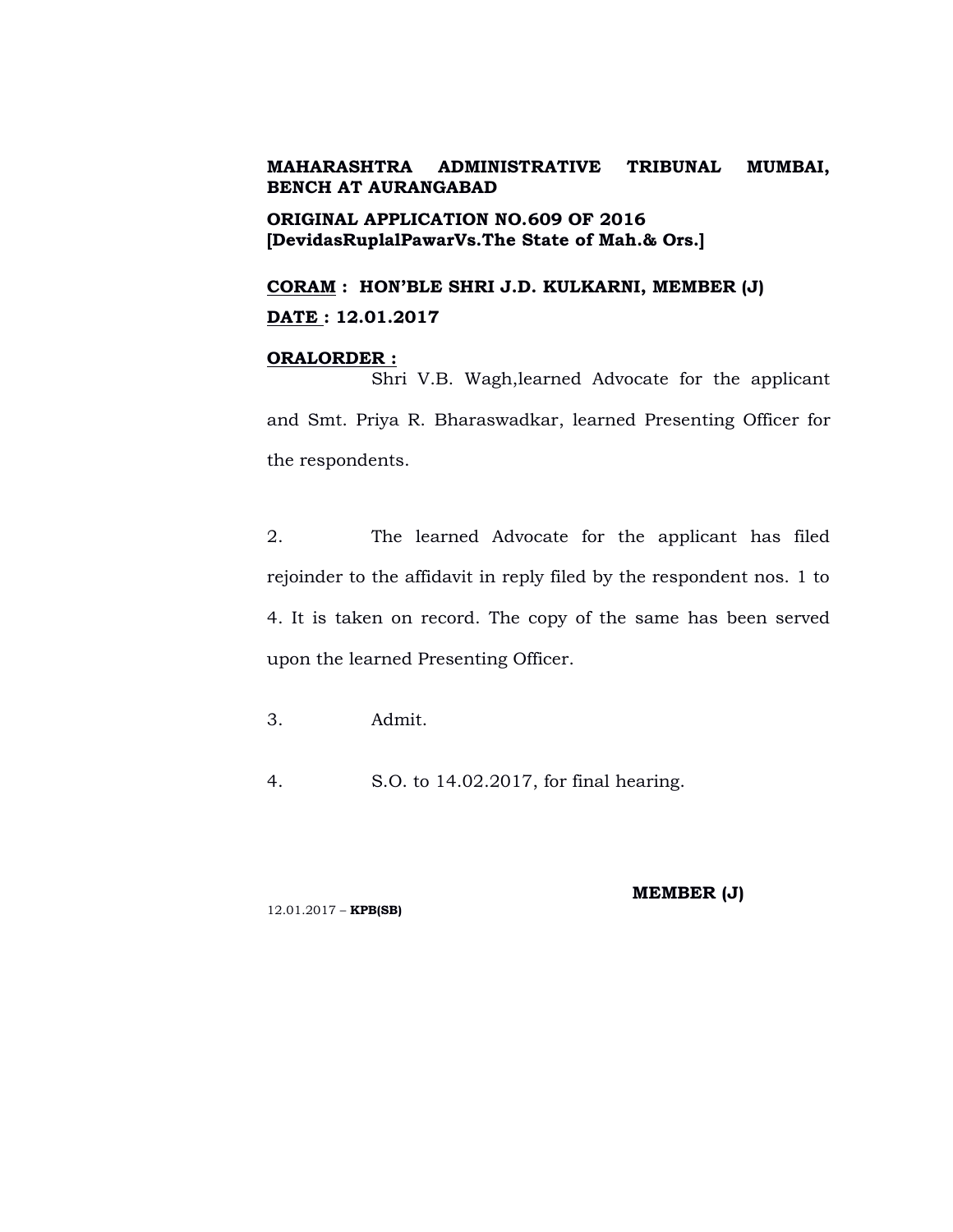**ORIGINAL APPLICATION NO.627 OF 2016 [LaxmanNavsajiLahaneVs.The State of Mah.& Ors.]**

**CORAM : HON'BLE SHRI J.D. KULKARNI, MEMBER (J) DATE : 12.01.2017**

## **ORALORDER :**

Shri D.G. Kamble,learned Advocate for the applicant (**Absent**). Smt. Resha S. Deshmukh, learned Presenting Officer for the respondents, present.

2. The learned Presenting Officer has filed affidavit in reply on behalf of respondent nos. 2 & 3. It is taken on record.

3. S.O. to 07.02.2017.

**MEMBER (J)**

12.01.2017 – **KPB(SB)**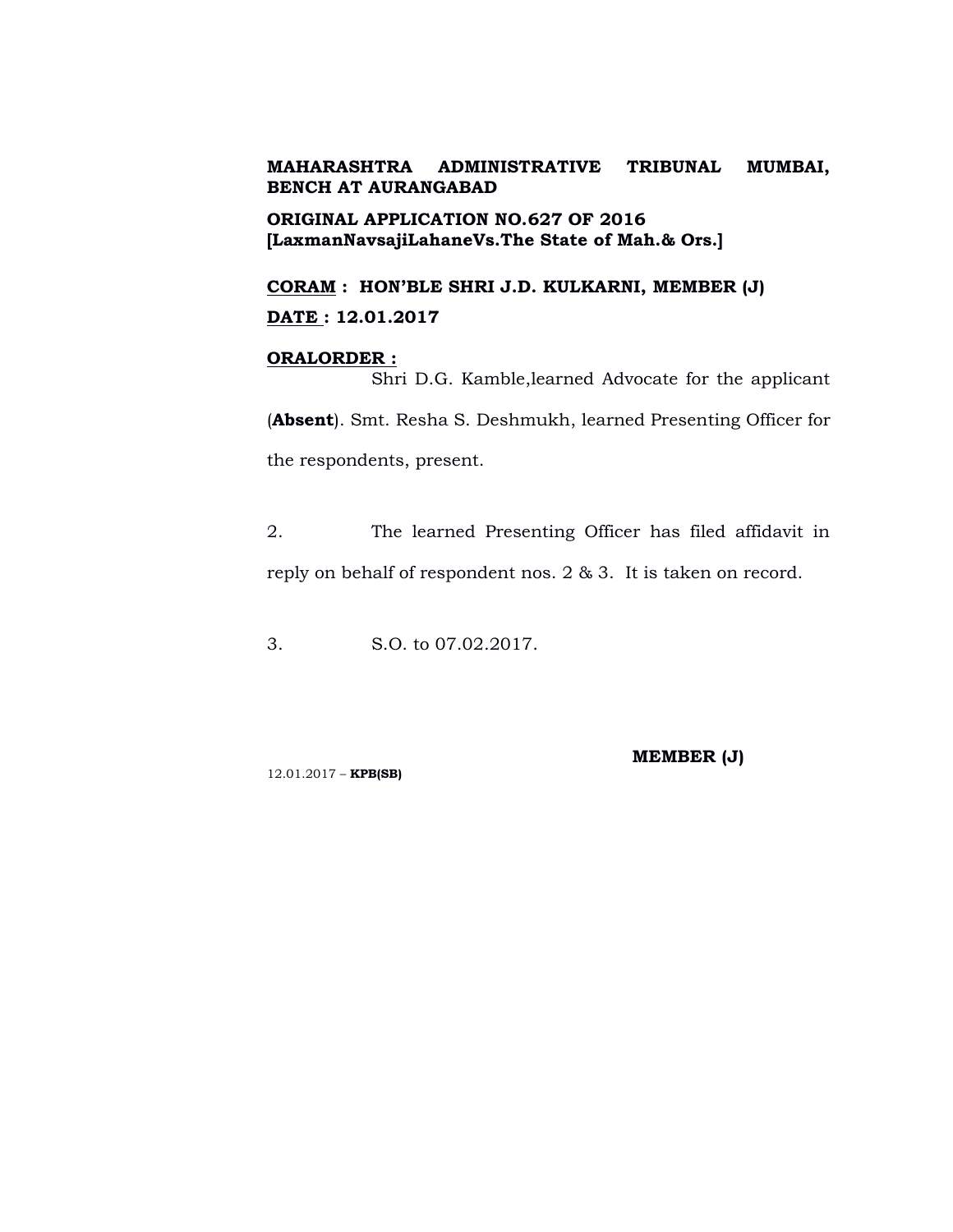**ORIGINAL APPLICATION NO.637 OF 2016**

**[PandurangKishanraoSarode& Ors.Vs. The State of Mah.& Ors.]**

**CORAM : HON'BLE SHRI J.D. KULKARNI, MEMBER (J) DATE : 12.01.2017**

#### **ORALORDER :**

Shri D.G. Kamble,learned Advocate for the applicant

(**Absent**). Shri N.U. Yadav, learned Presenting Officer for the respondents, present.

2. At the request of learned Presenting Officer, S.O. to 07.02.2017.

12.01.2017 – **KPB(SB)**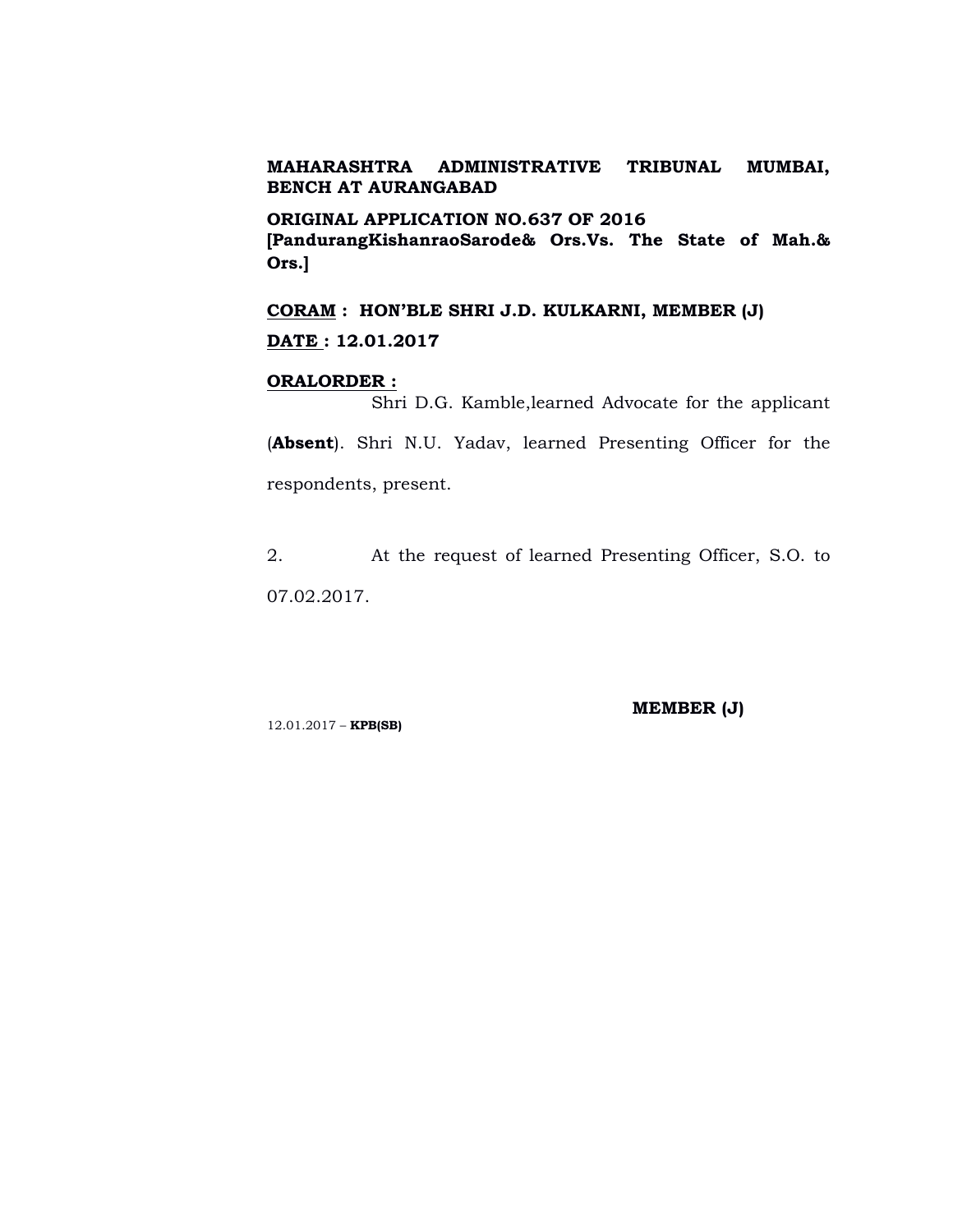**ORIGINAL APPLICATION NO.636 OF 2016 [Bharatbai w/o Vijay Lone and others Vs.The State of Mah.& Ors.]**

**CORAM : HON'BLE SHRI J.D. KULKARNI, MEMBER (J) DATE : 12.01.2017**

#### **ORALORDER :**

Shri D.G. Kamble,learned Advocate for the applicant

(**Absent**). Shri S.K. Shirse, learned Presenting Officer for the respondents, present.

2. At the request of learned Presenting Officer, S.O. to 07.02.2017.

12.01.2017 – **KPB(SB)**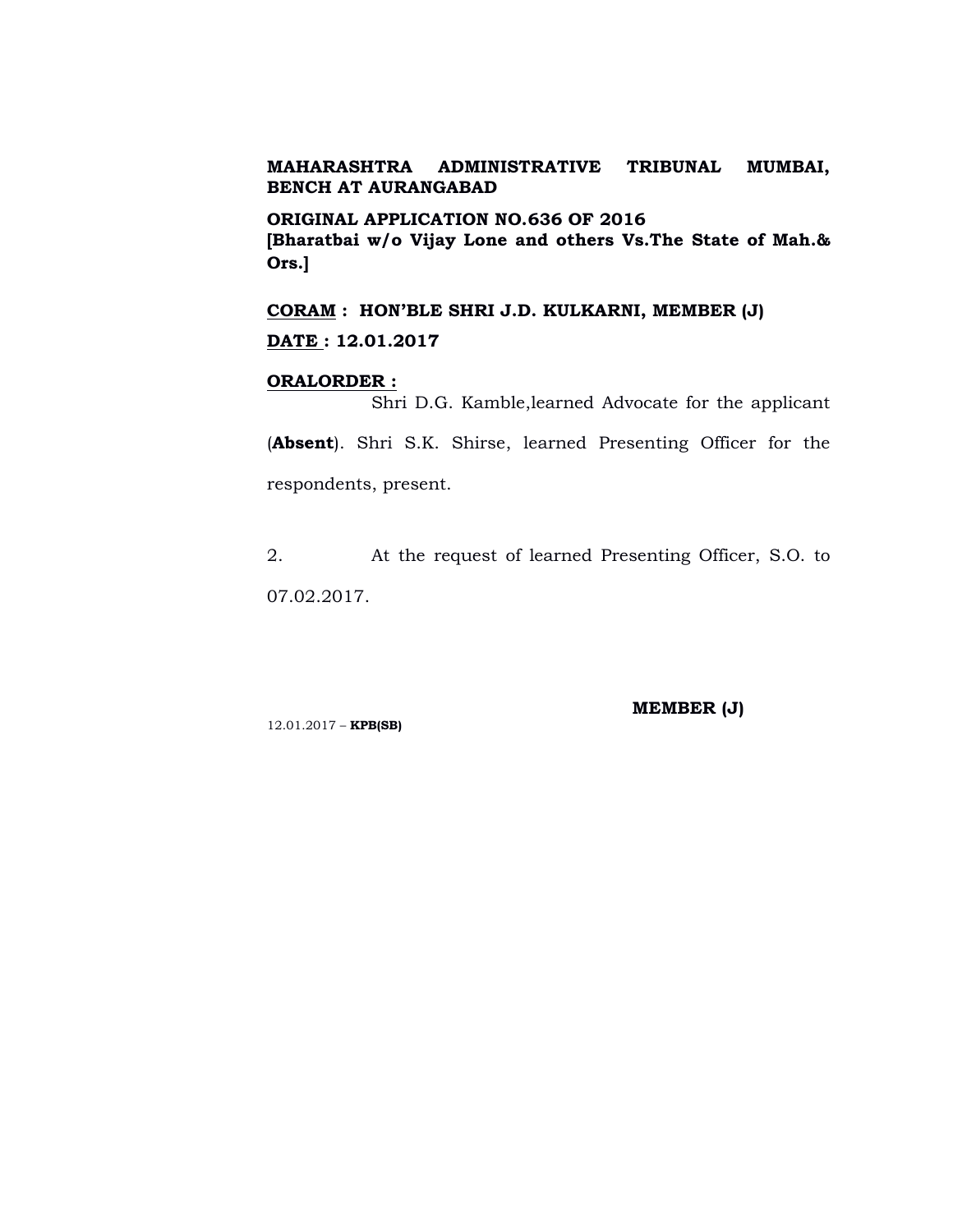**ORIGINAL APPLICATION NO.702 OF 2016 [ShekharGangadharGaikwadVs.The State of Mah.& Ors.]**

**CORAM : HON'BLE SHRI J.D. KULKARNI, MEMBER (J) DATE : 12.01.2017**

### **ORALORDER :**

Shri D.G. Kamble,learned Advocate for the applicant

(**Absent**). Smt. Resha S. Deshmukh, learned Presenting Officer for the respondents, present.

2. At the request of learned Presenting Officer, S.O. to 07.02.2017.

12.01.2017 – **KPB(SB)**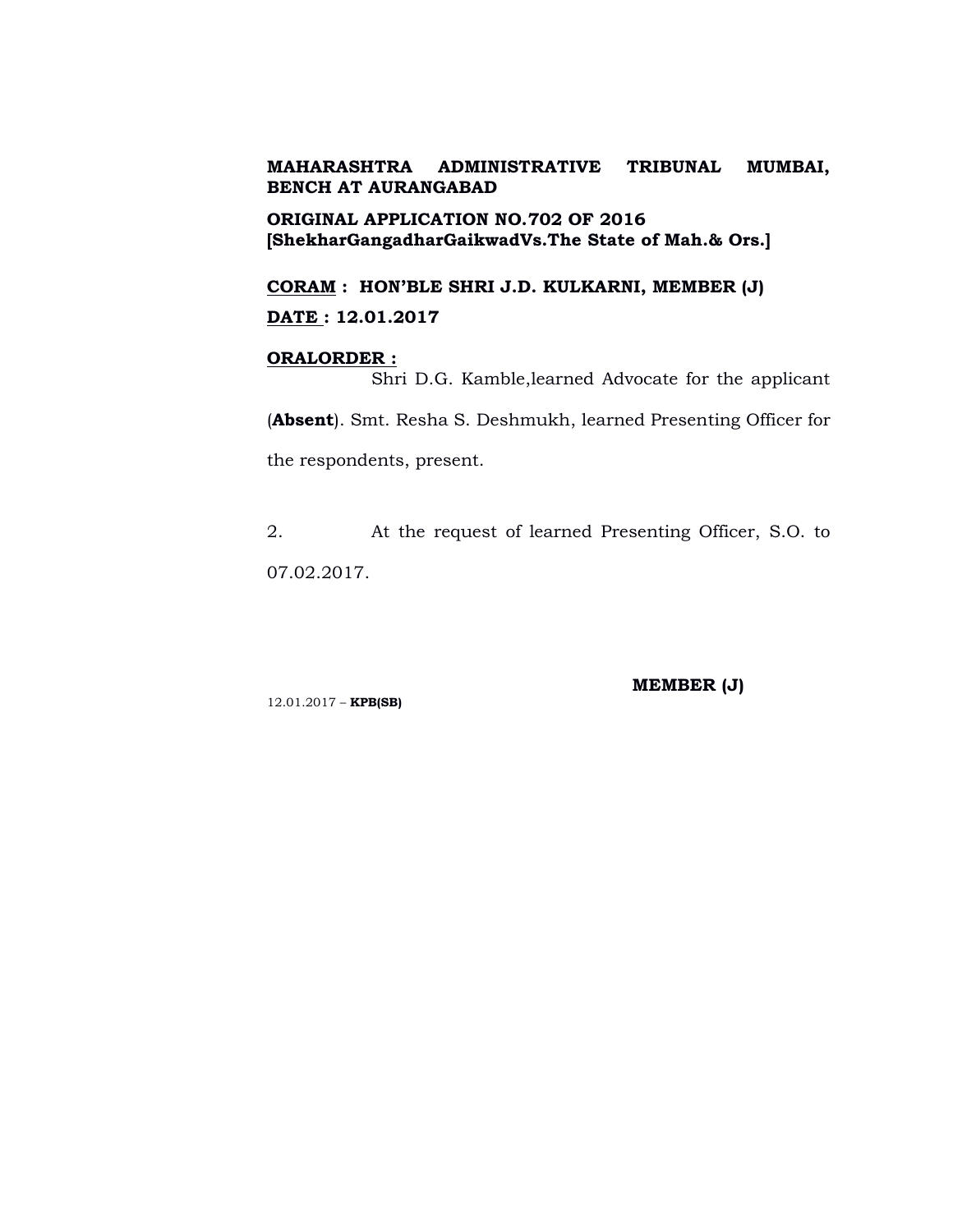**ORIGINAL APPLICATION NO.642 OF 2016 [Dr. Sanjay Ghogre and others Vs.The State of Mah.& Ors.]**

**CORAM : HON'BLE SHRI J.D. KULKARNI, MEMBER (J) DATE : 12.01.2017**

## **ORALORDER :**

Heard Shri J.S. Deshmukh, learned Advocate for the applicant and Shri N.U. Yadav, learned Presenting Officer for the respondents.

2. The learned Presenting Officer seeks time to file affidavit in reply on behalf of respondents. Time granted.

3. The learned Advocate for the applicant submits that the matter has been covered by the order passed by the Division Bench of this Tribunal on 17.07.2015 in O.A. Nos. 676, 677, 678, 679 all of 2014, O.A. Nos. 69, 70, 71, & 72 all of 2015.

4. The respondents are directed to file short affidavit on the next date positively.

5. S.O. to 08.02.2017.

6. Steno copy allowed to the learned Presenting Office at his request

**MEMBER (J)**

12.01.2017 – **KPB(SB)**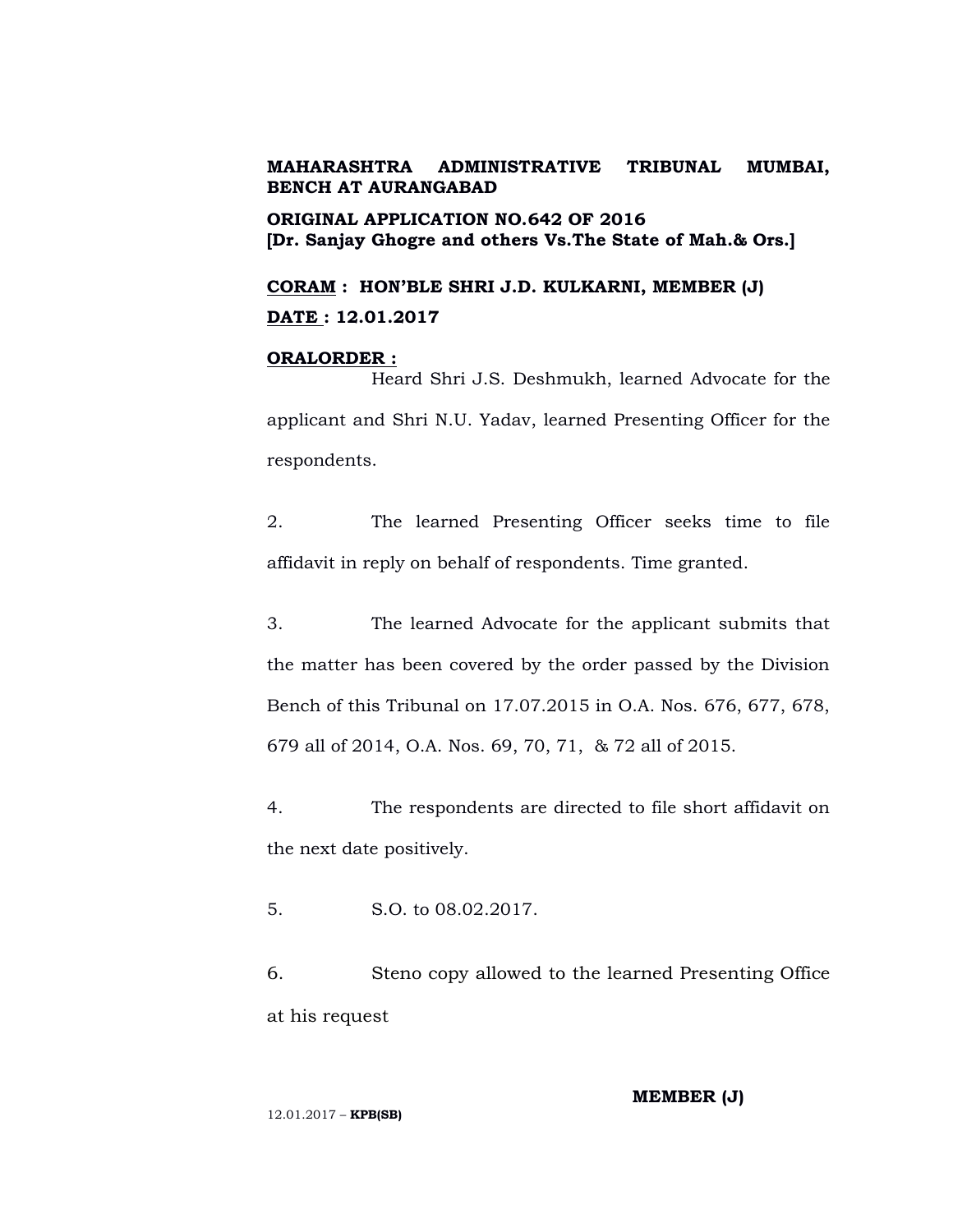**ORIGINAL APPLICATION NO.741 OF 2016 [Dr. Varsha d/o Vishwanath Rote Vs.The State of Mah.& Ors.]**

**CORAM : HON'BLE SHRI J.D. KULKARNI, MEMBER (J) DATE : 12.01.2017**

## **ORALORDER :**

Shri A.S. Deshmukh,learned Advocate for the applicant and Smt. Priya R. Bharaswadkar, learned Presenting Officer for the respondents.

2. The learned Presenting Officer has filed affidavit in reply on behalf of respondent nos. 1, 2 & 3. It is taken on record. The copy of the same has been served upon the learned Advocate for the applicant.

3. Similar matter is fixed on 08.02.2017. Hence, S.O. to 08.02.2017.

12.01.2017 – **KPB(SB)**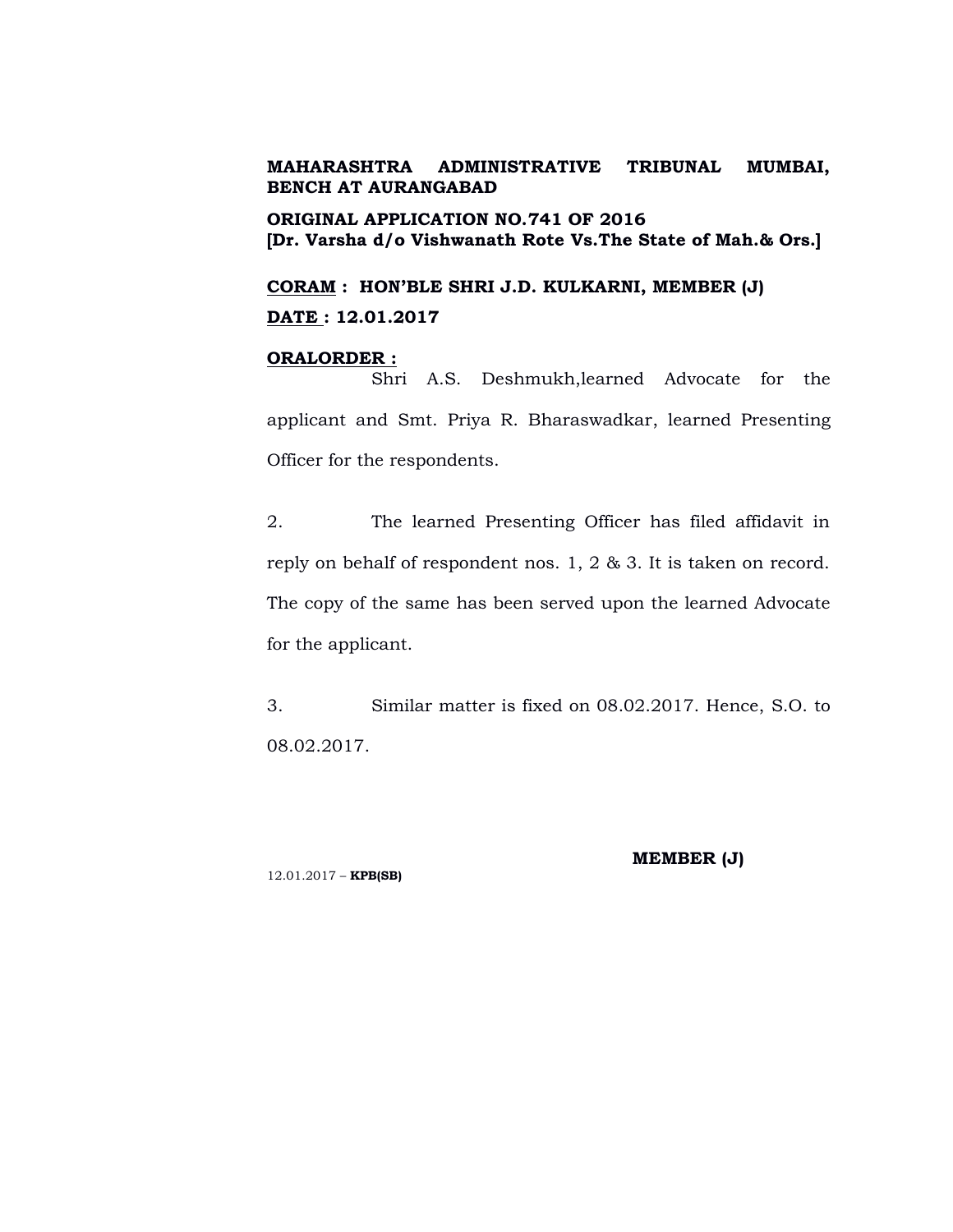**ORIGINAL APPLICATION NO.758 OF 2016 [JagdishMohanrao Kale Vs.The State of Mah.& Ors.]**

**CORAM : HON'BLE SHRI J.D. KULKARNI, MEMBER (J) DATE : 12.01.2017**

### **ORALORDER :**

Shri A.S. Deshmukh,learned Advocate for the applicant and Smt. Priya R. Bharaswadkar, learned Presenting Officer for the respondents.

2. At the request of learned Presenting Officer, S.O. to 20.01.2017.

3. Interim relief granted earlier to continue till then.

12.01.2017 – **KPB(SB)**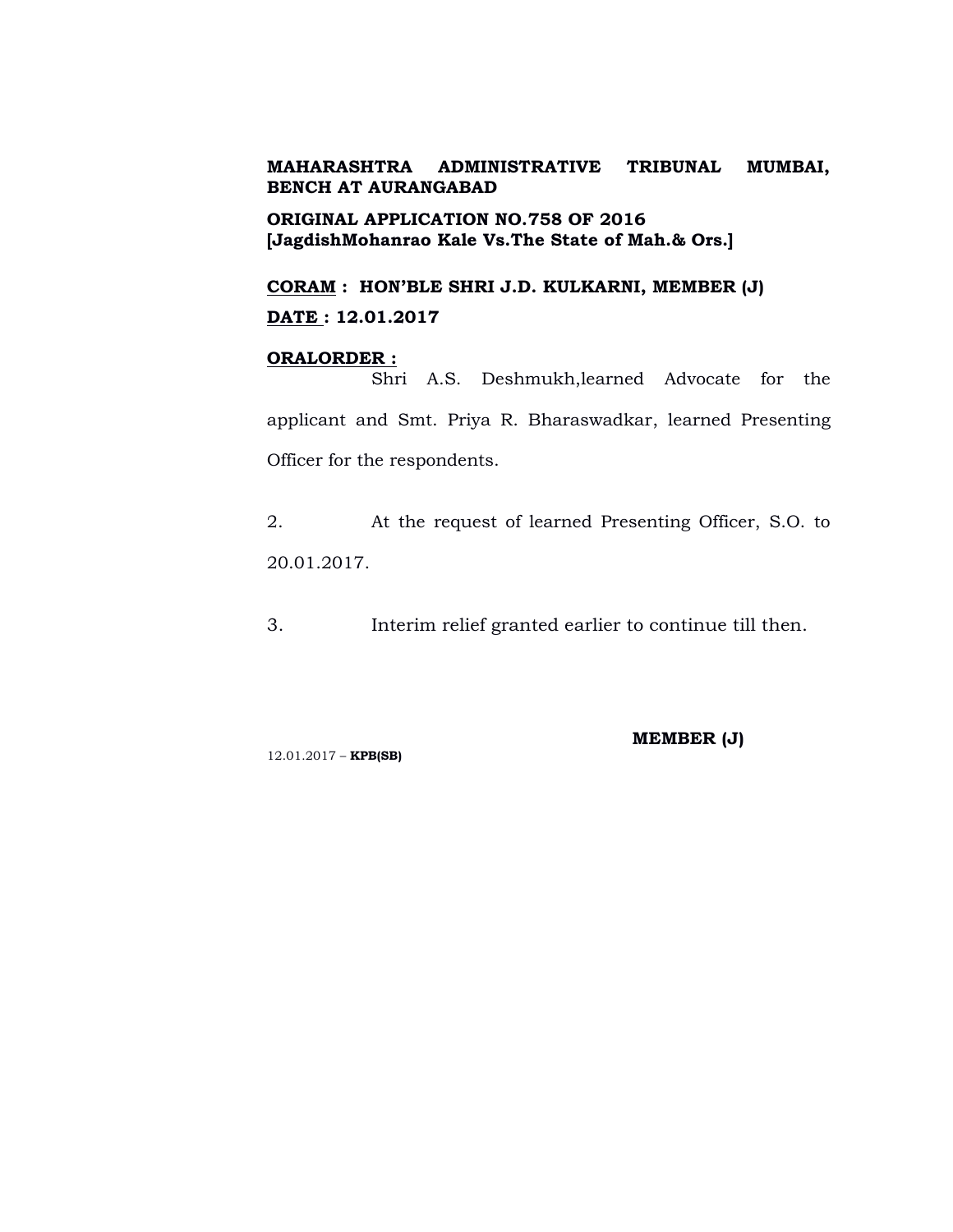# **ORIGINAL APPLICATION NO.776 OF 2016 [GirishAmbadasKedarVs.The State of Mah.& Ors.]**

**CORAM : HON'BLE SHRI J.D. KULKARNI, MEMBER (J) DATE : 12.01.2017**

## **ORALORDER :**

Heard Shri D.A. Bide, learned Advocate for the applicant and Shri M.S. Mahajan, learnedChief Presenting Officer for the respondents.

2. The applicant in this O.A. has challenged the order of transfer dated 29.08.2016, whereby he has been transferred from the post of Bhingar Camp Police Station to Headquarter, Ahmednagar as a Police Constable.

3. On last occasion i.e. on 10.01.2017, the respondents have placed on record a copy of the order dated 9.1.2017 from which it seems that the impugned order has been cancelled and the applicant has been retransferred to Bhingar Camp Police Station. The purpose of the O.A. has therefore been served.

4. The learned Advocate for the applicant submits that in the cancellation order dated 9.1.2017, it has been specifically stated that no substantive work shall be given to the applicant. It is a totally independent cause of action, for which the applicant may take appropriate legal recourse.

5. In view thereof, the O.A. stands disposed of with no order as to costs.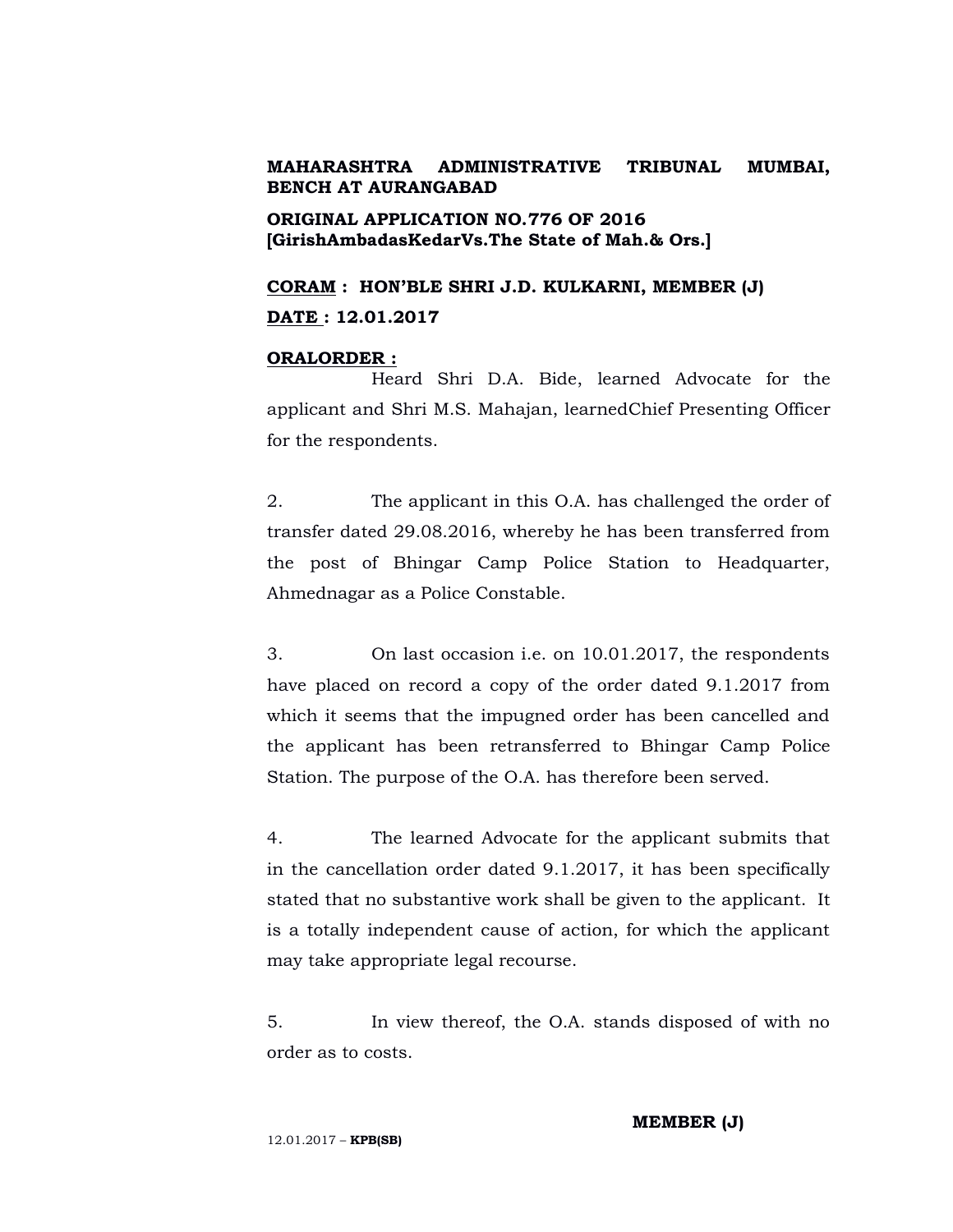**ORIGINAL APPLICATION NO.739 OF 2016 [RajendraRaosahebPathadeVs.The State of Mah.& Ors.]**

**CORAM : HON'BLE SHRI J.D. KULKARNI, MEMBER (J) DATE : 12.01.2017**

## **ORALORDER :**

Shri V.G. Pingle,learned Advocate for the applicant and Shri D.R. Patil, learned Presenting Officer for the respondents.

2. The learned Presenting Officer seeks time to file affidavit in reply on behalf of respondents in O.A. Time granted.

3. S.O. to 17.02.2017.

**MEMBER (J)**

12.01.2017 – **KPB(SB)**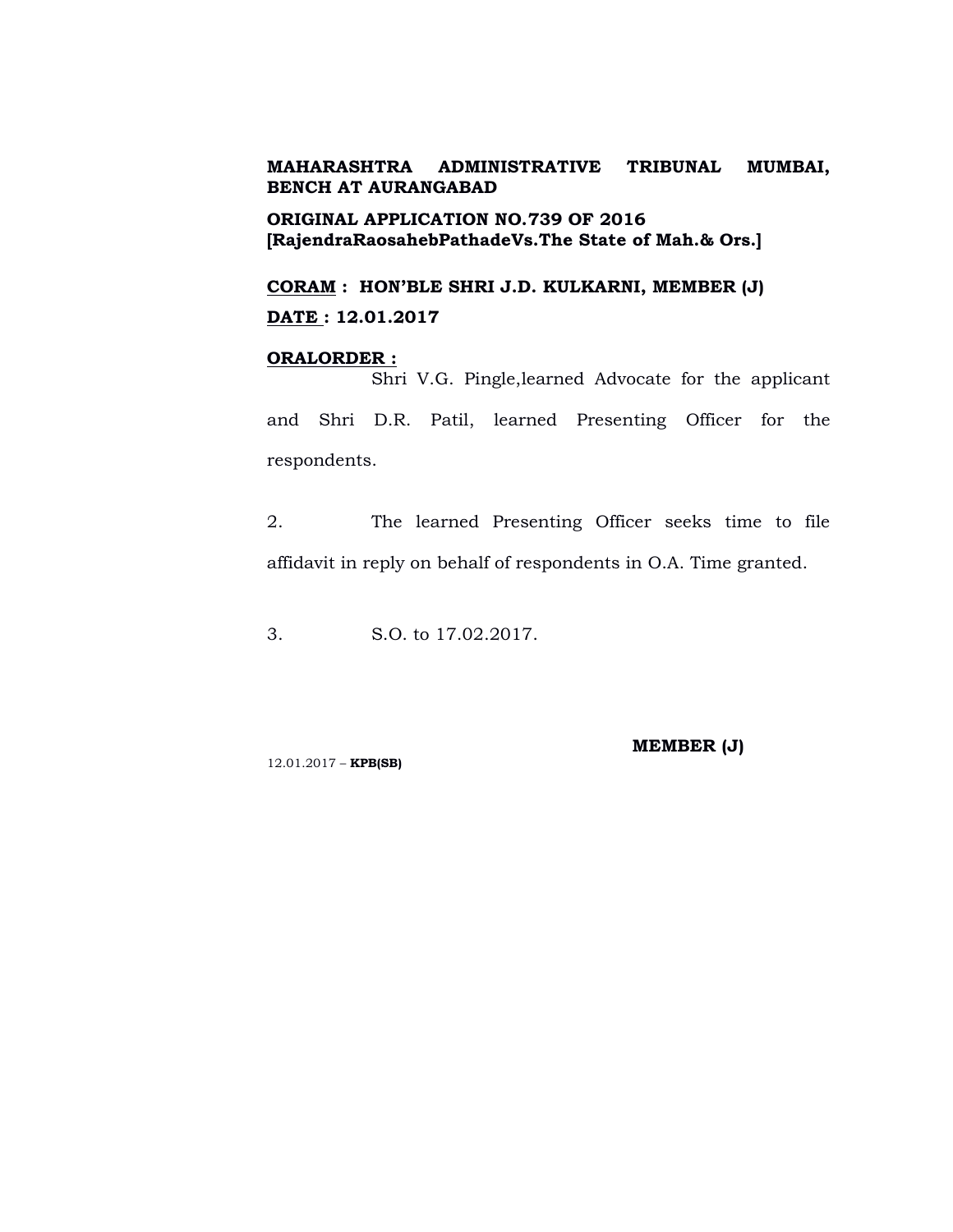**ORIGINAL APPLICATION NO. 880 OF 2016 [Dr. SushilkumarBalajiraoKendre Vs.The State of Mah.& Ors.]**

**CORAM : HON'BLE SHRI J.D. KULKARNI, MEMBER (J) DATE : 12.01.2017**

#### **ORAL ORDER :**

Heard Shri A.B. Rajkar, learned Advocate for the Applicant, Shri I.S. Thorat, learned Presenting Officer for the respondent no. 1 and ShriPradeepShahane, learned Advocate for respondent nos. 2 & 3.Shri N.S. Tekale, learned Advocate for respondent no. 4, **absent**.

2. On 18.11.2016, the respondent nos. 2 & 3 were specifically directed to file short affidavit in reply, as the relief is claimed against the respondent nos. 2 & 3 only.

3. The learned Presenting Officer submits that there is no need to file affidavit in reply on behalf of respondent no. 1, since the relief is claimed against the respondent nos. 2 & 3.

4. In the interest of justice, the respondent nos. 2 and 3 are given time for filing affidavit in reply with an understanding that in case no reply is filed on the next date, the matter will heard on merits.

5. S.O. to 06.02.2017.

**MEMBER (J)**

12.01.2017 – **KPB(SB)**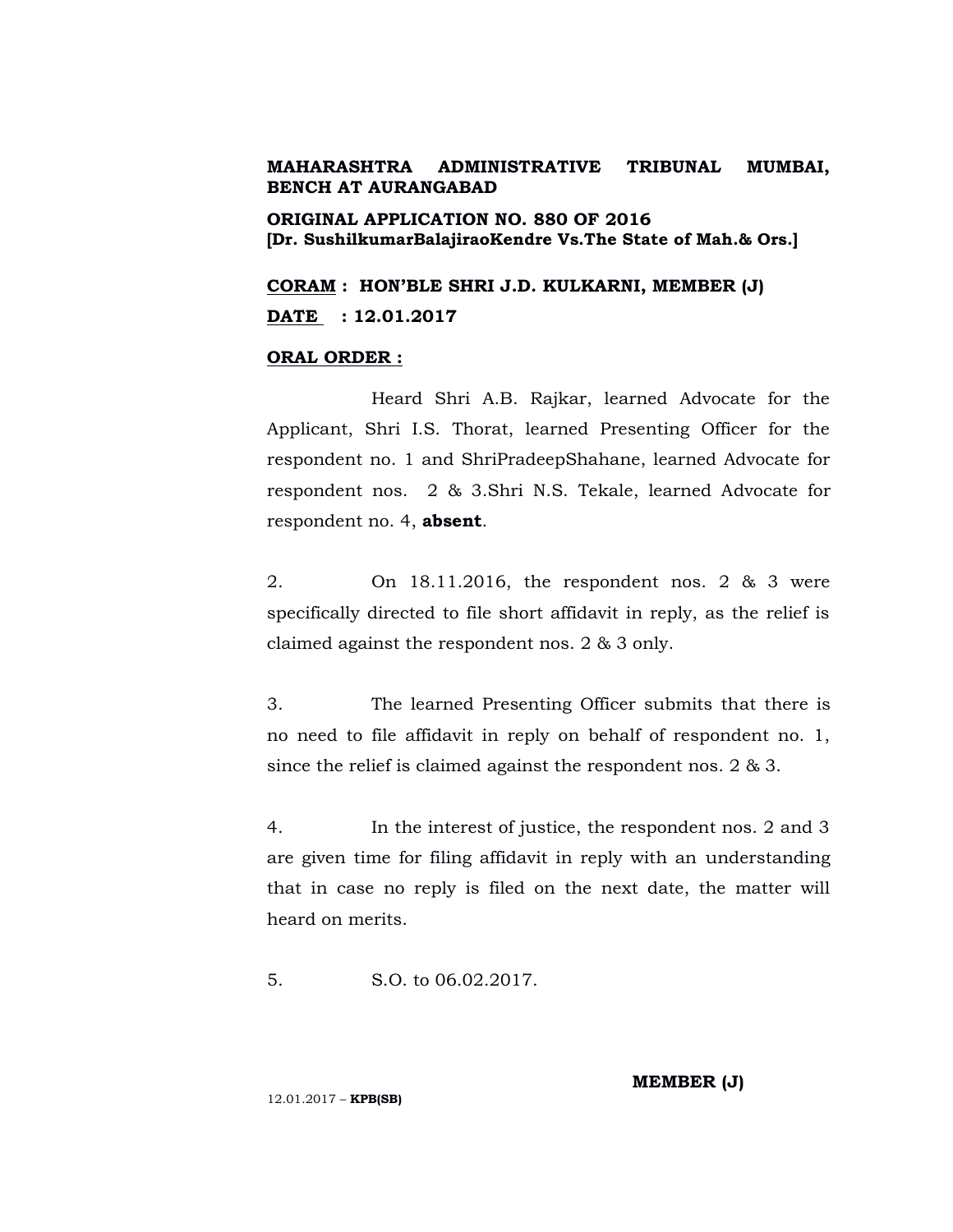**M.A.NO.420/2016 WITH M.A.NO. 229/2016 WITH M.A.NO. 1153/2016 IN O.A.NO. 563/2014 [Tushar @ Tusharsing S/o Bapusing Rajput Vs. The State of Maharashtra & Others.]**

# **CORAM : Hon'ble Justice Shri A.H. Joshi, Chairman (This matter is placed before the Single Bench due to non-availability of Division Bench.)**

**DATE : 12.01. 2017.**

#### **ORAL ORDER:**

(1) Shri H.V. Tungar – learned Advocate for the Applicant and Smt. Deepali S. Deshpande – learned Presenting Officer for respondents.

(2) This is an application filed by the applicant requesting to recall order dated 14.10.2016 passed by this Tribunal and to restore the M.A. No. 229/2016.

(3) It is seen from the order dated 14.10.2016 passed by this Tribunal in M.A. No. 229/2016 that the said M.A. was dismissed for want of prosecution due to absence on two successive dates..

(4) The present M.A. No. 420/2016 is filed for restoration of M.A. No. 229/2016.

(5) In the present M.A. No. 420/2016 the notices were issued to the respondents by an order dated 08.11.2016. The office record shows that the notices were served on respondent Nos. 2 & 3 on 5.12.2016. State of Maharashtra is shown to be served through learned Presenting Officer, not only in the M.A. but in the O.A. also, and it was served by serving copy of M.A. on the C.P.O.

(6) Heard both sides.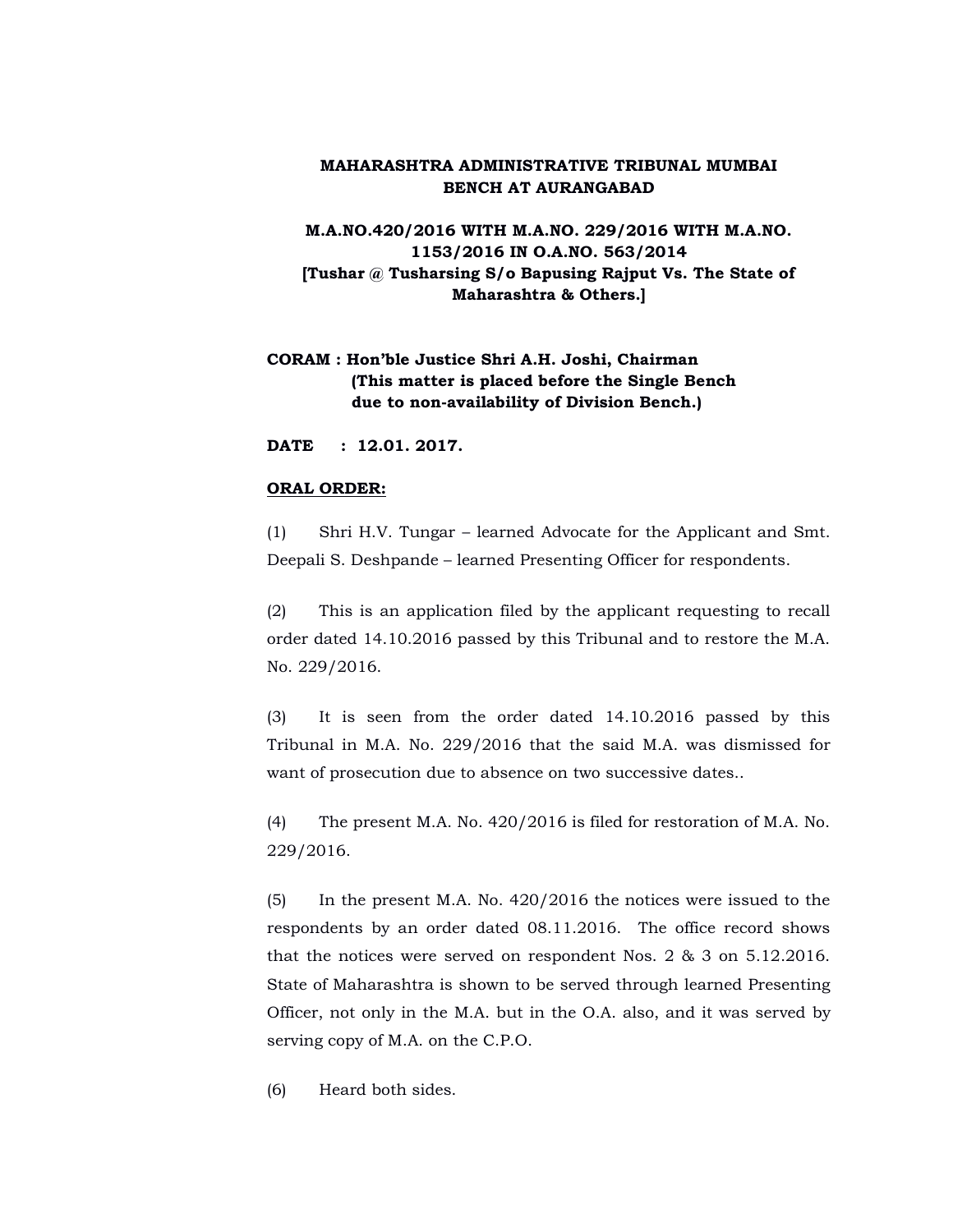#### **:: - 2 - ::**

## **M.A.420/16 WITH M.A. 229/16 WITH M.A.1153/16 IN O.A. 563/14**

(7) The present M.A. is strongly opposed by the learned Presenting Officer.

(8) It is seen that applicant has assigned reason for failure to appear, pleading that learned Advocate has committed error in noting the date fixed upon adjournment.

(9) Considering that the contents of M.A./the affidavit has been affirmed by Mr. Vikrant Prabhakar Raje, learned Advocate, the statement contained in the affidavit can safely be accepted being personal knowledge of the Advocate.

(10) Therefore, in the interest of justice the M.A. No. 420/2016 is allowed and M.A. No. 229/2016 & M.A. St. No. 1153/2016 both stand restored to its original position.

**CHAIRMAN**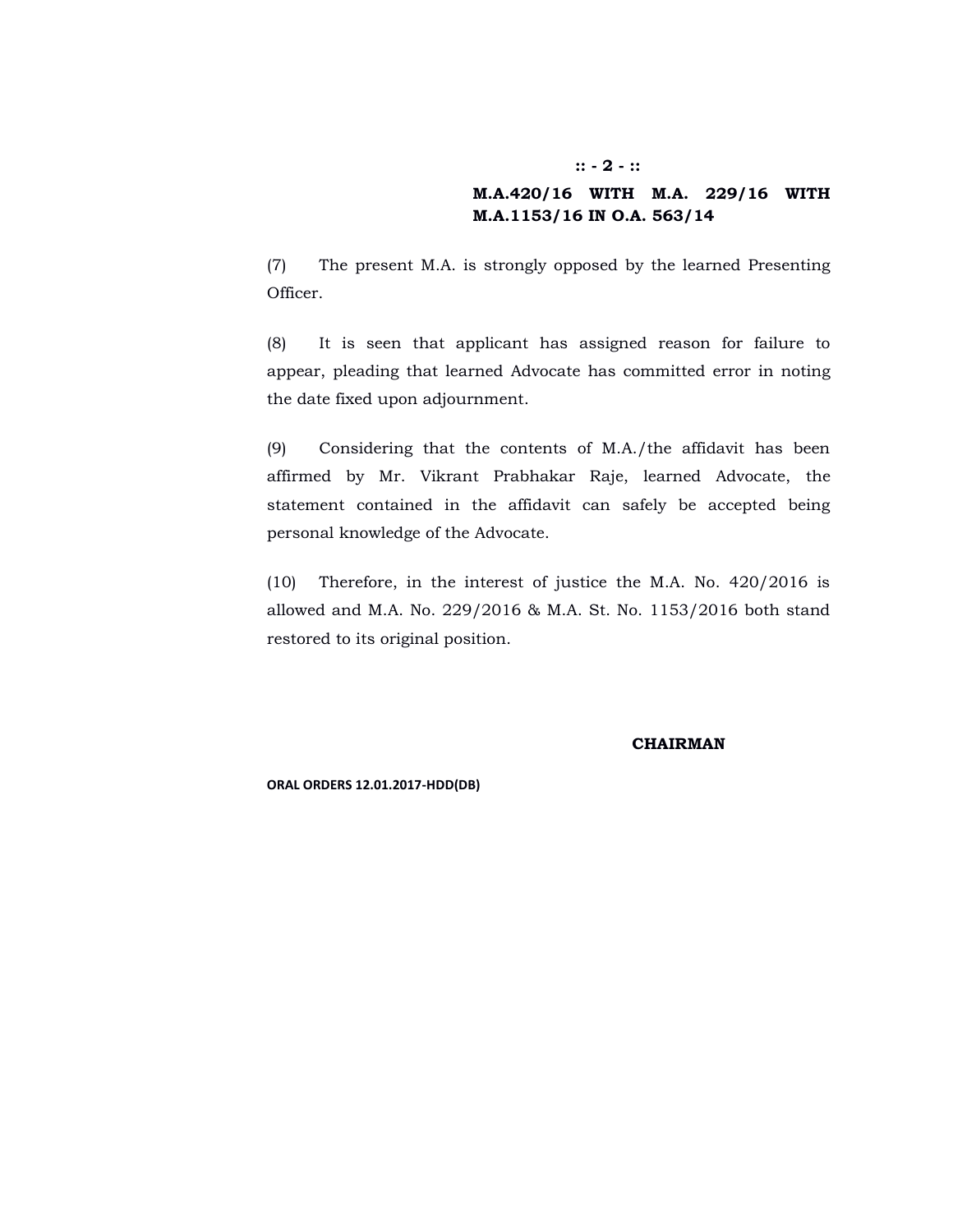# **M.A.ST. NO. 1153/2016 IN O.A.NO. 563/2014 [Tushar @ Tusharsing S/o Bapusing Rajput Vs. The State of Maharashtra & Others.]**

# **CORAM : Hon'ble Justice Shri A.H. Joshi, Chairman (This matter is placed before the Single Bench due to non-availability of Division Bench.)**

**DATE : 12.01. 2017.**

#### **ORAL ORDER:**

Heard Shri H.V. Tungar – learned Advocate for the Applicant and Smt. Deepali S. Deshpande – learned Presenting Officer for respondents.

2. The learned Advocate for the applicant prays for leave to amend and substitute the M.A.

3. Leave as prayed for is granted.

4. List this M.A. St. No. 1153/2016 for hearing on 20th February, 2017.

#### **CHAIRMAN**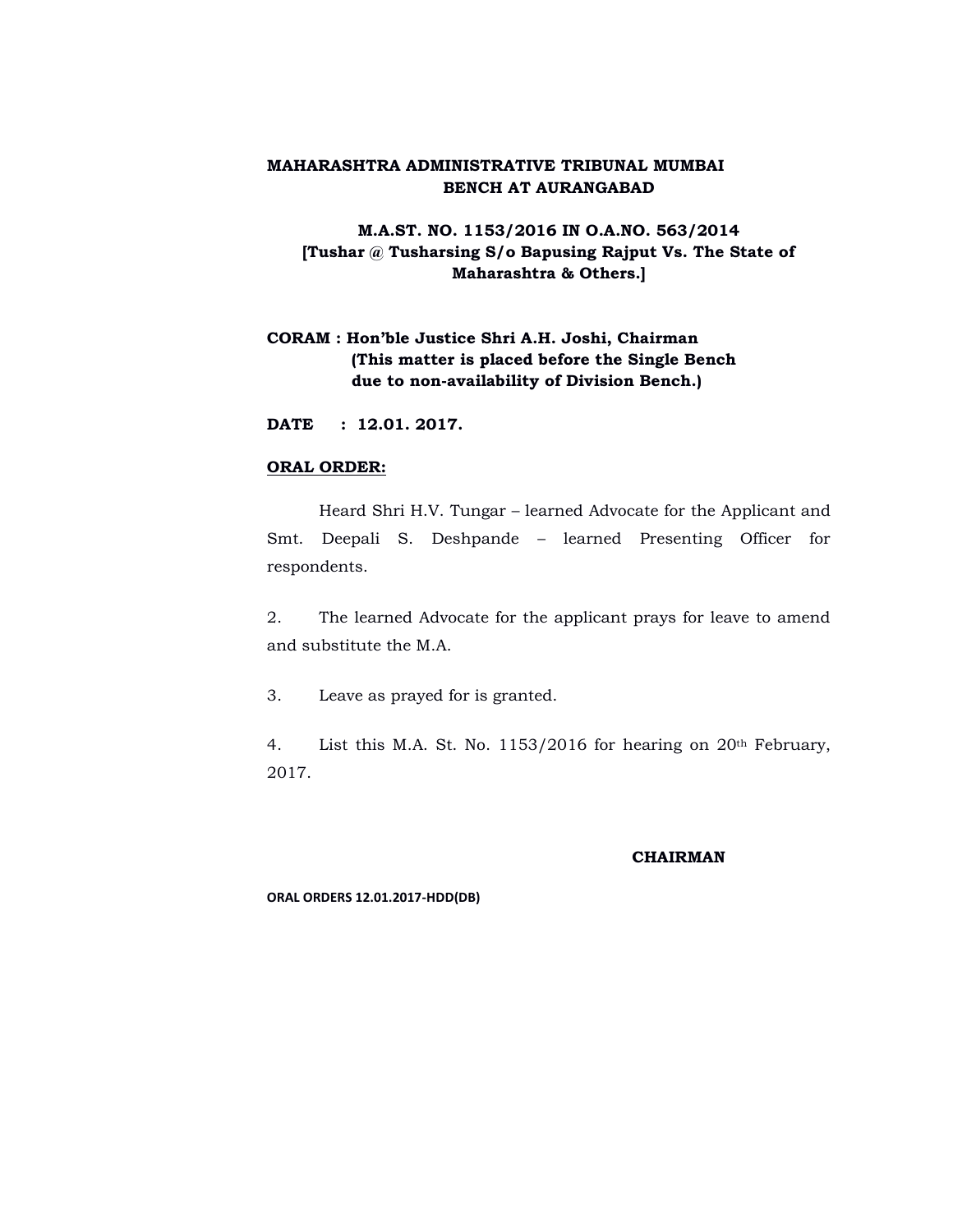**M.A. NO. 229/2016 WITH M.A.ST.NO. 1153/2016 IN O.A.NO. 563/2014 [Tushar @ Tusharsing S/o Bapusing Rajput Vs. The State of Maharashtra & Others.]**

# **CORAM : Hon'ble Justice Shri A.H. Joshi, Chairman (This matter is placed before the Single Bench due to non-availability of Division Bench.)**

**DATE : 12.01. 2017.**

#### **ORAL ORDER:**

(1) Heard Shri H.V. Tungar – learned Advocate for the Applicant and Smt. Deepali S. Deshpande – learned Presenting Officer for respondents.

(2) This is an application filed by the applicant for condonation of delay of 162 days caused in filing M.A. for restoration of O.A. No. 563/2014.

(3) This M.A. is opposed by the State.

(4) Learned Presenting Officer has strongly and strenuously opposed this M.A.

(5) Perused the application. Applicant has narrated in paragraph No. 4 of the M.A. reason of personal ailment of learned Advocate, i.e. Kidney Stone etc.

(6) Moreover, contents of M.A./affidavit are affirmed by the Advocate himself, who has suffered said ailment.

(7) Considered the contentions, which are on facts, not disputed, and for the reasons stated in the present M.A., the